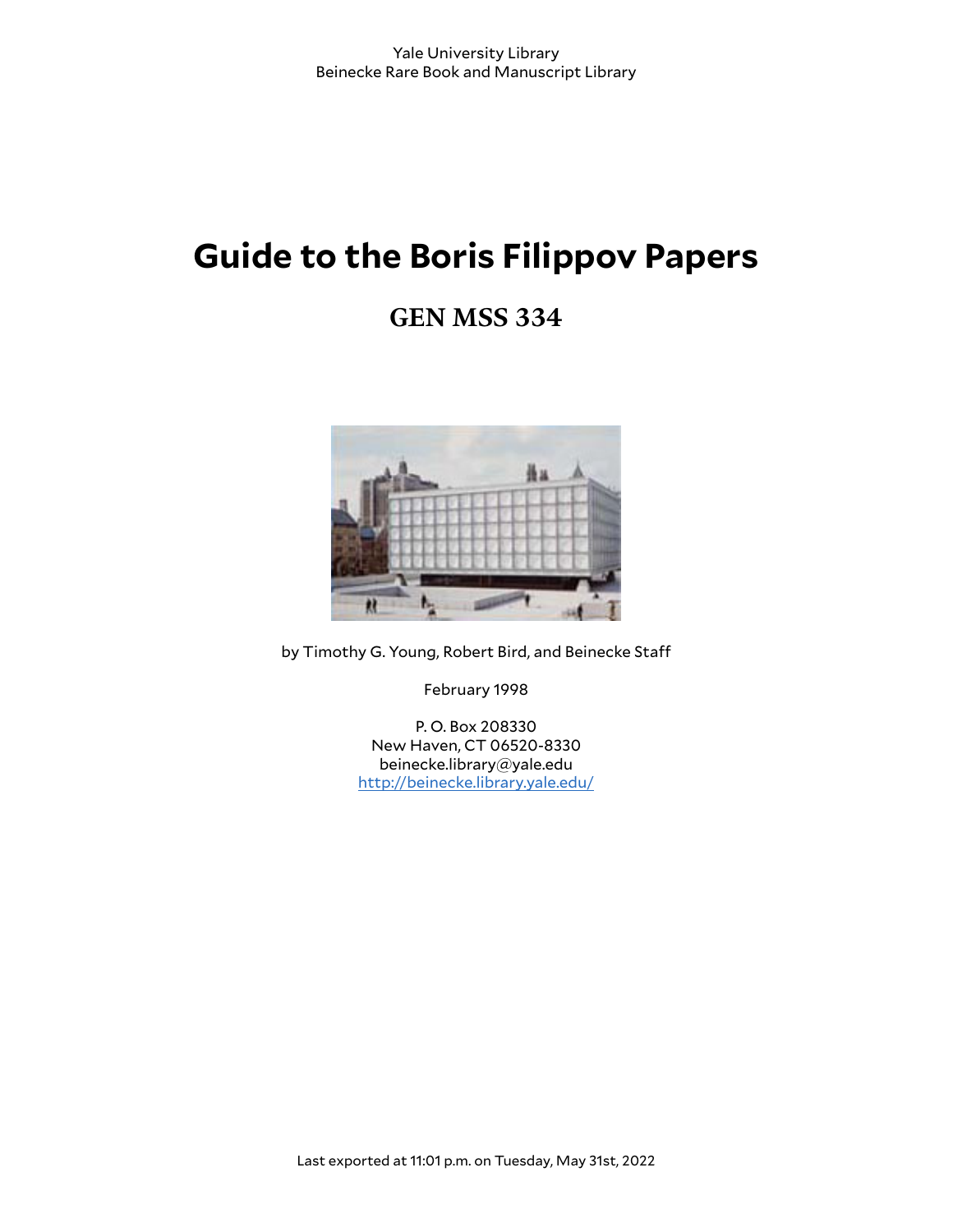## **Table of Contents**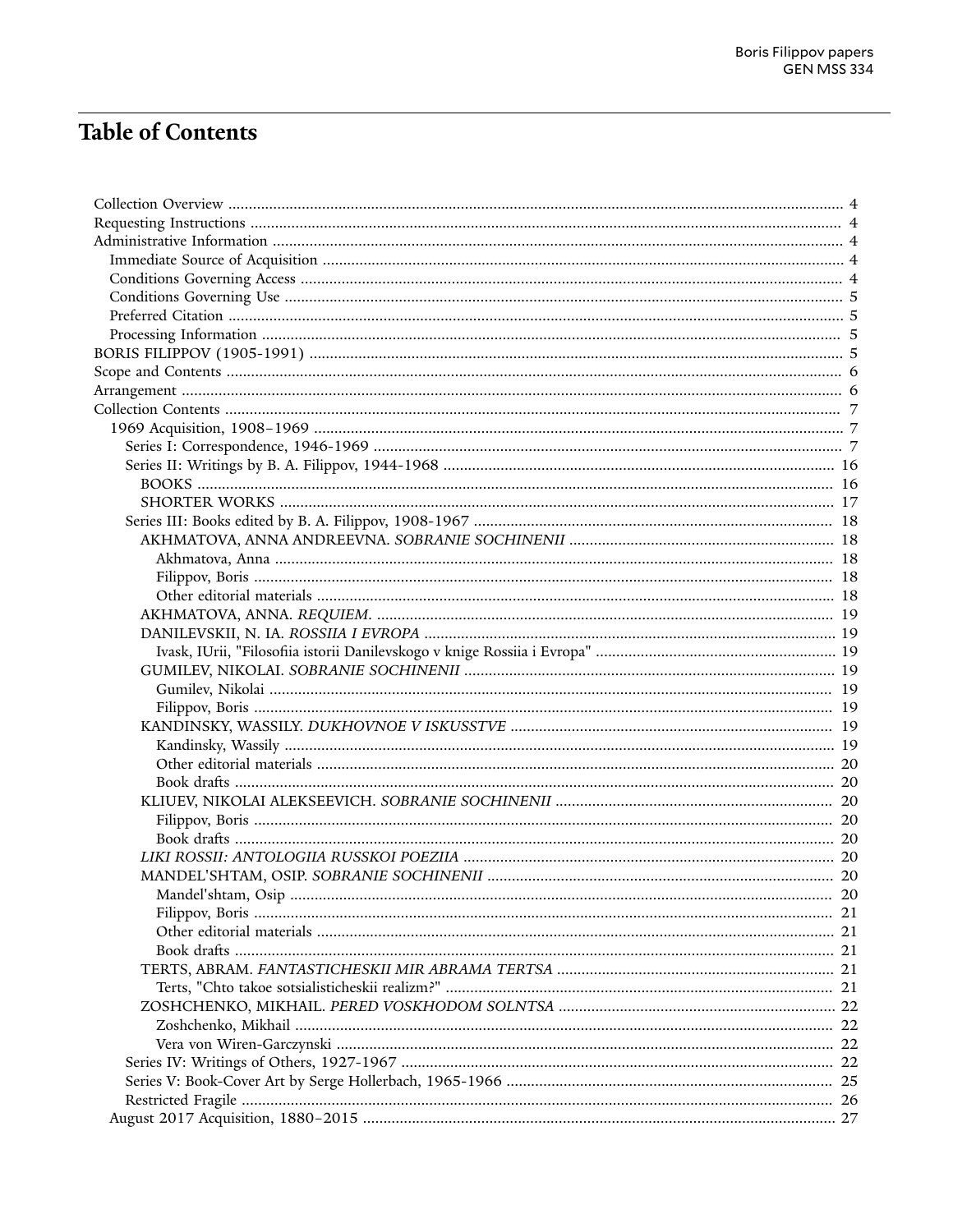| Selected Search Te<br>l'erms |  |
|------------------------------|--|
|------------------------------|--|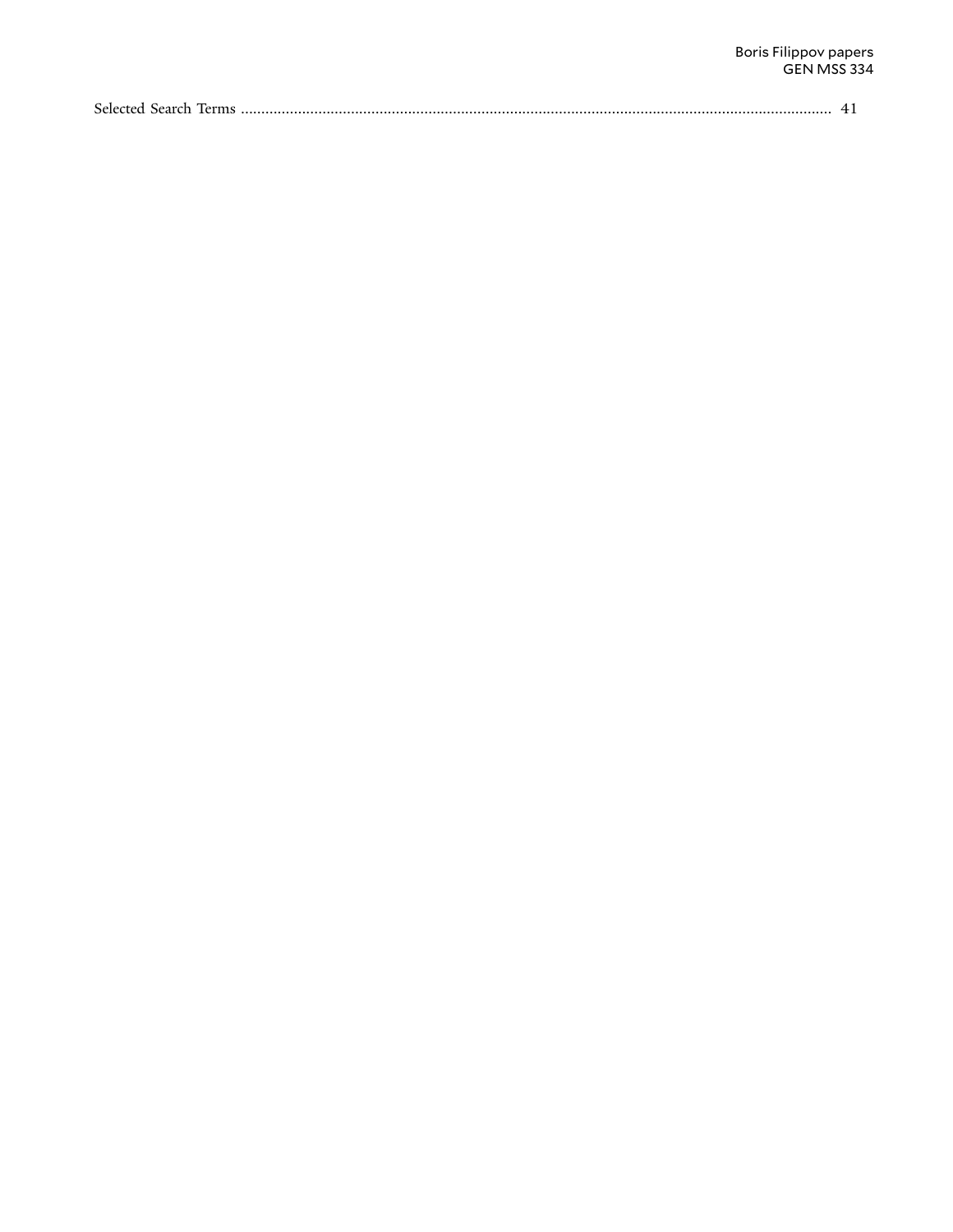## <span id="page-3-0"></span>**Collection Overview**

|                                 | <b>REPOSITORY:</b> Beinecke Rare Book and Manuscript Library<br>P.O. Box 208330<br>New Haven, CT 06520-8330<br>beinecke.library@yale.edu<br>http://beinecke.library.yale.edu/                                                                                                                                                                                                    |
|---------------------------------|----------------------------------------------------------------------------------------------------------------------------------------------------------------------------------------------------------------------------------------------------------------------------------------------------------------------------------------------------------------------------------|
| <b>CALL NUMBER: GEN MSS 334</b> |                                                                                                                                                                                                                                                                                                                                                                                  |
|                                 | <b>CREATOR:</b> Filippov, Boris, 1905-1991                                                                                                                                                                                                                                                                                                                                       |
|                                 | <b>TITLE:</b> Boris Filippov papers                                                                                                                                                                                                                                                                                                                                              |
|                                 | <b>DATES: 1880-2015</b>                                                                                                                                                                                                                                                                                                                                                          |
|                                 | PHYSICAL DESCRIPTION: 30.58 linear feet (42 boxes)                                                                                                                                                                                                                                                                                                                               |
|                                 | <b>LANGUAGE:</b> Materials in Russian, English and French.                                                                                                                                                                                                                                                                                                                       |
|                                 | <b>SUMMARY:</b> The papers consist of Filippov's correspondence with Russian émigré literary<br>figures and scholars, typescripts of Filippov's writings (poetry, prose, critical<br>essays), materials for works edited by Filippov as well as writings by others<br>not included in works edited by Filippov; and artwork by Serge Hollerbach for<br>books edited by Filippov. |
|                                 | <b>ONLINE FINDING AID:</b> To cite or bookmark this finding aid, please use the following link: https://<br>hdl.handle.net/10079/fa/beinecke.filipp                                                                                                                                                                                                                              |

## <span id="page-3-1"></span>**Requesting Instructions**

To request items from this collection for use in the Beinecke Library reading room, please use the request links in the HTML version of this finding aid, available at [https://hdl.handle.net/10079/fa/beinecke.filipp.](https://hdl.handle.net/10079/fa/beinecke.filipp)

To order reproductions from this collection, please send an email with the call number, box number(s), and folder number(s) to [beinecke.images@yale.edu.](mailto:beinecke.images@yale.edu)

Key to the container abbreviations used in the PDF finding aid:

b. box

f. folder

## <span id="page-3-2"></span>**Administrative Information**

## <span id="page-3-3"></span>**Immediate Source of Acquisition**

1969 Acquisition: Gift of Boris Filippov, 1969.

August 2017 Acquisition: Gift of the Estate of Eugenia Filipoff, 2017.

## <span id="page-3-4"></span>**Conditions Governing Access**

The materials are open for research.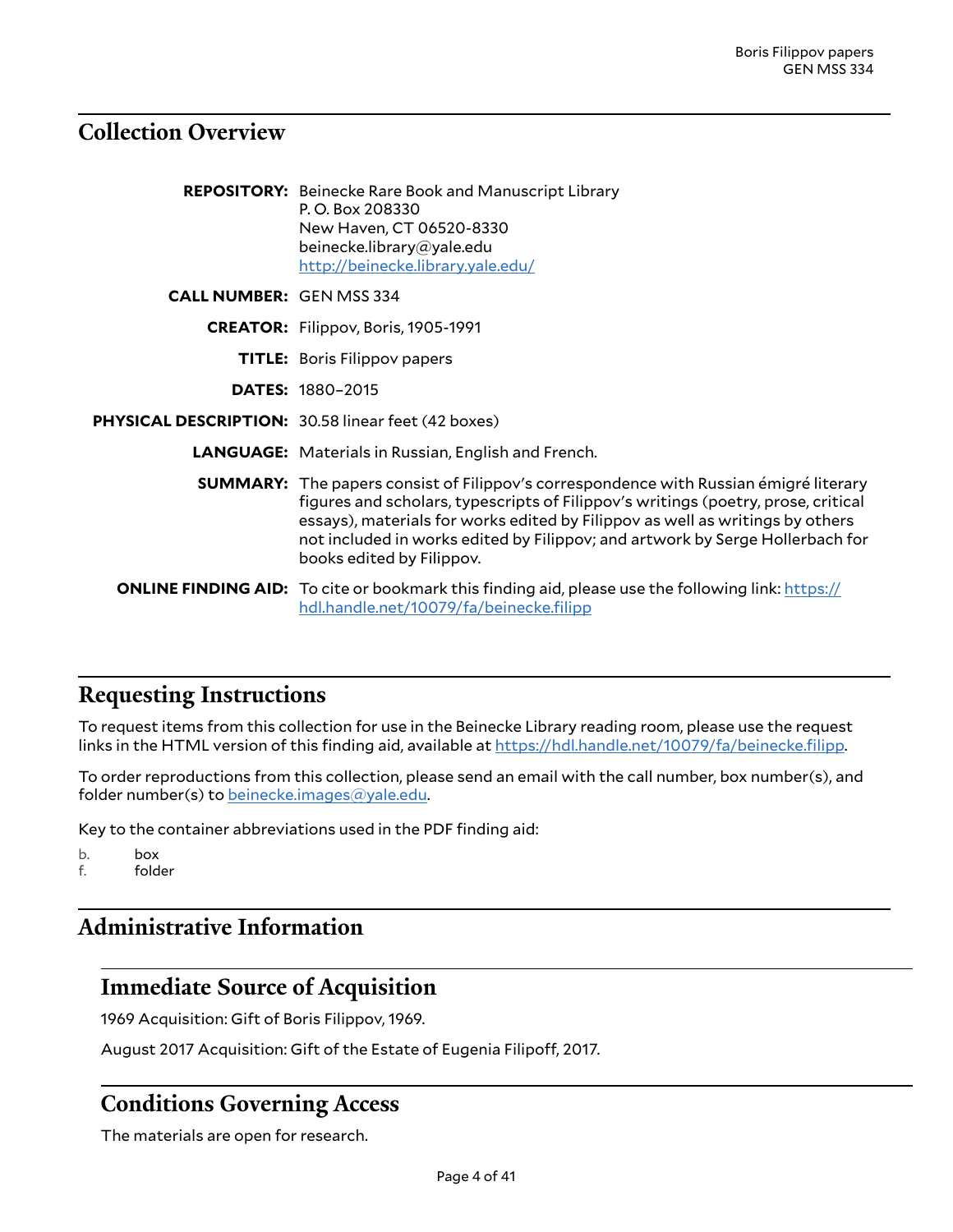Box 21: Restricted fragile material. May only be consulted with permission of the appropriate curator. Preservation photocopies have been substituted in the main files for general reference use.

Box 42 (audiocassettes): Restricted fragile material. Consult Access Services for further information.

### <span id="page-4-0"></span>**Conditions Governing Use**

The Boris Filippov Papers are the physical property of the Beinecke Rare Book and Manuscript Library, Yale University. Literary rights, including copyright, belong to the authors or their legal heirs and assigns. For further information, consult the appropriate curator.

## <span id="page-4-1"></span>**Preferred Citation**

Boris Filippov Papers. General Collection, Beinecke Rare Book and Manuscript Library, Yale University.

### <span id="page-4-2"></span>**Processing Information**

Over the course of his life, Boris Filippov's last name was spelled multiple ways. The most common spellings--Filippov and Filipoff--are both used in this finding aid.

## <span id="page-4-3"></span>**BORIS FILIPPOV (1905-1991)**

Boris Filippov was born Boris Andreevich Filistinskii in Stavropol', in the Caucasus, on 6 August 1905. In the early 1920s, Filippov was active in experimental schools and educational societies, under the tutelage of accomplished scholars. Filippov later credited one of these, the philosopher Sergei TSvetkov, with having had the greatest impact on his own thought.

Filippov received his post-secondary education first at the Leningrad Institute of Modern Oriental Languages (1924-28), and then at the Evening Institute of Industrial Construction (1928-33). He became an accountant in this field and then worked as an instructor (Dozent). Throughout this period Filippov was an active participant in religious-philosophical circles in Leningrad; in 1925 he organized a group under the leadership of philosopher Sergei Askol'dov. Filippov's career as a architectural engineer, however, was hampered by a series of arrests for tied to his membership in unofficial associations. His first arrest occurred in spring of 1927. A subsequent arrest led to his incarceration in remote labor camps from 1936-41.

Upon his release in 1941, Filippov was exiled to Novgorod, where he was reunited with Sergei Askol'dov, and also met such prominent pre-revolutionary figures as Tat'iana and Natal'ia Gippius, sisters of the Symbolist poet Zinaida Gippius. When the invading German army occupied Novgorod soon thereafter, Filippov, Askol'dov and other exiled intellectuals took an active part in city administration and published in pro-Nazi Russian-language publications. His actions, perceived by some as collaboration, became a source of controversy in the post-war years. In 1943 Filippov followed the retreating Germans to Pskov, Riga, and then on to Germany, where he lived for a time in a displaced persons' camp near Munich. At this time he was married to the poet Irina Bushman.

In 1950 Filippov moved to New York, marrying Ol'ga Anstei in 1951. When this marriage failed in 1954 Filippov settled in Washington D. C., where he remained for the rest of his life. He divorced Ol'ga Anstei in 1965. Soon thereafter he married Evgeniia Vladimirovna Zhiglevich, who became a partner in his publishing enterprises. Boris Filippov died in Washington, D.C. on May 3, 1991.

Filippov's first known publications were in Russian-language newspapers under Nazi occupation. After the war, while living in a DP camp near Munich, Filippov became co-editor of the literary and political journal *Grani* and contributed to other émigré publications. After moving to the United States, Filippov continued to write poetry, stories and critical articles, which were collected into a series of books, including: *Kresty i perekrestki* (1957) *Veter Skifii* (1959), *Nepogod'* (1960), *Skvoz' tuchi* (1960), *Bremia vremeni* (1961), *Pyl'noe solntse* (1961), *Polustanki* (1962), *Rubezhi* (1962), *Muzykal'naia shkatulka* (1963),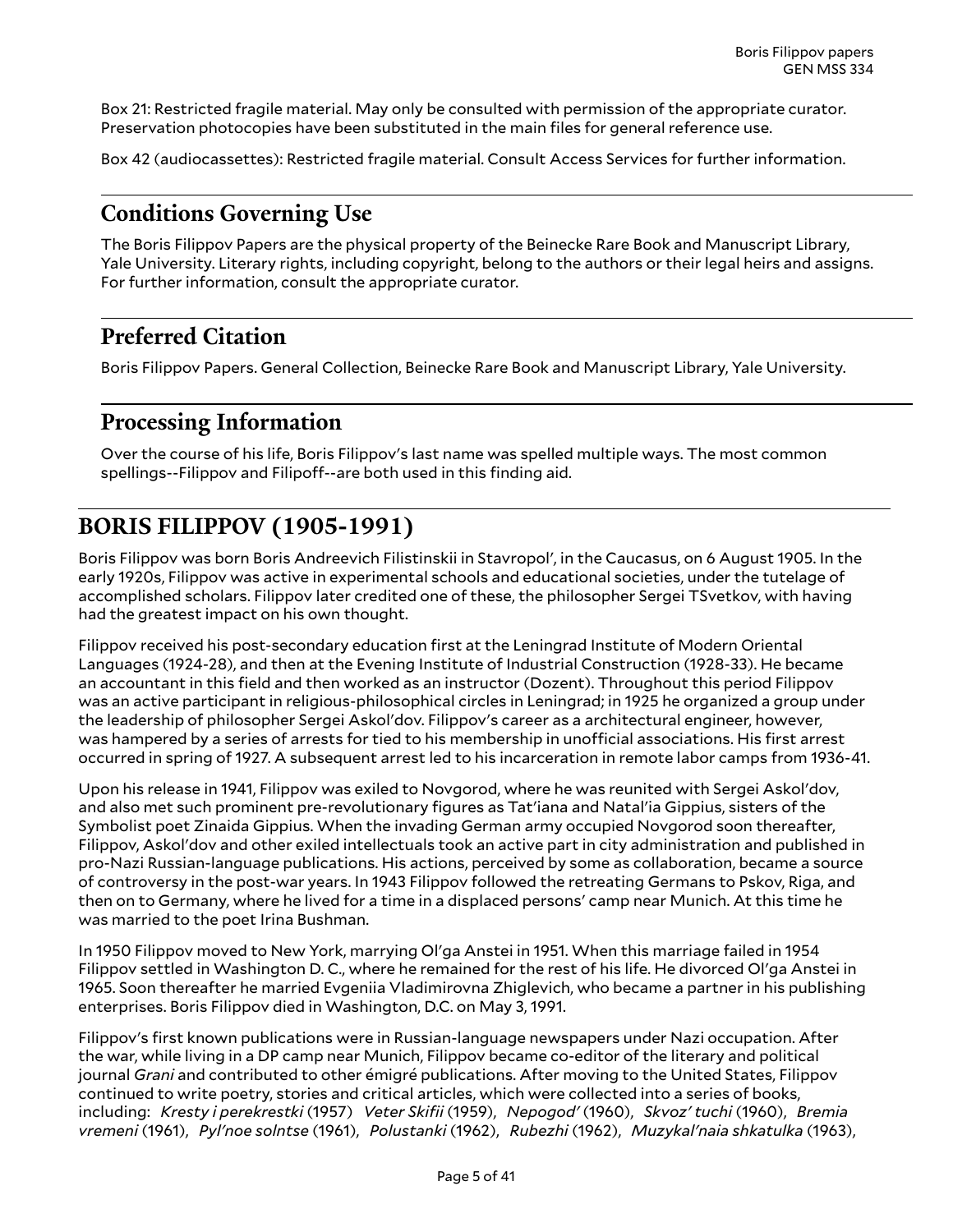*Stynushchaia vechnost'* (1964), *Kochev'ia* (1964), *Zhivoe proshloe* (1965), *Tuskloe okontse* (1967) and *Veter svezheet* (1969). He also worked on a freelance basis as a construction consultant and researcher of Soviet architecture.

Gradually, however, Filippov's own career as a writer was overshadowed by his tireless editorial and publishing activity. Beginning with the 1961 collection *Sovetskaia potaennaia muza*, Filippov set about making available the works of writers who could not be published in the Soviet Union, from Dostoevsky's "U Tikhona," omitted from the novel *Besy* ( *Demons*), to the poetry of Silver Age poets and émigré literature. To this purpose, Filippov founded the Inter-Language Literary Associates, which used money from cultural organizations such as the Tower Foundation to arrange the publication, under varying auspices, of this wide range of literature. Together with Gleb Struve, professor of Russian literature at the University of California-Berkeley, Filippov edited and published the collected works of Anna Akhmatova, Nikolai Gumilev, Nikolai Kliuev, Osip Mandel'shtam, Boris Pasternak, Maksimilian Voloshin, and Nikolai Zabolotskii. It was in part due to Filippov's initiative that similar editions of Viacheslav Ivanov and Evgenii Zamiatin also appeared in the 1970s. Filippov was instrumental in publishing the works of the Soviet dissidents IUlii Daniel' (pseudonym: Nikolai Arzhak) and Andrei Siniavskii (pseudonym: Abram Terts), whose 1965 trial is well documented in Filippov's papers and correspondence.

In 1968 Filippov came under intense criticism by Soviet publications and some émigré groups for his anti-Soviet activities, which were tied to his wartime collaboration with the Germans. It was hinted that Filippov's publications were funded by the CIA, USIA, or other US intelligence organizations. At the close of 1968, Filippov resigned his directorship of Inter-Language Literary Associates, ostensibly to deflect undue attention from its contributions to the anti-Soviet cause. The publishing house promptly fell into neglect. Thereafter, he continued his writing, editing and publishing with the London-based Overseas Publications Interchange.

For Filippov's account of his childhood and episodes of his later life, see his memoirs, *Vsplyvshee v pamiati* (London: Overseas Publications Interchange Ltd., 1990.) For a detailed listing of works issued with Filippov's participation, either as author, editor or introducer, see *Vsplyvshee v pamiati* (385-9).

### <span id="page-5-0"></span>**Scope and Contents**

The Boris Filippov Papers, 1880-2015, contain business and personal correspondence, writings of Boris Filippov, project files for books Filippov edited, writings by others, personal papers, research files, and book cover art for a number of Filippov editions. Also included are writings, research files, and other papers by or related to the life and work of Eugenia Filipoff, an essayist, cultural critic, and Boris's wife.

### <span id="page-5-1"></span>**Arrangement**

Arranged into two groupings: I. 1969 Acquisition, 1908-1969. II. August 2017 Acquisition, 1880-2015.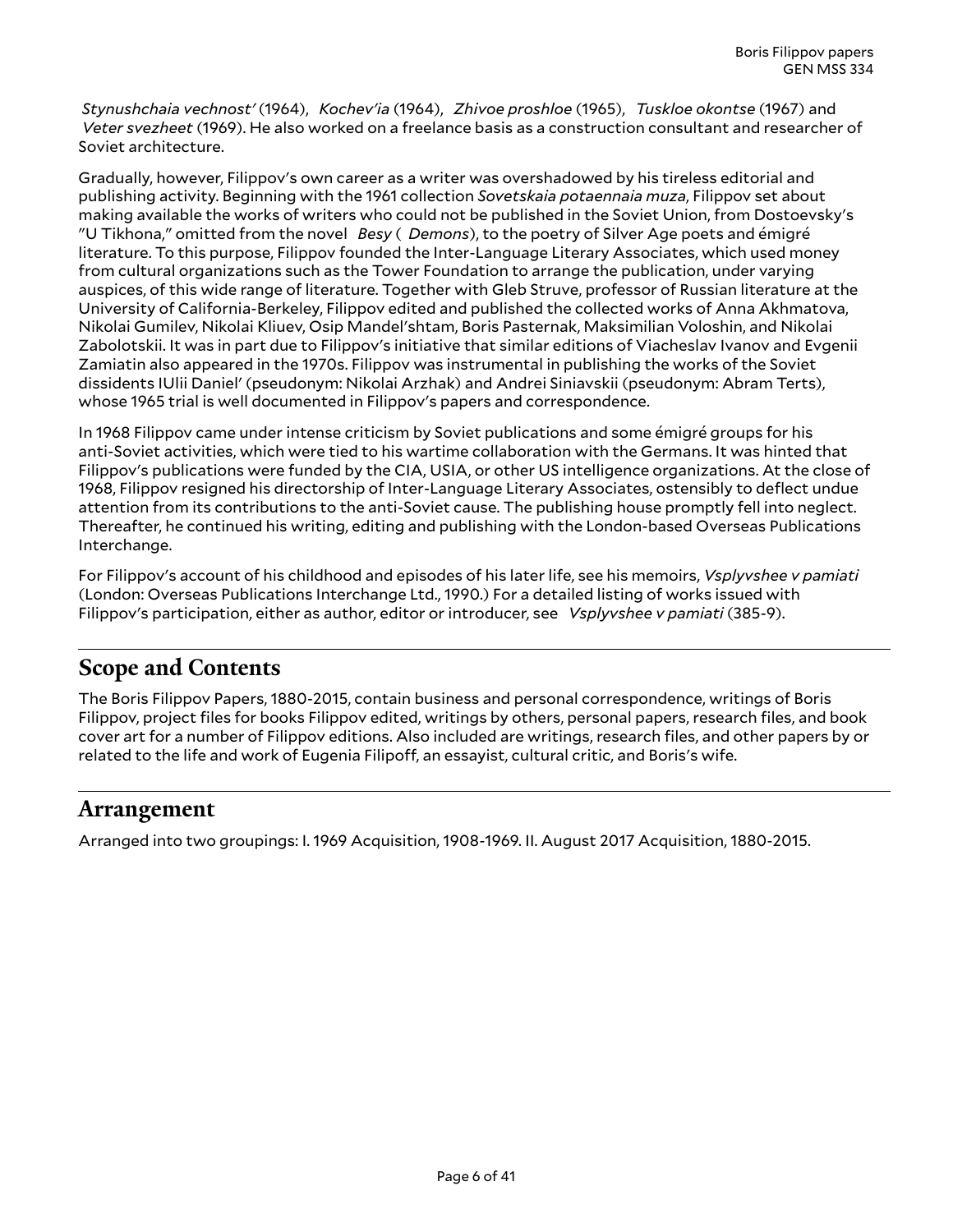## <span id="page-6-0"></span>**Collection Contents 1969 Acquisition, 1908–1969**

#### <span id="page-6-1"></span>*8.55 linear feet (21 boxes)*

Contains writings, correspondence, printed material, personal papers, photographs, and other papers by or related to the life and work of Boris Filippov.

Gift of Boris Filippov, 1969.

Box 21: Restricted fragile material. May only be consulted with permission of the appropriate curator. Preservation photocopies have been substituted in the main files for general reference use.

Arranged into six series: I. Correspondence, 1946-1969. II. Writings by B. A. Filippov, 1944-1968. III. Books edited by B. A. Filippov, 1908-1967. IV. Writings of Others, 1927-1967. V. Book-Cover Art by Serge Hollerbach, 1965-1966. VI. Restricted Fragile

<span id="page-6-3"></span><span id="page-6-2"></span>

|                | Series I: Correspondence<br>4 linear feet (10 boxes)                                                                                                | 1946-1969     |
|----------------|-----------------------------------------------------------------------------------------------------------------------------------------------------|---------------|
| b. 1, f. 1     | "A" General                                                                                                                                         | 1962-69       |
| b. 1, f. 2-3   | Adamovich, Georgii<br>Includes: corrected typescript and corrected proofs (1967) of Edinstvo                                                        | 1964-69       |
| b. 1, f. 4     | Adson, A.I.                                                                                                                                         | 1967          |
| b. 1, f. 5-8   | Alekseeva, Lidiia<br>[Pseudonym of L. A. Ivannikova]                                                                                                | 1956-69, n.d. |
| b. 1, f. 9     | Amosov, IU.                                                                                                                                         | 1956-65       |
| b. 1, f. 10    | Andreev, Gennadii<br>[Pseudonym of Gennadii Andreevich Khomiakov]                                                                                   | 1960-69       |
| b. 1, f. 11    | Andreevskii, I. M.                                                                                                                                  | 1968-69       |
| b. 1, f. 12    | Anisimov, Oleg                                                                                                                                      | 1962 Dec 12   |
| b. 1, f. 13-17 | Annenkov, IUrii<br>Includes: holographs and typescript drafts of Dnevnik moikh vstrech, and a<br>book-jacket sketch<br>See also: Box 20, folder 528 | 1964-67       |
| b. 1, f. 18    | Arbuzov, E. L.                                                                                                                                      | 1956-69, n.d. |
| b. 1, f. 19    | Argus<br>[Pseudonym of M.K. Aizenshtadt]                                                                                                            | 1965-69       |
| b. 1, f. 20    | Aronson, G. IA.                                                                                                                                     | 1961-64       |
| b. 1, f. 21    | "B" General                                                                                                                                         | 1956-69       |
| b. 1, f. 22    | Babitsky, Paul                                                                                                                                      | 1967-69       |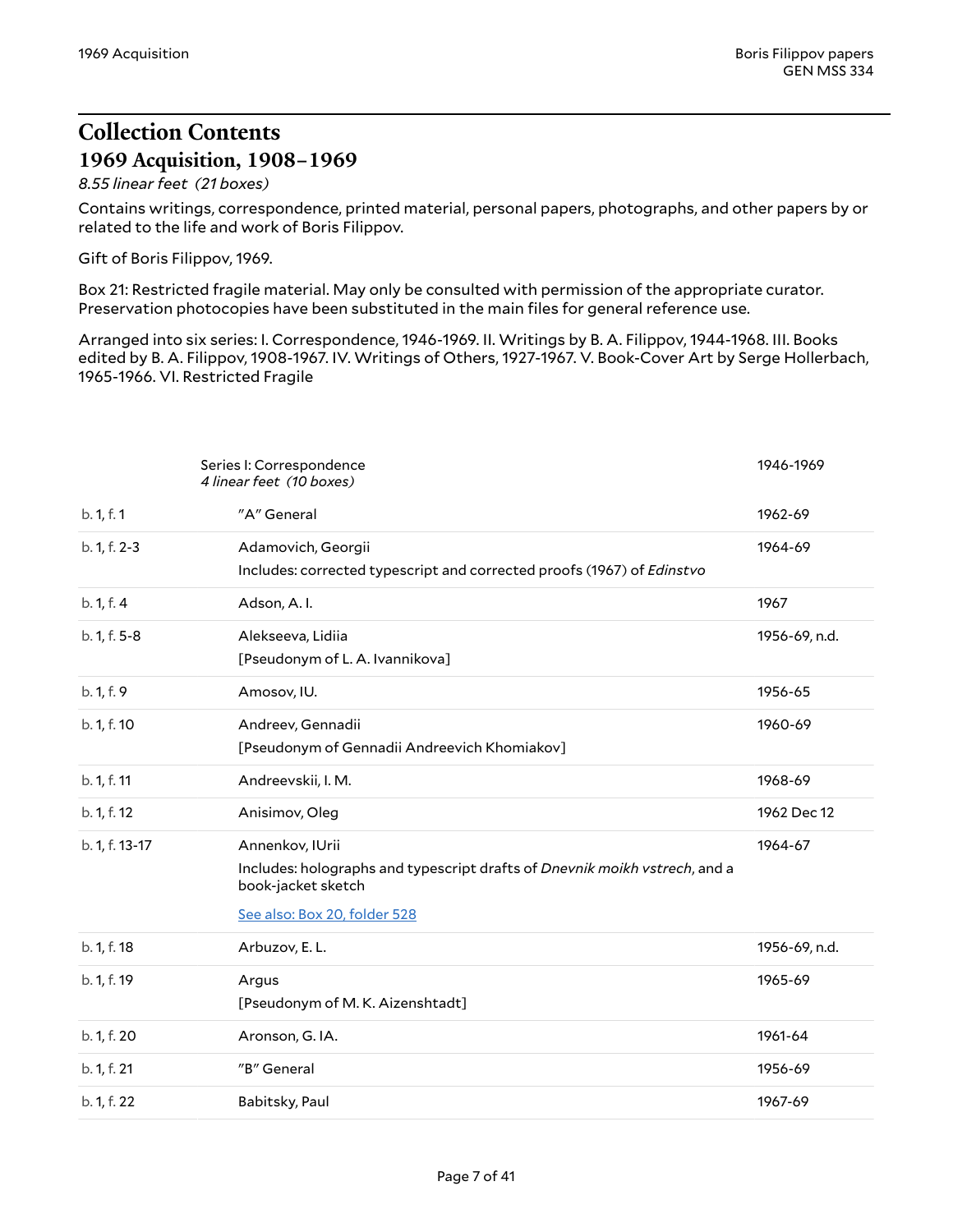<span id="page-7-1"></span><span id="page-7-0"></span>

| b. 1, f. 23-30 | Bashkirtsev, Ivan Ivanovich                                                                                                                                                                                             | 1959-69       |
|----------------|-------------------------------------------------------------------------------------------------------------------------------------------------------------------------------------------------------------------------|---------------|
|                | Includes: Einheit Buchdruckerei, Baschkirzew Buchdruckerei, I. A. Los'<br>Includes: letters from A. M. Mil'rud, Münchner Industriebuchbunderei Urban<br>Meister, A. Neimanis, and De Donato editore "Leonardo da Vinci" |               |
| b. 1, f. 31    | Bastunov, V.I.                                                                                                                                                                                                          | 1966-69, n.d. |
| b. 1, f. 31    | Bastunova, E.I.                                                                                                                                                                                                         |               |
| b. 1, f. 32    | Belinkov, A.V.                                                                                                                                                                                                          | 1968-69, n.d. |
| b. 1, f. 32    | Belinkova, N.                                                                                                                                                                                                           |               |
| b. 2, f. 33    | Belopol'skii, A.                                                                                                                                                                                                        | 1966          |
|                | [Also spelled Bielopole]                                                                                                                                                                                                |               |
|                | Includes: Seiatel'                                                                                                                                                                                                      |               |
| b. 2, f. 34    | Berberova, Nina Nikolaevna                                                                                                                                                                                              | 1958-68       |
| b. 2, f. 35    | Berkovich, L.<br>[Also spelled Bercovicz]                                                                                                                                                                               | 1967-68       |
|                | Includes Sofiia Galyshova                                                                                                                                                                                               |               |
| b. 2, f. 36    | Bird, Christopher                                                                                                                                                                                                       | 1960-63       |
|                | Includes: letters to Max Hayward, Gleb Struve, and Oliver Swan                                                                                                                                                          |               |
| b. 2, f. 37    | Blums, Alberts                                                                                                                                                                                                          | 1960          |
| b. 2, f. 38    | Bol'shukhin, IU. IA.                                                                                                                                                                                                    | 1963-69       |
| b. 2, f. 39    | Bondarenko, Vladimir Ivanovich                                                                                                                                                                                          | 1957-69, n.d. |
|                | [Also known as Walter Bond]                                                                                                                                                                                             |               |
| b. 2, f. 40    | <b>Books Abroad</b><br>See also: Robert Vlach                                                                                                                                                                           | 1966-67       |
|                |                                                                                                                                                                                                                         |               |
| b. 2, f. 41-42 | <b>Brown, Clarence</b><br>See also: Box 16, folder 427                                                                                                                                                                  | 1960-69       |
| b. 2, f. 43    | Burkin, I. A.                                                                                                                                                                                                           | 1961-69       |
| b. 2, f. 44    | Butkov, V.                                                                                                                                                                                                              | 1966-69       |
| b. 2, f. 45    | "C" General                                                                                                                                                                                                             | 1963-64       |
| b. 2, f. 46-47 | Chaplinskii, Ivan                                                                                                                                                                                                       | 1966, n.d.    |
|                | Includes: holograph "Otvet iz 4-kh glav: Prorocheskii otvet na telegrammu<br>poslannuiu L. Dzhonsonu Vostochno- amerikanskoi eparkhii [sic]<br>Pravoslavnykh episkopov vo glave Mitropolita Filareta."                  |               |
| b. 2, f. 48    | Chinnov, Igor'                                                                                                                                                                                                          | 1966-69       |
| b. 2, f. 49    | Criqui, Michelle                                                                                                                                                                                                        | 1966-69       |
| b. 2, f. 50    | Clark, Carr & Ellis                                                                                                                                                                                                     | 1967          |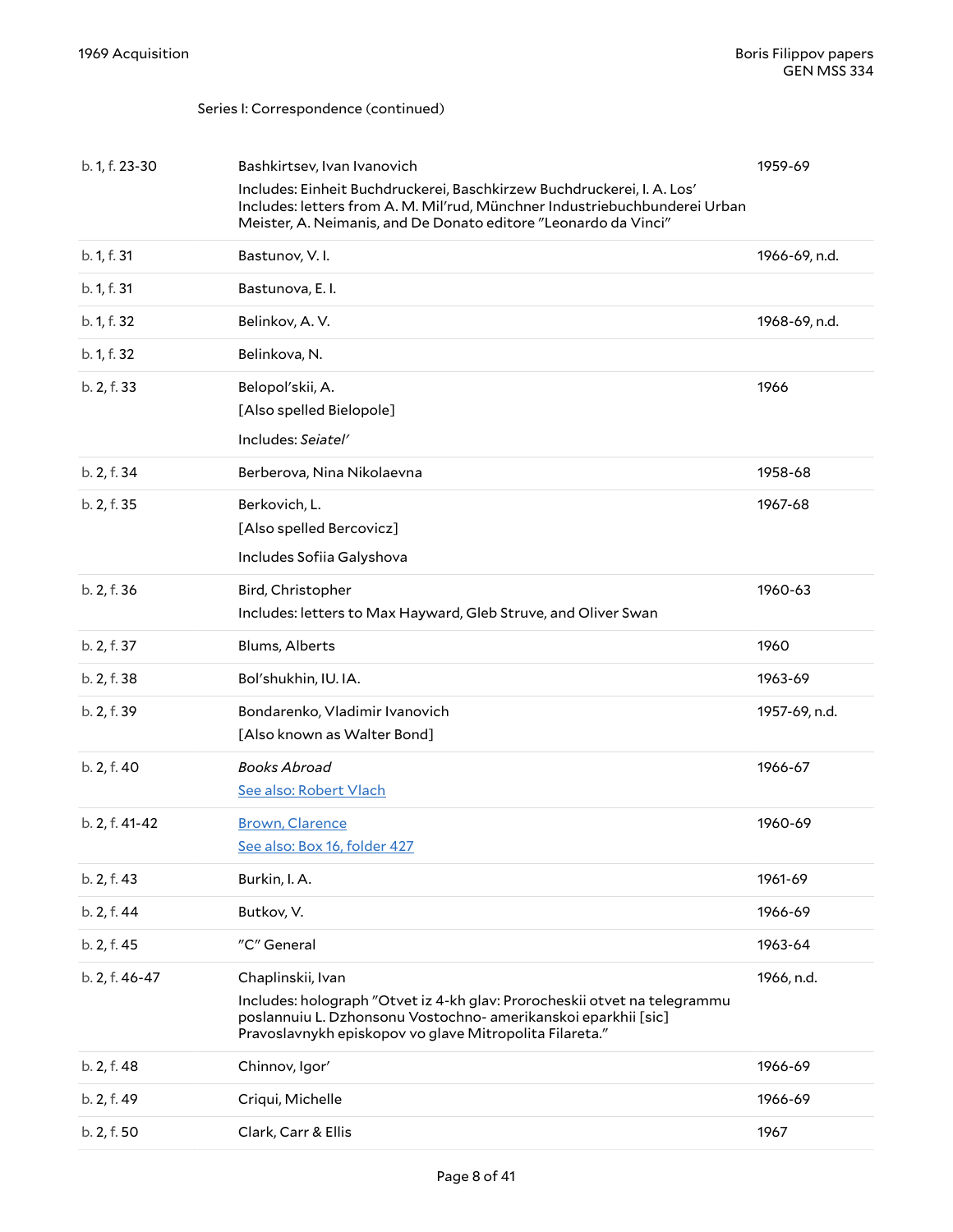<span id="page-8-0"></span>

| b. 2, f. 51    | Czapski, Jozef                                                                                                                                                                                                  | 1964-67       |
|----------------|-----------------------------------------------------------------------------------------------------------------------------------------------------------------------------------------------------------------|---------------|
| b. 2, f. 52    | Czugunow, T.K.                                                                                                                                                                                                  | 1967          |
| b. 2, f. 53    | "D" General                                                                                                                                                                                                     | 1958-66       |
| b. 2, f. 54    | Danilov, E.                                                                                                                                                                                                     | 1963-69       |
| b. 2, f. 55    | Dartmouth College<br>Includes: Department of Russian Language and Literature and Russian<br>Review Includes letters from: John Gordon, D. von Mohrenschildt, Basil<br>Milovsoroff, Richard Shelden, W. W. Arndt | 1965-68, n.d. |
| b. 2, f. 56    | Dixon, Helen                                                                                                                                                                                                    | 1961-69, n.d. |
| b. 2, f. 57    | "E" General                                                                                                                                                                                                     | 1964          |
| b. 2, f. 58    | Elenev, N. A.                                                                                                                                                                                                   | 1961-66       |
| b. 2, f. 59    | Erlich, Victor                                                                                                                                                                                                  | 1964-67       |
| b. 2, f. 60    | "F" General                                                                                                                                                                                                     | 1964-65       |
| b. 2, f. 61    | Fedorova, Tat'iana<br>[Also spelled T. Fedorow] [Also known as Tatiana Rannit] Includes Yale<br>University Library                                                                                              | 1961-68       |
| b. 2, f. 62    | Fesenko, T.                                                                                                                                                                                                     | 1967-68       |
| b. 2, f. 63    | Field, Andrew                                                                                                                                                                                                   | 1964-66       |
| b. 2, f. 64    | Foxcroft, E.G.                                                                                                                                                                                                  | 1962-68       |
| b. 2, f. 65    | Frank, Tat'iana Sergeevna<br>Includes: notations by Viktor Frank                                                                                                                                                | 1963-69       |
| b. 2, f. 66    | Frank, Viktor Semenovich                                                                                                                                                                                        | 1959-67       |
| b. 2, f. 67    | Franks, G. M.                                                                                                                                                                                                   | 1966-67       |
| b. 2, f. 68    | "G" General                                                                                                                                                                                                     | 1965-67       |
| b. 2, f. 69    | Ganfman, E.A.<br>Includes: typescript of poems by L. P. Karsavin                                                                                                                                                | 1961-65, n.d. |
| b. 2, f. 70    | Georges, Waldemar                                                                                                                                                                                               | 1965-66       |
| b. 2, f. 71-73 | Giedroyc, Jerzy<br>Includes: Institut Littéraire (also known as Instytut literacki and Kultura)                                                                                                                 | 1962-68       |
| b. 3, f. 74    | Gibert, Michel                                                                                                                                                                                                  | 1961-67       |
| b. 3, f. 75    | Ginsburg, Mirra                                                                                                                                                                                                 | 1963-67       |
| b. 3, f. 76    | Gorbov, IAkov                                                                                                                                                                                                   | 1964-67       |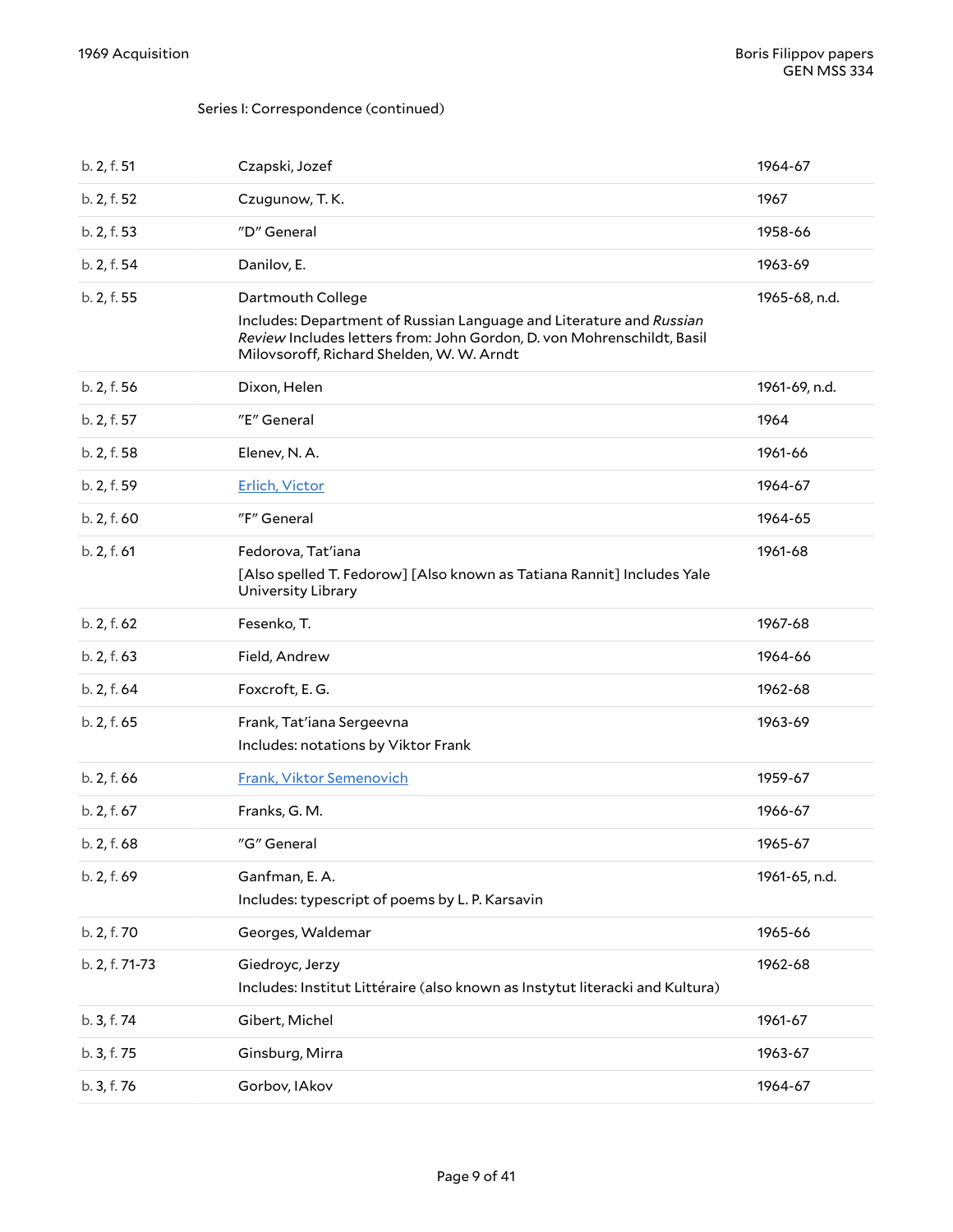| b. 3, f. 77-80  | Grani<br>Includes: Natal'ia Borisovna Tarasova and G. Okolovich                                                                                                | 1957-69       |
|-----------------|----------------------------------------------------------------------------------------------------------------------------------------------------------------|---------------|
| b. 3, f. 81     | Grinberg, R. N.                                                                                                                                                | 1960-67       |
| b. 3, f. 82     | Guenther, Johannes von<br>Includes: Verlag Heinrich Ellerman                                                                                                   | 1963-69       |
| b. 3, f. 83     | Gul', Roman Borisovich<br>Includes: letter from Philip Mosely                                                                                                  | 1964-68       |
| b. 3, f. 84     | Gurevich, Naum L'vovich<br>Pseudonym: Naum Odnopozov                                                                                                           | 1967, n.d.    |
| b. 3, f. 85     | Hayward, Max                                                                                                                                                   | 1959-69, n.d. |
| b. 3, f. 86     | Herenroth, A.S.                                                                                                                                                | 1964          |
| b. 3, f. 87     | Hollerbach, Liudmila Alekseevna                                                                                                                                | 1964-69       |
| b. 3, f. 87a    | Hollerbach, Serge<br>[Also spelled Sergei Gollerbakh] [Pseudonym: Nikolai Safonov]<br>Includes notes from Liudmila Alekseevna and Andrei Andreevich Hollerbach | 1961-69       |
| b. 3, f. 88     | "I" General                                                                                                                                                    | 1967, n.d.    |
| b. 3, f. 89     | IAkamets, M.G.<br>[Also spelled Jackamets]                                                                                                                     | 1966-69       |
| b. 3, f. 90     | IAnovskii, V.S.                                                                                                                                                | 1966-67       |
| b. 3, f. 91     | Institute for the Study of the USSR                                                                                                                            | 1965-68       |
| b. 3, f. 92     | Ioann (Shakhovskoi), Archbishop                                                                                                                                | 1963-67       |
| b. 3, f. 93     | Ionov, Alexis, Very Reverend                                                                                                                                   | 1963-69       |
| b. 3, f. 94     | IUr'eva, Zoia                                                                                                                                                  | 1961-69, n.d. |
| b. 3, f. 95     | Ivanov, Boris Ivanovich                                                                                                                                        | 1964-68       |
| b. 3, f. 96     | Ivanov, D.V.                                                                                                                                                   | n.d.          |
| b. 3, f. 96     | Ivanova, L.V.                                                                                                                                                  |               |
| b. 3, f. 97     | Ivanovskii, A. A.                                                                                                                                              | 1961-64       |
| b. 3, f. 98-100 | Ivask, IUrii<br>[Also known as George Ivask]<br>Includes: copies of letters from Sir Isaiah Berlin and Wilhelm Fink Verlag                                     | 1962-69       |
| b. 3, f. 101    | Jakob Hegner Verlag in Köln<br>Signed by H. Jürgensmayer                                                                                                       | 1965 May 3    |
| b. 3, f. 102    | Jankelevitch, Vladimir                                                                                                                                         | 1964-66       |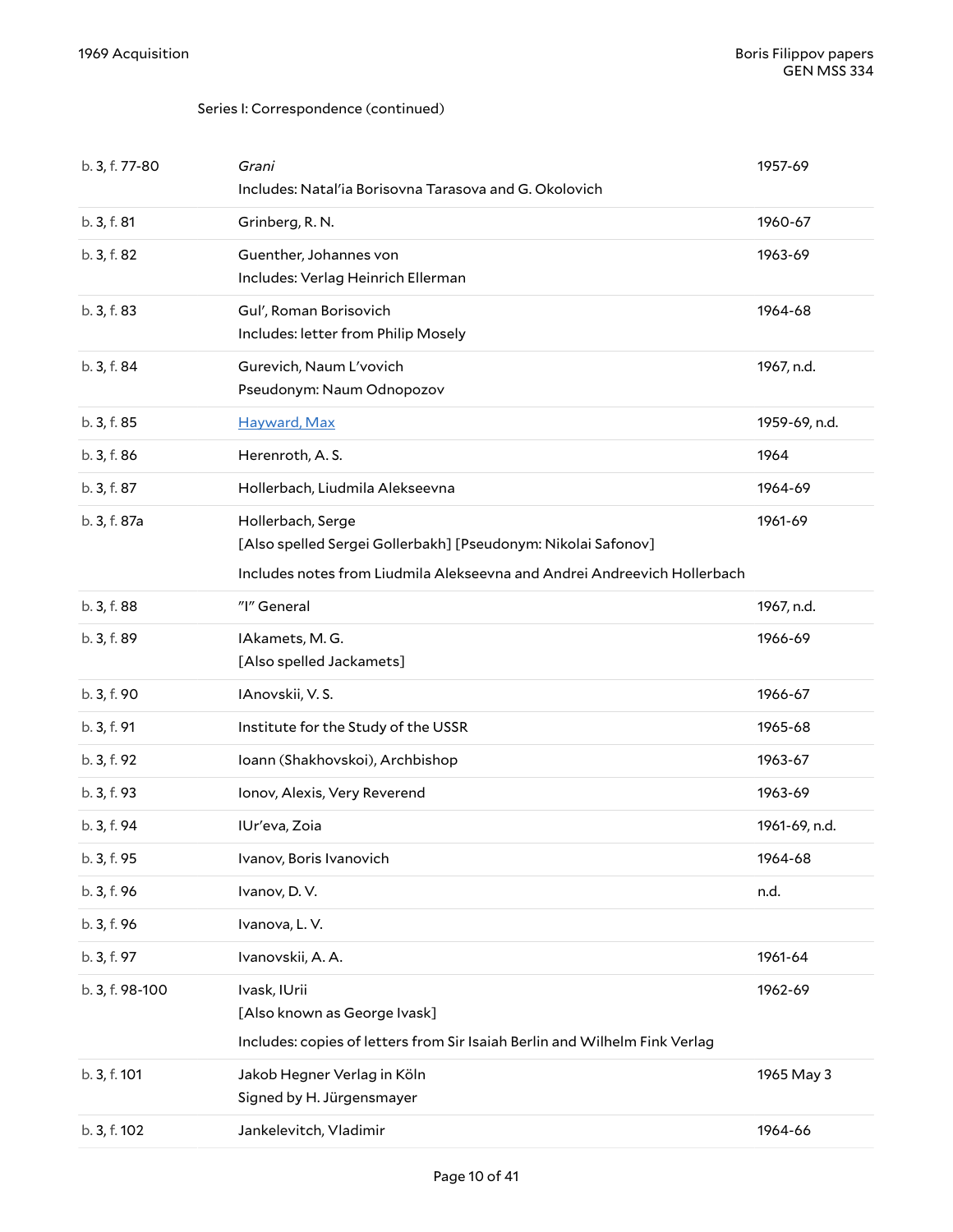| b. 4, f. 103     | "K" General                                                                                                                         | 1965-69, n.d. |
|------------------|-------------------------------------------------------------------------------------------------------------------------------------|---------------|
| b. 4, f. 104-105 | Kandinsky, Nina                                                                                                                     | 1964-67       |
|                  | Includes: holograph and typescript drafts of introduction to Wassily<br>Kandinsky's Dukhovnoe v iskusstve                           |               |
| b. 4, f. 106     | Karpovich, Michael                                                                                                                  | 1956-58       |
| b. 4, f. 107     | Kayden, Eugene                                                                                                                      | 1962-66       |
| b. 4, f. 108-110 | Klenovskii, Dmitrii<br>[Pseudonym of D. I. Krachkovskii]                                                                            | 1958-69       |
| b. 4, f. 111     | Klimov, E. E.                                                                                                                       | 1961-63       |
| b. 4, f. 112     | Kline, G.L.<br>Includes: offprint                                                                                                   | 1967-69       |
| b. 4, f. 113     | Kluge, Rolf Dieter                                                                                                                  | 1966-68       |
| b. 4, f. 114     | Kochevitsky, George                                                                                                                 | 1967          |
| b. 4, f. 115     | Kodjak, Andrej<br>[Also spelled Andrei Kodzhak]                                                                                     | 1967-69, n.d. |
| b. 4, f. 116     | Koriakov, M. M.                                                                                                                     | 1965 June 29  |
| b. 4, f. 117     | Kotomkin, A.<br>Includes: poems, typescript                                                                                         | 1946 Nov 5    |
| b. 4, f. 118     | Kovarsky, Ilia N.                                                                                                                   | 1960 Jul 24   |
| b. 4, f. 119-121 | Kovarsky, Vera                                                                                                                      | 1954-69, n.d. |
| b. 4, f. 119-121 | Kovarsky, Lydia<br>Includes: one TLS from Faubion Bowers to Vera Kovarsky Some letters<br>written on stationary of Ilia N. Kovarsky |               |
| b. 4, f. 122     | Krupenskii, M.<br>Includes: ALS to Krupenskii from E. N. Neledinskii                                                                | 1957-69, n.d. |
| b. 4, f. 123     | Ktorova, Alla Pavlovna                                                                                                              | 1963-65       |
| b. 4, f. 124     | Lebedev, Fedor Tarasovich<br>Includes: TSentral'noe Ob"edinenie Politicheskikh Emigrantov SSSR and<br>Svoboda                       | 1958-64       |
| b. 4, f. 125     | Lifar, Serge<br>[Also known as Sergei Lifar']                                                                                       | 1965-67       |
| b. 4, f. 126     | Lipson, Leon<br>Includes: Yale Law School                                                                                           | 1966 Mar 11   |
| b. 4, f. 127     | Lisovskii, A.                                                                                                                       | 1964          |
| b. 4, f. 128     | Litfund                                                                                                                             | 1961 Apr 26   |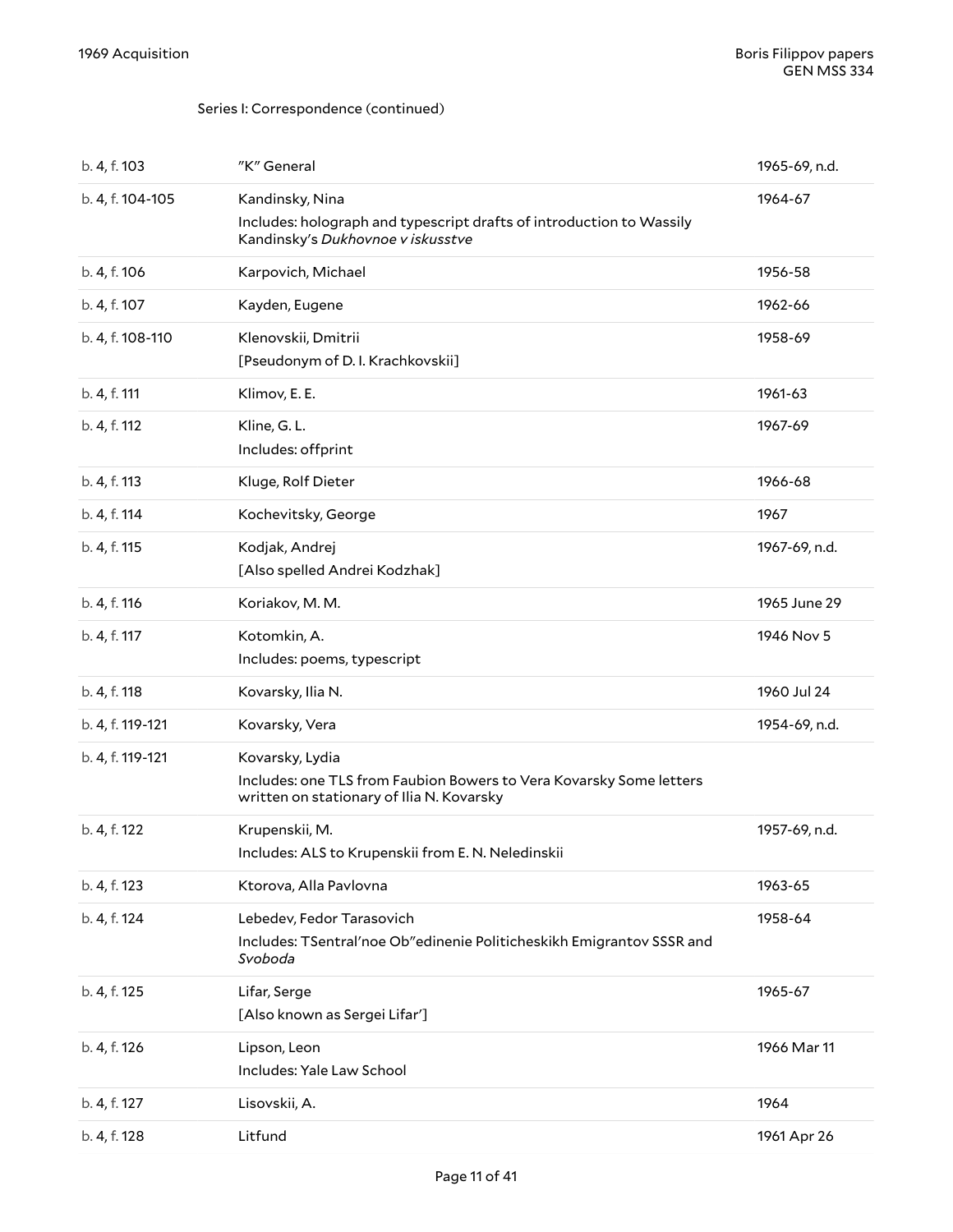| b. 4, f. 129 | Literaturnaia gazeta                                 | 1966, n.d.    |
|--------------|------------------------------------------------------|---------------|
| b. 4, f. 130 | Literaturnyi sovremennik<br>Includes: Boris IAkovlev | 1954          |
| b. 4, f. 131 | Lo Gatto, Ettore                                     | 1963-68       |
| b. 4, f. 132 | "M" General                                          | 1964-67       |
| b. 4, f. 133 | McVay, Gordon<br>Includes: R. D. B. Thomson          | 1967-69       |
| b. 4, f. 134 | Magidoff, Robert                                     | 1963-64       |
| b. 4, f. 135 | Mallac, Guy de                                       | 1963-69, n.d. |
| b. 4, f. 136 | Margolin, IUlii                                      | 1960-69       |
| b. 4, f. 137 | Markov, Vladimir                                     | 1969          |
| b. 4, f. 138 | Mamchenko, Viktor                                    | 1961-69       |
| b. 4, f. 139 | Matthias, I.                                         | 1965          |
| b. 4, f. 140 | Mackiewicz, Jozef                                    | 1967-69       |
| b. 4, f. 141 | [Meier], Ol'ga Aleksandrovna                         | 1967          |
| b. 4, f. 142 | Mil'rud, A. M.                                       | 1965-69       |
| b. 4, f. 143 | Moch, Jules                                          | 1965-69, n.d. |
| b. 4, f. 143 | Moch, Eliane                                         |               |
| b. 4, f. 144 | Le monde                                             | 1966          |
| b. 4, f. 145 | Mozhaiskaia, Ol'ga                                   | 1965-69, n.d. |
| b. 5, f. 146 | "N" General                                          | 1965-66       |
| b. 5, f. 147 | Nabokov, Vladimir Vladimirovich                      | 1966-67       |
| b. 5, f. 147 | Nabokova, Vera                                       |               |
| b. 5, f. 148 | Narokov, Nikolai                                     | 1961-67, n.d. |
| b. 5, f. 149 | Nartsissov, Boris<br>Includes: poems, typescript     | 1961, n.d.    |
| b. 5, f. 150 | Neimirok, A.                                         | 1966-67       |
| b. 5, f. 151 | Nidermuller, Nina                                    | 1963-66       |
| b. 5, f. 152 | Nikitina, N.                                         | 1966-67       |
| b. 5, f. 153 | Nikolenko, L.                                        | 1966-69       |
| b. 5, f. 154 | Nord, Paul                                           | 1967-68       |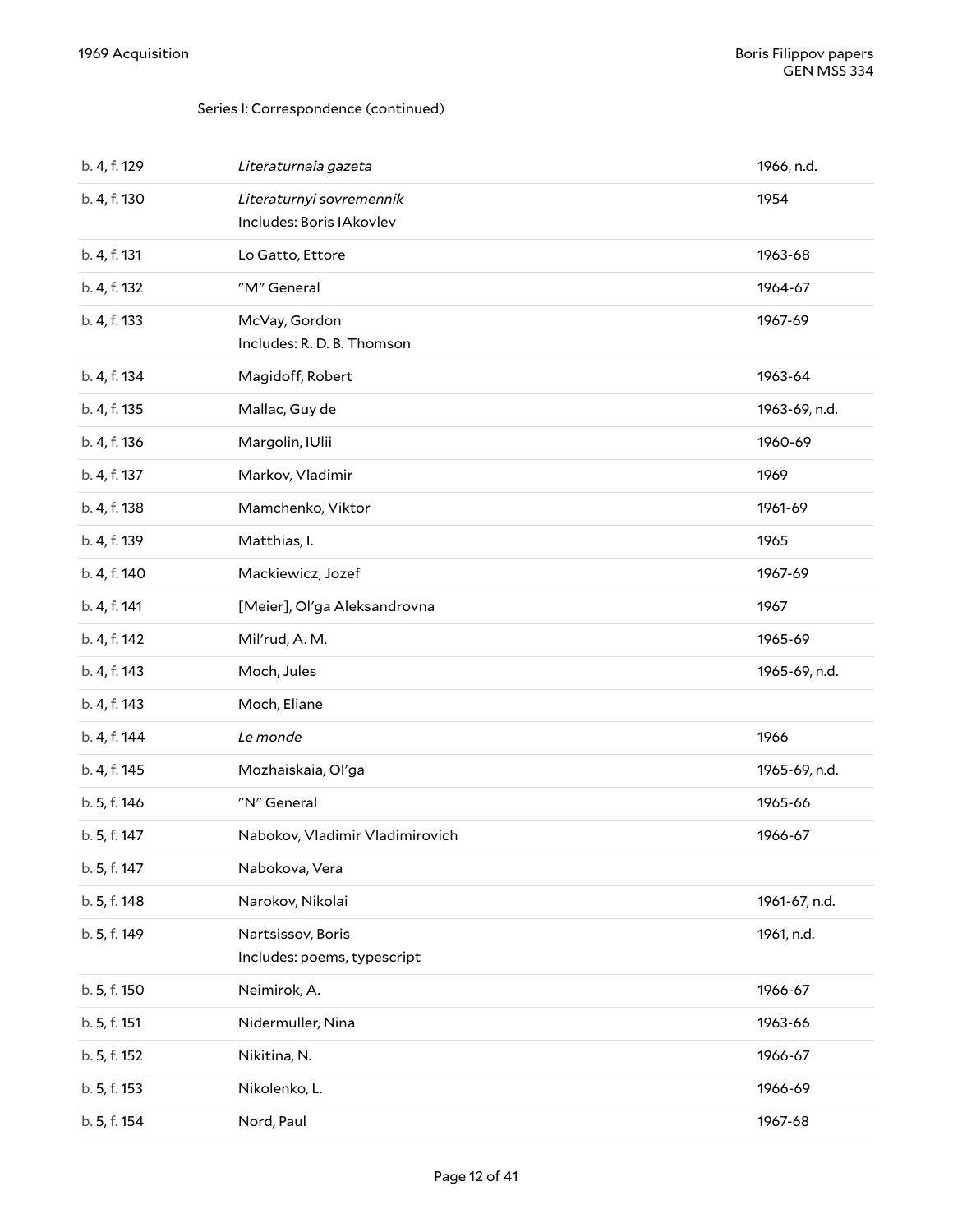| b. 5, f. 155     | Novoe russkoe slovo                                                                                                                                                                                                                                                                                                                                                                                 | 1959-67       |
|------------------|-----------------------------------------------------------------------------------------------------------------------------------------------------------------------------------------------------------------------------------------------------------------------------------------------------------------------------------------------------------------------------------------------------|---------------|
| b. 5, f. 156     | "O" General                                                                                                                                                                                                                                                                                                                                                                                         | 1954-67       |
| b. 5, f. 157     | Obolensky, Dimitri                                                                                                                                                                                                                                                                                                                                                                                  | 1958-62       |
| b. 5, f. 158     | Odoevtseva, Irina Vladimirovna                                                                                                                                                                                                                                                                                                                                                                      | 1964-65       |
| b. 5, f. 159     | Oras, Ants                                                                                                                                                                                                                                                                                                                                                                                          | 1966-69, n.d. |
| b. 5, f. 160     | Ozeretskovskii, G. E.                                                                                                                                                                                                                                                                                                                                                                               | 1966-67       |
| b. 5, f. 161     | "P" General                                                                                                                                                                                                                                                                                                                                                                                         | 1965-67       |
| b. 5, f. 162     | PEN in Exile                                                                                                                                                                                                                                                                                                                                                                                        | 1961-66       |
| b. 5, f. 163-165 | Pletnev, Rostislav<br>Includes: "Zametki o slavianovedenii", typescript                                                                                                                                                                                                                                                                                                                             | 1961-69, n.d. |
| b. 5, f. 166     | Polevaia, O.                                                                                                                                                                                                                                                                                                                                                                                        | 1964-67       |
| b. 5, f. 167     | Polivanov, M.P.                                                                                                                                                                                                                                                                                                                                                                                     | 1963-65, n.d. |
| b. 5, f. 168     | Poltoratskii, N.P.                                                                                                                                                                                                                                                                                                                                                                                  | 1964-66       |
| b. 5, f. 169     | Popov, Igor' Vsevolodovich                                                                                                                                                                                                                                                                                                                                                                          | 1968          |
| b. 5, f. 170     | Popova, V.                                                                                                                                                                                                                                                                                                                                                                                          | 1966-69, n.d. |
| b. 5, f. 170     | Lazareva, N.                                                                                                                                                                                                                                                                                                                                                                                        |               |
| b. 5, f. 171     | Poppe, N.N.                                                                                                                                                                                                                                                                                                                                                                                         | 1962-69       |
| b. 5, f. 172     | Pregel', Sofiia                                                                                                                                                                                                                                                                                                                                                                                     | 1962-67       |
| b. 5, f. 173     | Proyart, Jacqueline de                                                                                                                                                                                                                                                                                                                                                                              | 1962-67       |
| b. 5, f. 174     | "R" General                                                                                                                                                                                                                                                                                                                                                                                         | 1957-69, n.d. |
| b. 5, f. 175     | Radaskaus, Henrikas                                                                                                                                                                                                                                                                                                                                                                                 | 1965-67       |
| b. 5, f. 176     | Rafal'skii, Sergei                                                                                                                                                                                                                                                                                                                                                                                  | 1961-67, n.d. |
| b. 5, f. 177-182 | Rais, Emmanuil<br>Includes: Pod glukhimi nebesami, page-proofs and typescript fragment, and<br>various typescripts by Rais                                                                                                                                                                                                                                                                          | 1961-69       |
| b. 6, f. 183-187 | Rannit, Aleksis<br>Includes: Yale University Library Includes: copies of letters from Lidiia<br>Alekseeva, N. N. Berberova, and Gleb Struve, Rannit's correspondence with<br>Francis Brown (The New York Times Book Review), clippings, holograph<br>and typescript poems, programs, and booklet The Current State of Baltic<br>Literatures under Soviet Occupation<br>See also: Box 13, folder 367 | 1961-69       |
|                  | Rannit, Tatiana<br>See: Tat'iana Fedorova, box 2, folder 61                                                                                                                                                                                                                                                                                                                                         |               |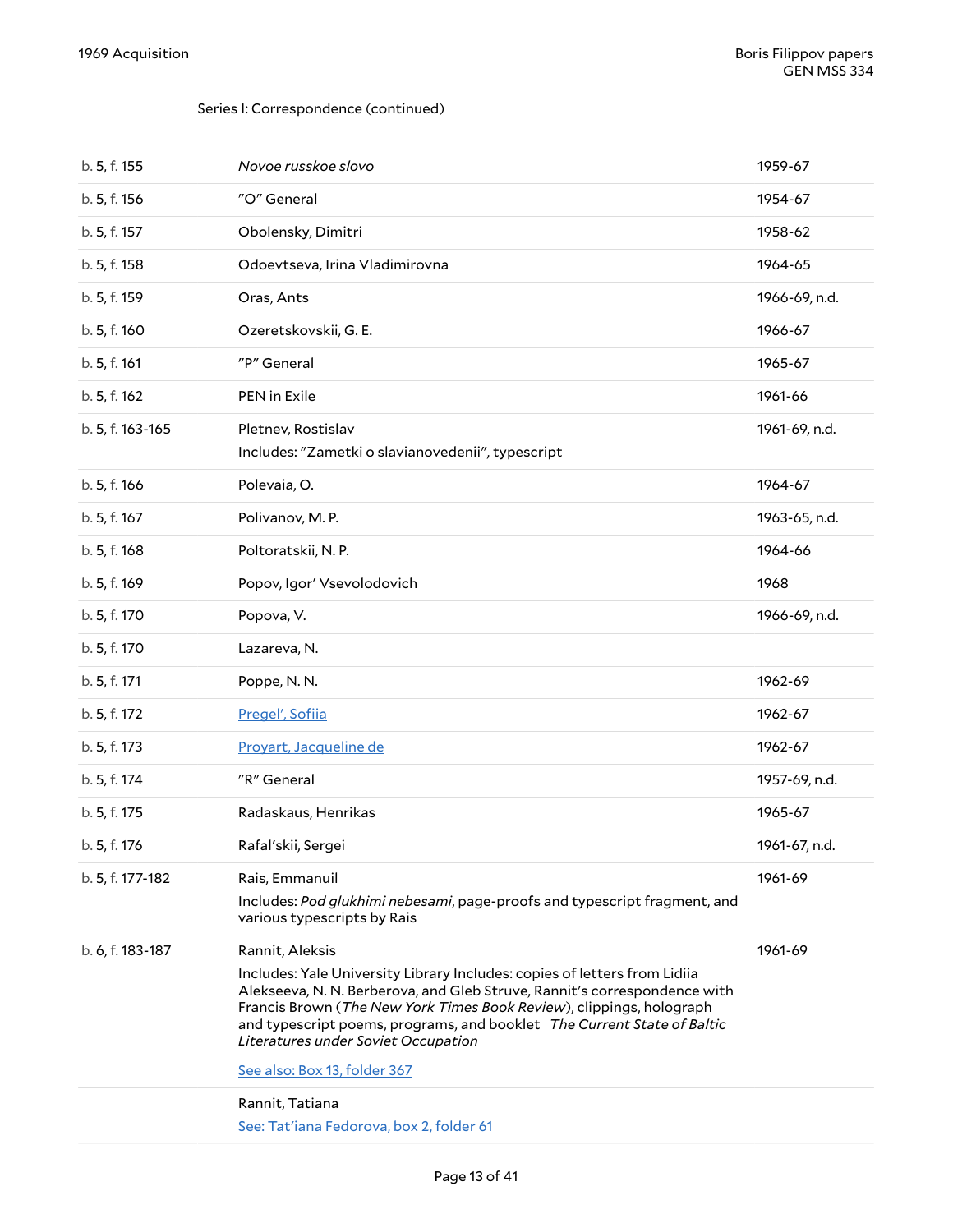| b. 6, f. 188     | Reavey, George                                                                                                                                                               | 1962, n.d.    |
|------------------|------------------------------------------------------------------------------------------------------------------------------------------------------------------------------|---------------|
| b. 6, f. 189     | Redlich, R.                                                                                                                                                                  | 1966-67       |
| b. 6, f. 190     | Reilly, Alayne P.                                                                                                                                                            | 1964-65       |
| b. 6, f. 191     | Richerche Slavistiche<br>Includes: Riccardo Picchio and E. Gasparini                                                                                                         |               |
| b. 6, f. 192     | Rimarenko, Adrian, Very Reverend                                                                                                                                             | 1966 Dec 30   |
| b. 6, f. 193     | Rosimov, G.<br>Pseudonym of IUrii Viktorovich Ofrosimov                                                                                                                      | 1961-67       |
| b. 6, f. 194     | Russian-American Club of Syracuse                                                                                                                                            | 1966          |
| b. 6, f. 195     | Rzhevskii, Leonid Denisovich                                                                                                                                                 | 1961-68, n.d. |
| b. 6, f. 196     | "S" General                                                                                                                                                                  | 1965-67       |
| b. 6, f. 197-204 | Samarin, Vladimir<br>Pseudonym of Vladimir Dmitrievich Sokolov Includes: Teni na stene: rasskazy,<br>bound typescript                                                        | 1961-69       |
| b. 6, f. 205     | Samilov, Mikhail                                                                                                                                                             | 1956-66       |
| b. 6, f. 205     | Samilov, Ol'ga                                                                                                                                                               |               |
| b. 6, f. 206     | Savin, D.                                                                                                                                                                    | 1966          |
| b. 6, f. 207     | Schakovskoy, Zinaida, Princess<br>[Also known as Zinaida Alekseevna Shakhovskaia] Includes La pensée russe                                                                   | 1963-69, n.d. |
| b. 6, f. 208     | Seduro, Vladimir Il'ich<br>Also known as Uladzimer Hlybinny                                                                                                                  | 1965-68       |
| b. 6, f. 209     | Sedykh, Andrei<br>[Pseudonym of IAkov Moiseevich TSvibak]                                                                                                                    | 1965-67       |
| b. 6, f. 210     | Shimanskaia, Aglaida                                                                                                                                                         | 1963-66       |
| b. 6, f. 211     | Shiriaeva, N.I.                                                                                                                                                              | 1962-66       |
| b. 6, f. 212     | Shkurko, V.P.                                                                                                                                                                | 1961          |
| b. 6, f. 213     | Shor, Ol'ga Aleksandrovna<br>Includes: D. V. Ivanov                                                                                                                          | 1964-69       |
| b. 6, f. 214     | Shvarts, S.M.                                                                                                                                                                | 1961-65       |
| b. 6, f. 215-216 | Stammler, Heinrich A.<br>[Also known as: Andrei Vladimirovich Shtammler]<br>Includes: University of Kansas, Department of Slavic Languages and<br>Literatures, and J. Conrad | 1965-69, n.d. |
| b. 6, f. 217     | Struve, Aleksei Petrovich                                                                                                                                                    | 1964-66       |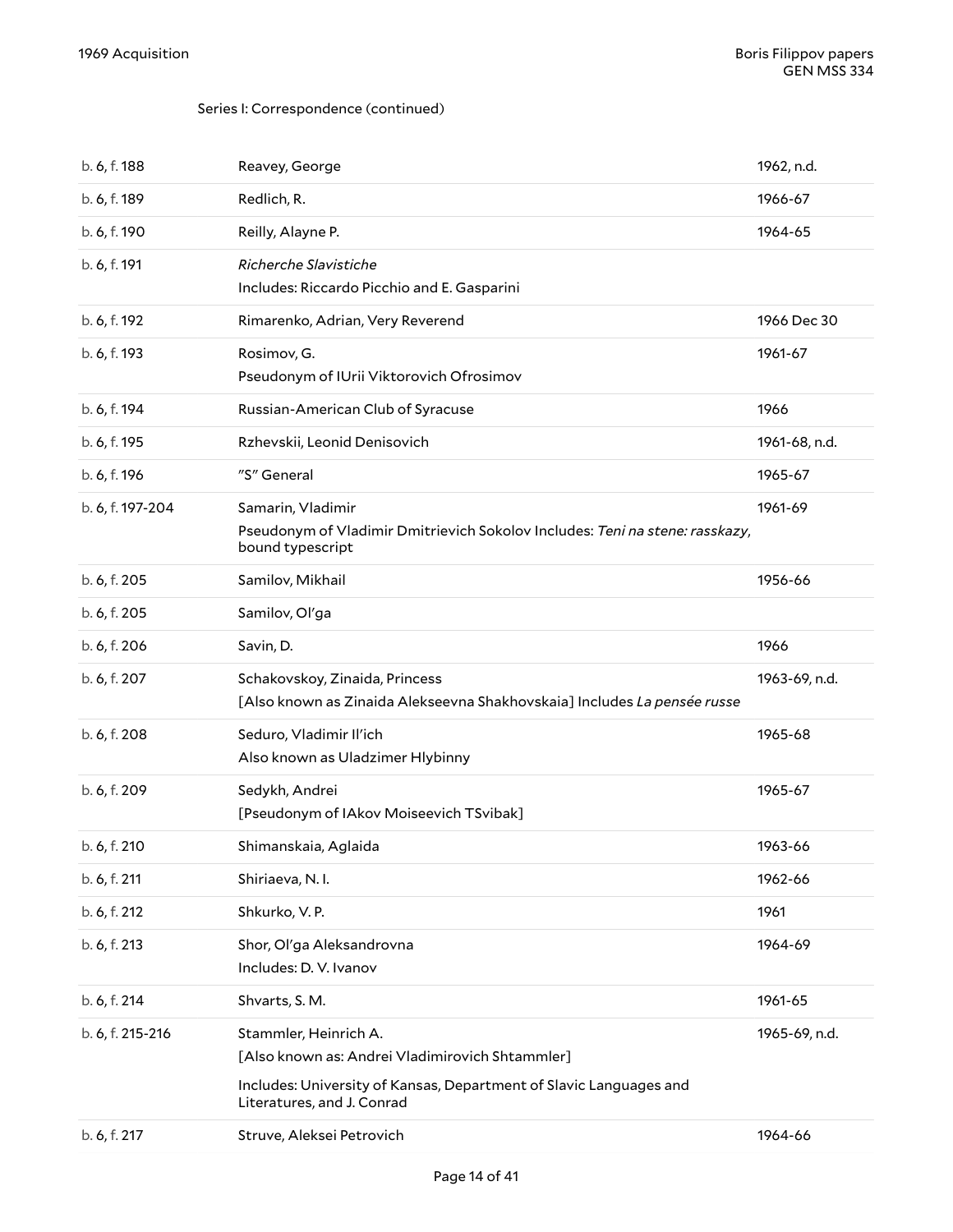#### Struve, Gleb

#### Includes: typescripts, copies, photostats relating to the editing of the collected works of Boris Pasternak, Anna Akhmatova, Osip Mandel'shtam, Nikolai Gumilev, Nikolai Kliuev

| b. 7, f. 218-231  | Letters                                                            | 1952-63       |
|-------------------|--------------------------------------------------------------------|---------------|
| b. 8, f. 232-244  | Letters                                                            | 1964-65       |
| b. 9, f. 245-255  | Letters<br>See also: Box 16, folder 427                            | 1965-69       |
|                   |                                                                    |               |
| b. 9, f. 256-257  | Struve, N.A.                                                       | 1962-69       |
| b. 9, f. 258      | Sumbatov, V.A.                                                     | 1960-69       |
| b. 9, f. 259      | Sven-Kulbnitzky, V.                                                | 1965          |
| b. 10, f. 260     | "T" General                                                        | 1964-69       |
| b. 10, f. 261     | Taranovski, Kiril                                                  | 1968-69       |
| b. 10, f. 262     | Tauber, Ekaterina                                                  | 1962-68       |
| b. 10, f. 263-266 | Terapiano, IUrii<br>Includes: clippings                            | 1957-67       |
| b. 10, f. 267     | Terras, Victor<br>Includes: Slavic and East European Journal       | 1966-69       |
| b. 10, f. 268     | Teterevnikov, N.                                                   | 1968          |
| b. 10, f. 269     | Trotskaia, Zinaida                                                 | 1964-65       |
| b. 10, f. 270     | Tschizewskij, Dmitrij<br>[Also spelled: Chizhevskii, Chyzhev'skyi] | 1962-67, n.d. |
| b. 10, f. 271     | Tyrkova-Williams, Ariadna<br>[Also spelled Tyrkova-Vil'iams]       | 1960 Aug 6    |
| b. 10, f. 272     | "U" General                                                        | 1953-67       |
| b. 10, f. 273     | Ul'ianov, N.                                                       | 1962-69       |
| b. 10, f. 274     | Under, Marie                                                       | 1966-68       |
| b. 10, f. 275     | "V" General                                                        | 1966          |
| b. 10, f. 276     | Vanderbilt University                                              | 1967-68       |
| b. 10, f. 277     | Vasilov, B. I.                                                     | 1962-68, n.d. |
| b. 10, f. 278     | Veidle, V.<br>[Also known as Wladimir Weidlé]                      | 1965-66       |
| b. 10, f. 279     | Viktorov, P.V.                                                     | 1964-69       |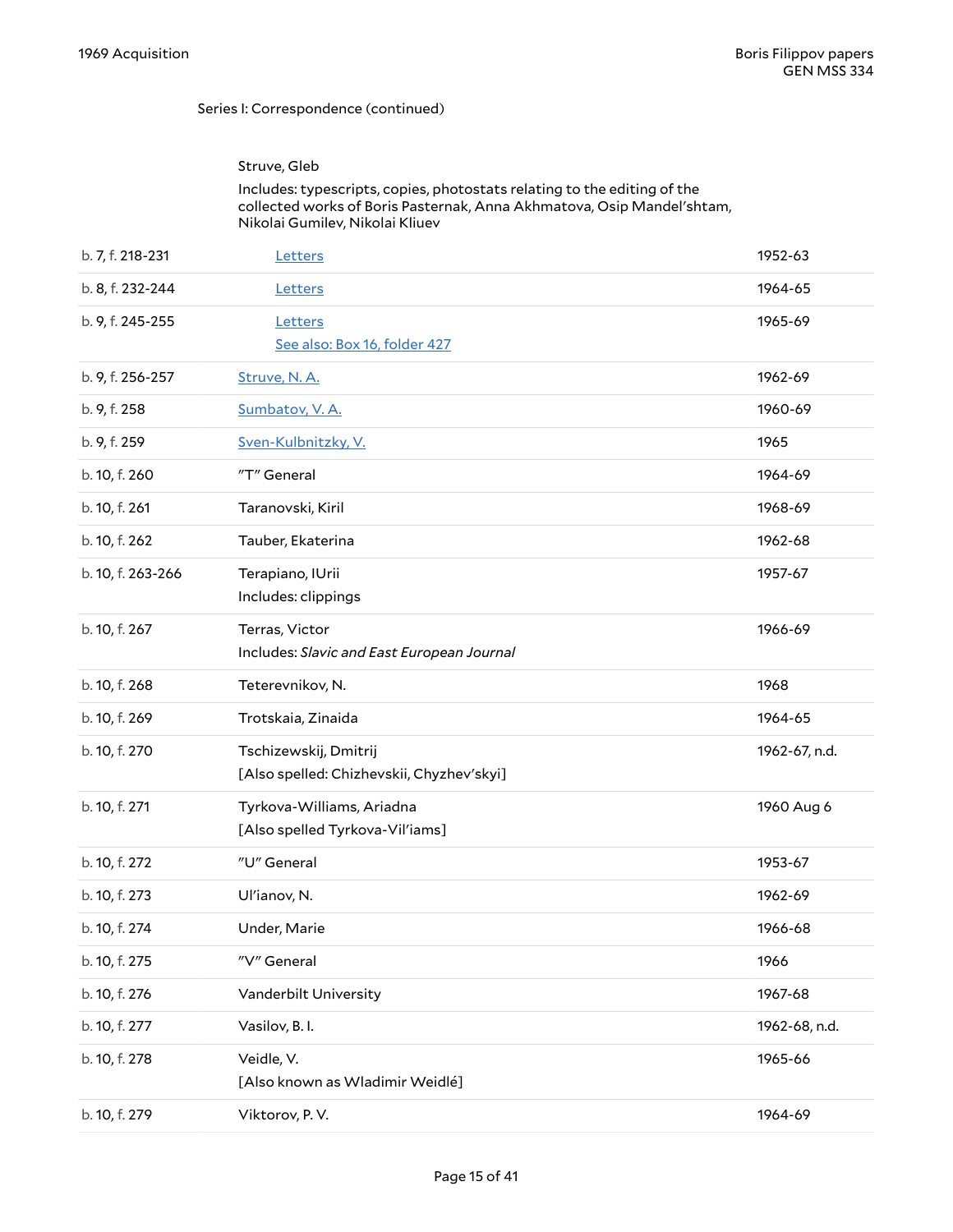<span id="page-15-1"></span><span id="page-15-0"></span>

| b. 10, f. 280     | Vlach, Robert<br>See also: Books Abroad, folder 40                                 | 1961-65       |
|-------------------|------------------------------------------------------------------------------------|---------------|
| b. 10, f. 281     | Vodov, S.A.<br>Includes: La pensée russe                                           | 1962-67       |
| b. 10, f. 282     | Vol'skaia, V.N.                                                                    | 1965-67       |
| b. 10, f. 283     | Voss, Eugen                                                                        | 1966          |
| b. 10, f. 284     | "W" General                                                                        | 1966-67       |
| b. 10, f. 285     | <b>Walden Press</b><br>Includes A. Donat                                           | 1966-67       |
| b. 10, f. 286     | Weiner, Jack<br>[Also spelled IA. Veiner]                                          | 1964-69       |
| b. 10, f. 287     | Wetter, Gustav                                                                     | 1968 Dec 12   |
| b. 10, f. 288     | Wiren-Garczynski, Vera von                                                         | 1965-67, n.d. |
| b. 10, f. 289     | "Y-Z" General                                                                      | 1956-64       |
| b. 10, f. 290     | Zabezhinskii, Grigorii                                                             | 1963-65, n.d. |
| b. 10, f. 291-292 | Zaitsev, Boris                                                                     | 1963-69       |
| b. 10, f. 293     | Zamoyska, Helène                                                                   | 1966          |
| b. 10, f. 294     | Zenkovsky, Serge                                                                   | 1967-69       |
| b. 10, f. 295     | Zhukov, IA. D.<br>[Also spelled Joukov]                                            | 1964-69       |
| b. 10, f. 296     | Znosko-Borovskii, Mitrofan, Father                                                 | 1958-69       |
|                   | Series II: Writings by B. A. Filippov<br>0.8 linear feet (2 boxes)<br><b>BOOKS</b> | 1944-1968     |
| b. 11, f. 297     | Tuskloe okontse, page proofs                                                       | 1967          |
|                   | Veter svezheet                                                                     |               |
| b. 11, f. 298     | Typescript                                                                         | 1968          |
| b. 11, f. 299     | Typescript carbon, 2 copies                                                        | 1968          |
| b. 11, f. 300     | "V stepi," typescript, corrected                                                   | 1967 Dec 4    |
| b. 11, f. 301     | "Nichego osobennogo", "V taige," typescript, carbon, corrected                     | 1967          |
|                   | Vsegda sovremenniki: Literaturnye ocherki                                          |               |
| b. 11, f. 302     | Title page and introduction, partial typescript, corrected                         | 1966          |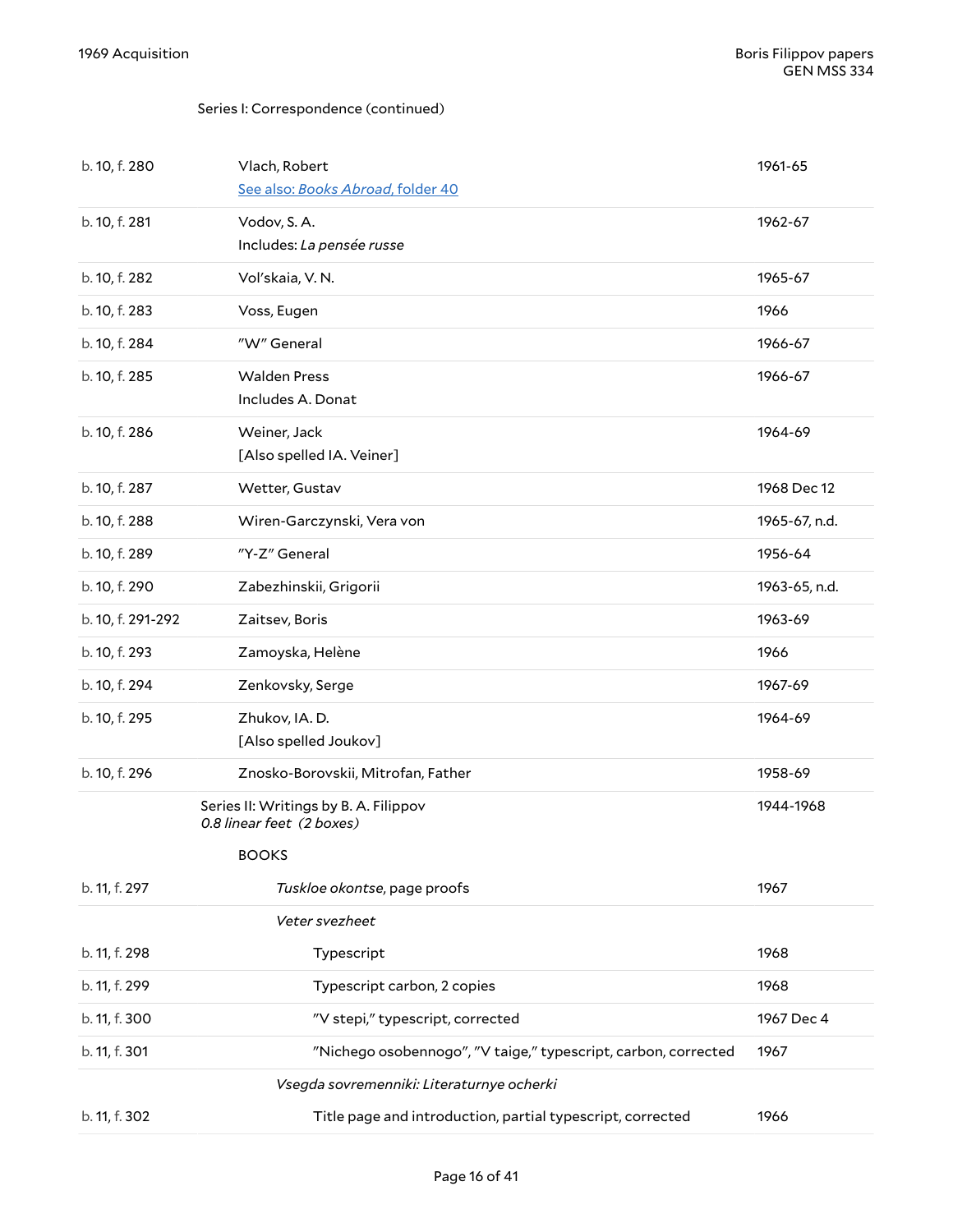#### Series II: Writings by B. A. Filippov > BOOKS > Vsegda sovremenniki: Literaturnye ocherki (continued)

<span id="page-16-0"></span>

| b. 11, f. 303     | "Useknovennaia glava," page proofs, corrected                                                               | n.d.        |
|-------------------|-------------------------------------------------------------------------------------------------------------|-------------|
| b. 11, f. 304     | "Poet vsednevnosti (Vladislav Khodasevich)," typescript,<br>corrected                                       | n.d.        |
|                   | Vstrechnye v doroge: povesti i ocherki                                                                      |             |
| b. 11, f. 305-315 | Typescript                                                                                                  | 1967        |
| b. 12, f. 316-325 | Typescript carbon                                                                                           | 1967        |
|                   | <b>SHORTER WORKS</b>                                                                                        |             |
| b. 12, f. 326     | "A nebo budushchim beremenno," typescript, corrected, plus 2 carbon n.d.<br>copies<br>Re: Osip Mandel'shtam |             |
| b. 12, f. 327     | "Anna Akhmatova," typescript, corrected                                                                     | n.d.        |
| b. 12, f. 328     | "Chesnochek," typescript, corrected                                                                         | n.d.        |
| b. 12, f. 329     | "IAvlenie," typescript, corrected, plus 2 carbon copies                                                     | n.d.        |
| b. 12, f. 330     | "losif Brodskii," typescript, carbon, photostats of poems                                                   | n.d.        |
| b. 12, f. 331     | "IUnost': liricheskii chertopolokh v proze i stikhakh," typescript, carbon n.d.                             |             |
| b. 12, f. 332     | "Kontsert," typescript, carbon                                                                              | n.d.        |
| b. 12, f. 333     | "Leningrad: vtoroi liricheskii cherto- polokh v proze i stikhakh,"<br>typescript and typescript, carbon     | 1946 Nov 24 |
| b. 12, f. 334     | "Opal'noe proizvedenie," typescript, carbon<br>Re: Mikhail Zoshchenko                                       | n.d.        |
|                   | "O proekte 'Istorii russkoi filosofskoi mysli v russkoi literature""                                        |             |
| b. 12, f. 335     | Typescript and carbon                                                                                       | n.d.        |
| b. 12, f. 336     | Typescript, carbon, corrected, 2 copies                                                                     | 1960        |
| b. 12, f. 337     | Typescript, carbon, corrected, 2 copies                                                                     | n.d.        |
| b. 12, f. 338     | "O proze Pasternaka," typescript, carbon                                                                    | n.d.        |
| b. 12, f. 339     | "Opyt bibliografii litertury po istorii russkoi arkhitektury," typescript,<br>carbon                        | n.d.        |
| b. 12, f. 340     | "O rodine," typescript, carbon                                                                              | n.d.        |
| b. 12, f. 341     | "O veshchakh," typescript, corrected                                                                        | n.d.        |
| b. 12, f. 342     | "Po povodu i bez povoda," typescript, carbon fragments                                                      | n.d.        |
| b. 12, f. 343     | "Revoliutsiia i intelligentsiia v SSSR," typescript, carbon (3 copies), with n.d.<br>holograph notations    |             |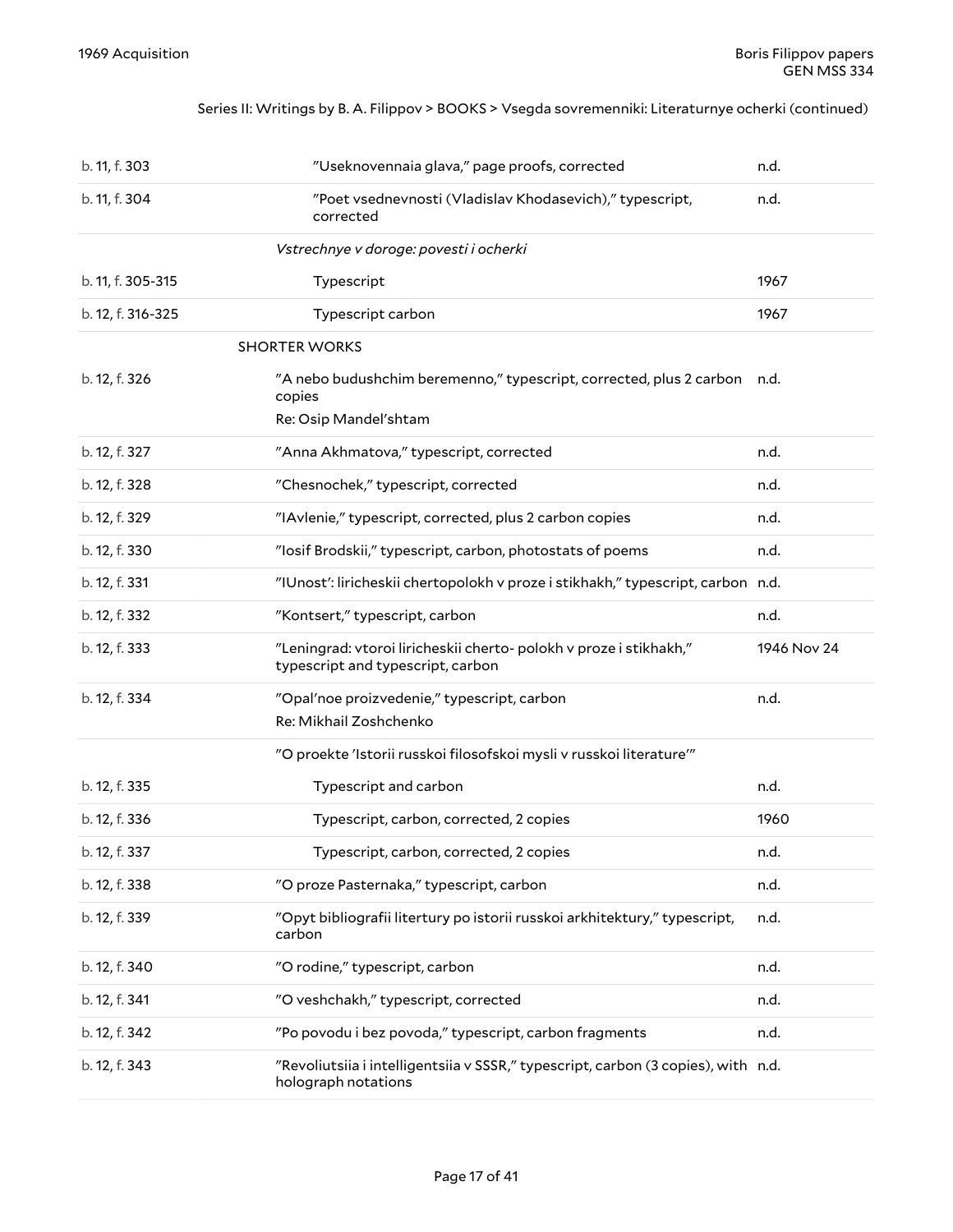### Series II: Writings by B. A. Filippov > SHORTER WORKS (continued)

<span id="page-17-4"></span><span id="page-17-3"></span><span id="page-17-2"></span><span id="page-17-1"></span><span id="page-17-0"></span>

|               | "Rifmovannye dogadki"                                                                                                                  |           |
|---------------|----------------------------------------------------------------------------------------------------------------------------------------|-----------|
|               | Re: Dmitrii I. Klenovskii                                                                                                              |           |
| b. 12, f. 344 | Typescript, corrected                                                                                                                  | n.d.      |
| b. 12, f. 345 | Typescript and carbon                                                                                                                  | n.d.      |
| b. 12, f. 346 | "Surovyi sputnik," typescript, carbon                                                                                                  | n.d.      |
| b. 12, f. 347 | "'Svecha gorela na stole'," typescript, carbon                                                                                         | n.d.      |
|               | Re: Boris Pasternak                                                                                                                    |           |
| b. 12, f. 348 | "Usy," typescript, carbon, 2 copies                                                                                                    | n.d.      |
| b. 12, f. 349 | "Vol'pin," typescript, plus 2 carbon copies, and materials relating to<br>Vol'pin's Mgnovennoe izlozhenie moikh filosofskikh vzgliadov | n.d.      |
| b. 12, f. 350 | Poems, typescript, carbon                                                                                                              | 1944-53   |
| b. 12, f. 351 | Untitled typescript re: painting, with carbon                                                                                          | n.d.      |
| b. 12, f. 352 | Untitled typescript, carbon, re: the Russian intelligentsia                                                                            | n.d.      |
|               | Series III: Books edited by B. A. Filippov<br>2 linear feet (5 boxes)                                                                  | 1908-1967 |
|               | AKHMATOVA, ANNA ANDREEVNA. SOBRANIE SOCHINENII                                                                                         |           |
|               | Akhmatova, Anna                                                                                                                        |           |
| b. 13, f. 353 | "Argonavty," typescript and 2 carbons                                                                                                  | n.d.      |
|               | "Poema bez geroia"                                                                                                                     |           |
| b. 13, f. 354 | Photostat and typescript carbon of journal publication                                                                                 | n.d.      |
| b. 13, f. 355 | Typescript, carbon                                                                                                                     | n.d.      |
| b. 13, f. 356 | Typescript plus 2 carbon copies                                                                                                        | n.d.      |
| b. 13, f. 357 | "Shag vremeni," typescript plus 3 carbons, with holograph<br>notations                                                                 | n.d.      |
| b. 13, f. 358 | Articles, typescript                                                                                                                   | n.d.      |
| b. 13, f. 359 | Poems and notes, typescript, carbons and holograph                                                                                     | n.d.      |
|               |                                                                                                                                        |           |
|               | Filippov, Boris<br>"Poema bez geroia" (article)                                                                                        |           |
| b. 13, f. 360 | Typescript, some leaves carbons                                                                                                        | n.d.      |
| b. 13, f. 361 | Typescript, corrected                                                                                                                  | n.d.      |
| b. 13, f. 362 | Holograph notes on A. A. Akhmatova                                                                                                     |           |
|               | Other editorial materials                                                                                                              |           |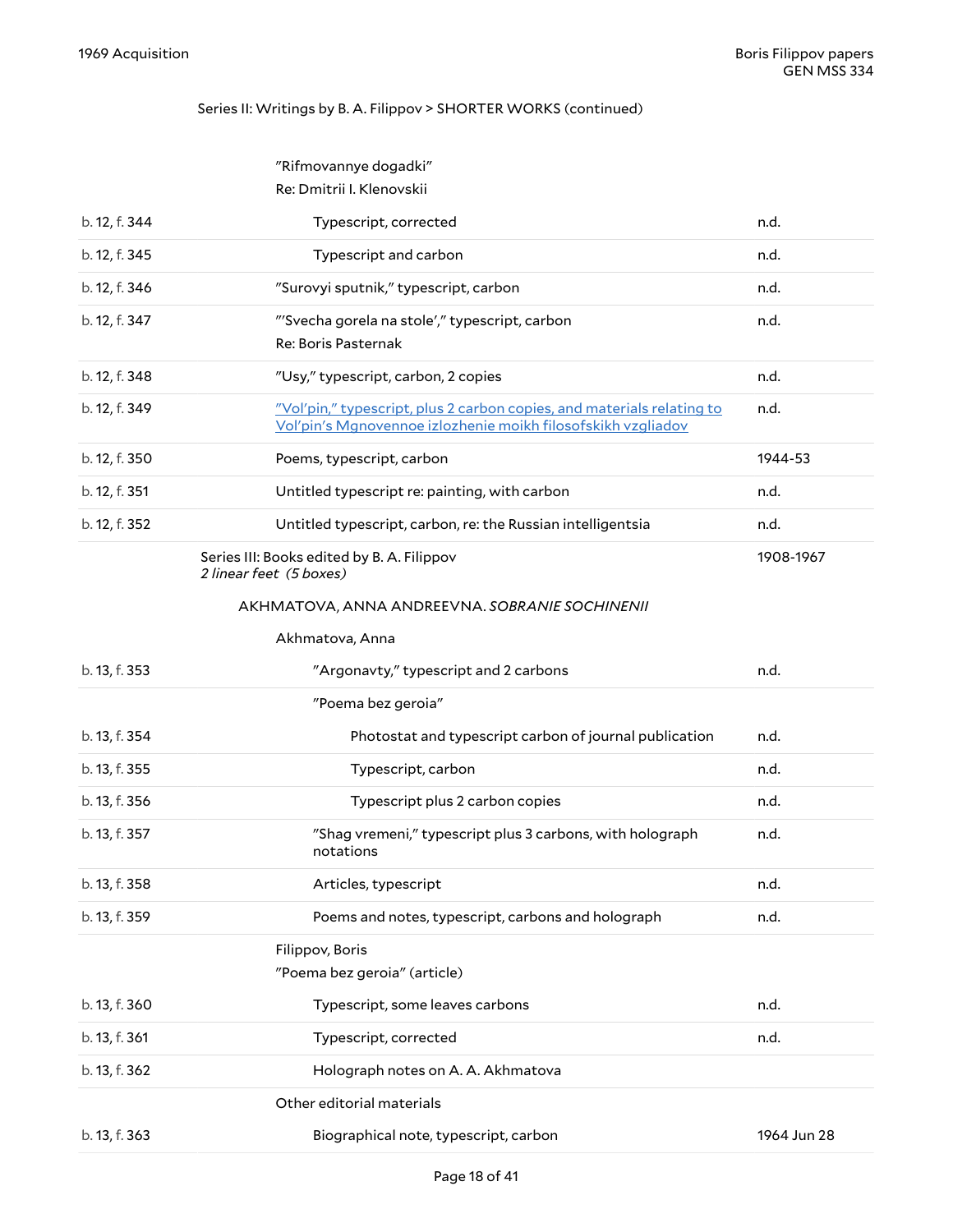<span id="page-18-8"></span><span id="page-18-7"></span><span id="page-18-6"></span><span id="page-18-5"></span><span id="page-18-4"></span><span id="page-18-3"></span><span id="page-18-2"></span><span id="page-18-1"></span><span id="page-18-0"></span>

|                   | Series III: Books edited by B. A. Filippov > AKHMATOVA, ANNA ANDREEVNA. SOBRANIE<br>SOCHINENII > Other editorial materials (continued)                               |             |
|-------------------|----------------------------------------------------------------------------------------------------------------------------------------------------------------------|-------------|
| b. 13, f. 364     | "Iz vospominanii ob Anne Akhmatovoi," typescript, plus 2 carbon n.d.<br>copies                                                                                       |             |
| b. 13, f. 365     | Miscellaneous editorial materials, typescript, photostat,<br>holograph                                                                                               | n.d.        |
| b. 13, f. 366     | Memorandum from The New York Public Library re: Akhmatova<br>exhibition, typescript                                                                                  | 1966 Mar 29 |
|                   | AKHMATOVA, ANNA. REQUIEM.<br>With Estonian translation by Maria Under.                                                                                               |             |
| b. 13, f. 367     | Notes by B. A. Filippov and A. Rannit, ALS to Filippov from Rannit, and<br>copies of correspondence between A. A. Akhmatova and A. Rannit,<br>typescripts, annotated | 1962, n.d.  |
| b. 13, f. 368     | Galley proofs                                                                                                                                                        | n.d.        |
| b. 13, f. 369     | Page proofs, bound, annotated                                                                                                                                        | n.d.        |
|                   | DANILEVSKII, N. IA. ROSSIIA I EVROPA                                                                                                                                 |             |
|                   | Ivask, IUrii, "Filosofiia istorii Danilevskogo v knige Rossiia i Evropa"                                                                                             |             |
| b. 13, f. 370     | Typescript carbon                                                                                                                                                    | n.d.        |
| b. 13, f. 371     | Typescript, carbon, corrected, pasted                                                                                                                                | n.d.        |
|                   | GUMILEV, NIKOLAI. SOBRANIE SOCHINENII                                                                                                                                |             |
|                   | Gumilev, Nikolai                                                                                                                                                     |             |
| b. 13, f. 372     | "Chitatel'," typescript and carbon                                                                                                                                   | n.d.        |
| b. 13, f. 373-374 | "Tri novelly. Radosti zemnoi liubvi," typescript, corrected                                                                                                          | n.d.        |
| b. 13, f. 375-376 | "Tri novelly. Radosti zemnoi liubvi," typescript, carbon, corrected<br>(2 copies)                                                                                    | n.d.        |
| b. 13, f. 377     | "Veselye brat'ia: povest'," typescript carbon                                                                                                                        | n.d.        |
| b. 13, f. 378     | "Vstuplenie," typescript, carbon, re: Aleksey Konstantinovich<br>Tolstoy                                                                                             | n.d.        |
|                   | Filippov, Boris                                                                                                                                                      |             |
| b. 13, f. 379     | Holograph notes                                                                                                                                                      | n.d.        |
|                   | KANDINSKY, WASSILY. DUKHOVNOE V ISKUSSTVE                                                                                                                            |             |
|                   | Kandinsky, Wassily                                                                                                                                                   |             |
| b. 14, f. 380-381 | Partial typescript                                                                                                                                                   | n.d.        |
| b. 14, f. 382-383 | Typescript carbon, corrected                                                                                                                                         | n.d.        |
| b. 14, f. 384-385 | Typescript, annotated                                                                                                                                                | n.d.        |
| b. 14, f. 386     | Typescript carbon, corrected                                                                                                                                         | n.d.        |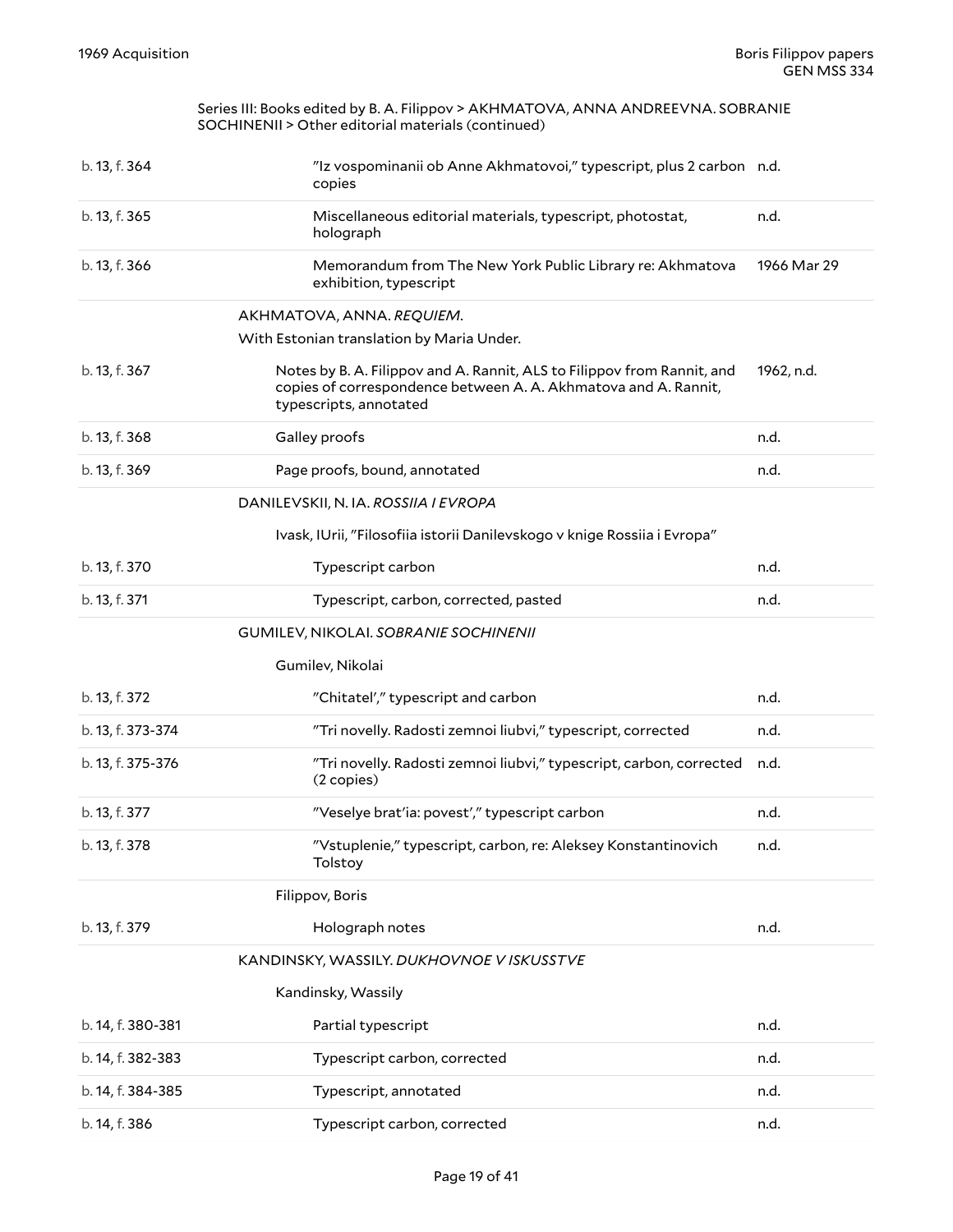#### <span id="page-19-0"></span>Series III: Books edited by B. A. Filippov > KANDINSKY, WASSILY. DUKHOVNOE V ISKUSSTVE (continued)

<span id="page-19-7"></span><span id="page-19-6"></span><span id="page-19-5"></span><span id="page-19-4"></span><span id="page-19-3"></span><span id="page-19-2"></span><span id="page-19-1"></span>

|                   | Other editorial materials                                       |             |
|-------------------|-----------------------------------------------------------------|-------------|
| b. 14, f. 387     | "Predislovie," typescript and 2 carbons                         | n.d.        |
| b. 14, f. 388     | "Predislovie," typescript, corrected                            | n.d.        |
|                   | <b>Book drafts</b>                                              |             |
| b. 14, f. 389     | Page proofs, fragment                                           | 1967 Mar 29 |
|                   | KLIUEV, NIKOLAI ALEKSEEVICH. SOBRANIE SOCHINENII                |             |
|                   | Filippov, Boris                                                 |             |
| b. 14, f. 390     | Bibliography, typescript, carbon, corrected (2 copies)          | n.d.        |
|                   | <b>Book drafts</b>                                              |             |
| b. 14, f. 391-398 | Page proofs, corrected, with typescript additions               | n.d.        |
| b. 15, f. 399-402 | Page proofs, corrected                                          | n.d.        |
|                   | LIKI ROSSII: ANTOLOGIIA RUSSKOI POEZIIA                         |             |
| b. 15, f. 403     | Bound typescript                                                | n.d.        |
|                   | MANDEL'SHTAM, OSIP. SOBRANIE SOCHINENII                         |             |
|                   | Mandel'shtam, Osip                                              |             |
|                   | Poems                                                           |             |
| b. 15, f. 404     | "Armeniia," photocopies                                         | 1966        |
| b. 15, f. 405     | "Stikhotvoreniia," typescript, carbon, with holograph notations | 1913-25     |
| b. 15, f. 406     | Various poems, photocopies                                      | 1966, n.d.  |
| b. 15, f. 407     | Various poems, typescript, carbon                               | 1917-18     |
| b. 15, f. 408     | Various poems, typescript, photostat of holograph               | 1908-34     |
| b. 15, f. 409     | Various poems, typescript, carbon with holograph notations      | 1913-16     |
| b. 15, f. 410     | Various poems, holograph and typescript                         | 1909-34     |
| b. 15, f. 411-413 | Zvezda Vostoka, entire issue of journal (no. 3), photocopy      | 1967        |
|                   | Prose works                                                     |             |
| b. 15, f. 414     | "Dante," typescript, carbon, corrected                          | n.d.        |
| b. 15, f. 415     | "Deviatnadtsatyi vek," typescript, carbon                       | n.d.        |
| b. 15, f. 416     | "Dva pis'ma," typescript and copy                               | n.d.        |
| b. 15, f. 417     | "Gumanizm i sovremennost'," photostat                           | n.d.        |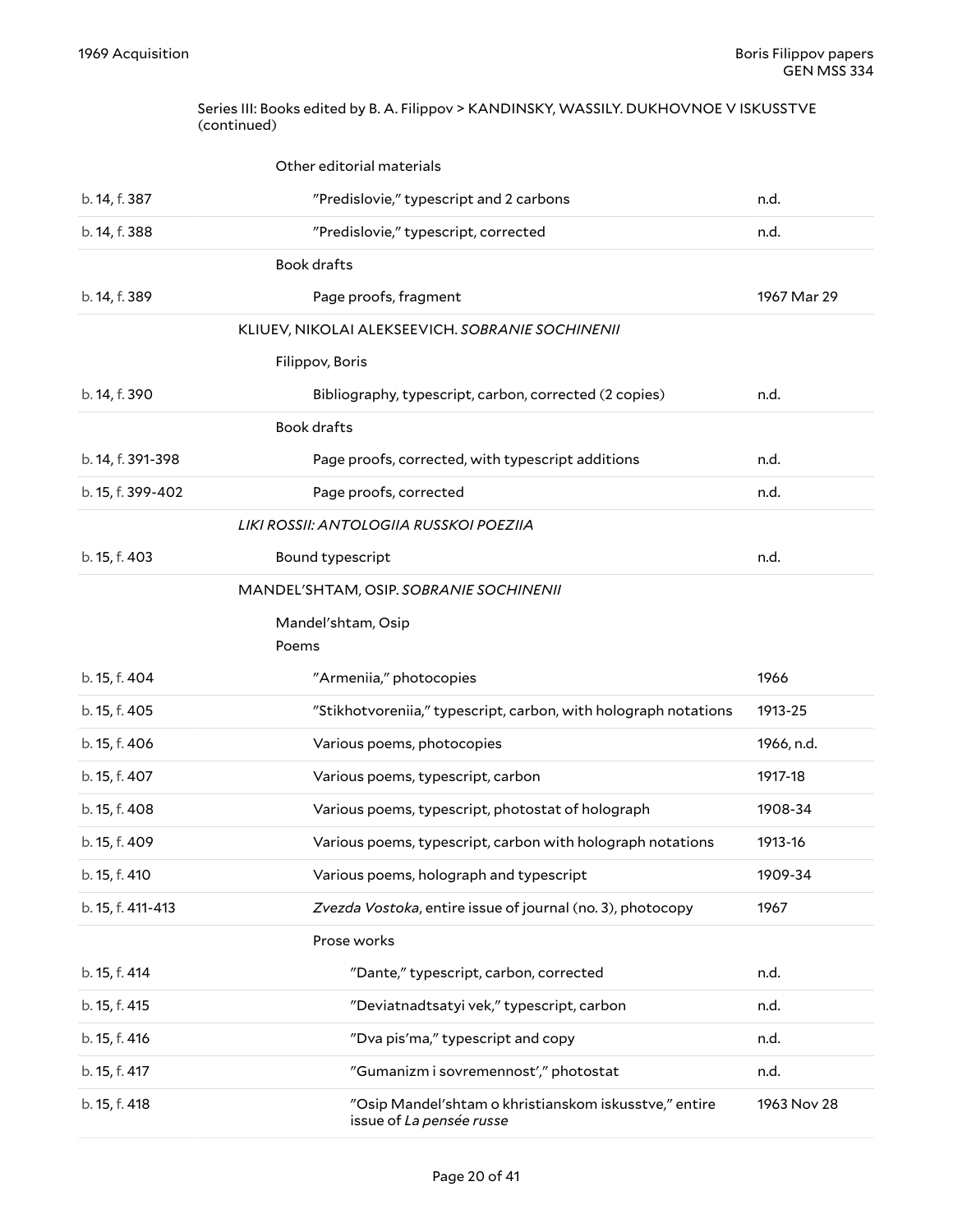#### Series III: Books edited by B. A. Filippov > MANDEL'SHTAM, OSIP. SOBRANIE SOCHINENII > Mandel'shtam, Osip > Prose works (continued)

<span id="page-20-5"></span><span id="page-20-4"></span><span id="page-20-3"></span><span id="page-20-2"></span><span id="page-20-1"></span><span id="page-20-0"></span>

| b. 15, f. 419     | "Pis'ma v redaktsiiu," 1915-29, typescript and carbon                                | n.d.        |
|-------------------|--------------------------------------------------------------------------------------|-------------|
| b. 15, f. 420     | "Pushkin i Skriabin," typescript, corrected                                          | n.d.        |
| b. 15, f. 421     | "Stat'i o perevodakh," typescript carbon                                             | 1929        |
| b. 15, f. 422     | "Stat'i o perevodakh," typescript carbon and fragment                                | 1929        |
| b. 15, f. 423     | "Utro akmeizma," photo print copy                                                    | n.d.        |
| b. 15, f. 424     | Fragments, typescript, corrected                                                     | 1916-38     |
|                   | Filippov, Boris                                                                      |             |
| b. 16, f. 425     | Commentary, typescript, corrected                                                    | n.d.        |
| b. 16, f. 426     | Commentary, typescript and carbon                                                    | n.d.        |
| b. 16, f. 427     | TLS from Gleb Struve and Clarence Brown, typescript                                  | 1965-67     |
| b. 16, f. 428     | Bibliography, typescript and holograph                                               | n.d.        |
|                   | Other editorial materials                                                            |             |
| b. 16, f. 429     | Koriakov, M. "Listki iz bloknota," entire issue of Novoe russkoe<br>slovo            | 1967 Nov 19 |
| b. 16, f. 430     | Rais, E. "Tvorchestvo Osipa Mandel'shtama," holograph and<br>typescript              | 1963 Dec 21 |
| b. 16, f. 431     | Rozhdestvenskii, V. Typescript, carbon with holograph notes<br>Re: Osip Mandel'shtam | 1962        |
| b. 16, f. 432     | Struve, Gleb. "Dnevnik chitatelia," Photocopy                                        | 1961 May 25 |
| b. 16, f. 433     | Tager, E. M. "O Mandel'shtame," galley proofs from Novyi zhurnal n.d.                |             |
| b. 16, f. 434     | Tarkovskii, Arsenii Aleksandrovich. [Poems], typescript, carbon                      | 1963        |
| b. 16, f. 435     | "Sud'ba Mandel'shtama," photostat of typescript                                      | n.d.        |
| b. 16, f. 436     | References to A. A. Akhmatova and O. E. Mandel'shtama,<br>typescript                 | n.d.        |
|                   | <b>Book drafts</b>                                                                   |             |
| b. 16, f. 437     | Volume 3, partial typescript                                                         | 1967        |
| b. 16, f. 438-446 | Page proofs, with holograph annotations                                              | 1965        |
|                   | TERTS, ABRAM. FANTASTICHESKII MIR ABRAMA TERTSA                                      |             |
|                   | Pseudonym of Andrei Donat'evich Siniavskii                                           |             |
|                   | Terts, "Chto takoe sotsialisticheskii realizm?"                                      |             |
| b. 17, f. 447     | Typescript with holograph addition                                                   | n.d.        |
| b. 17, f. 448     | Photo print copy of typescript in folder 447                                         |             |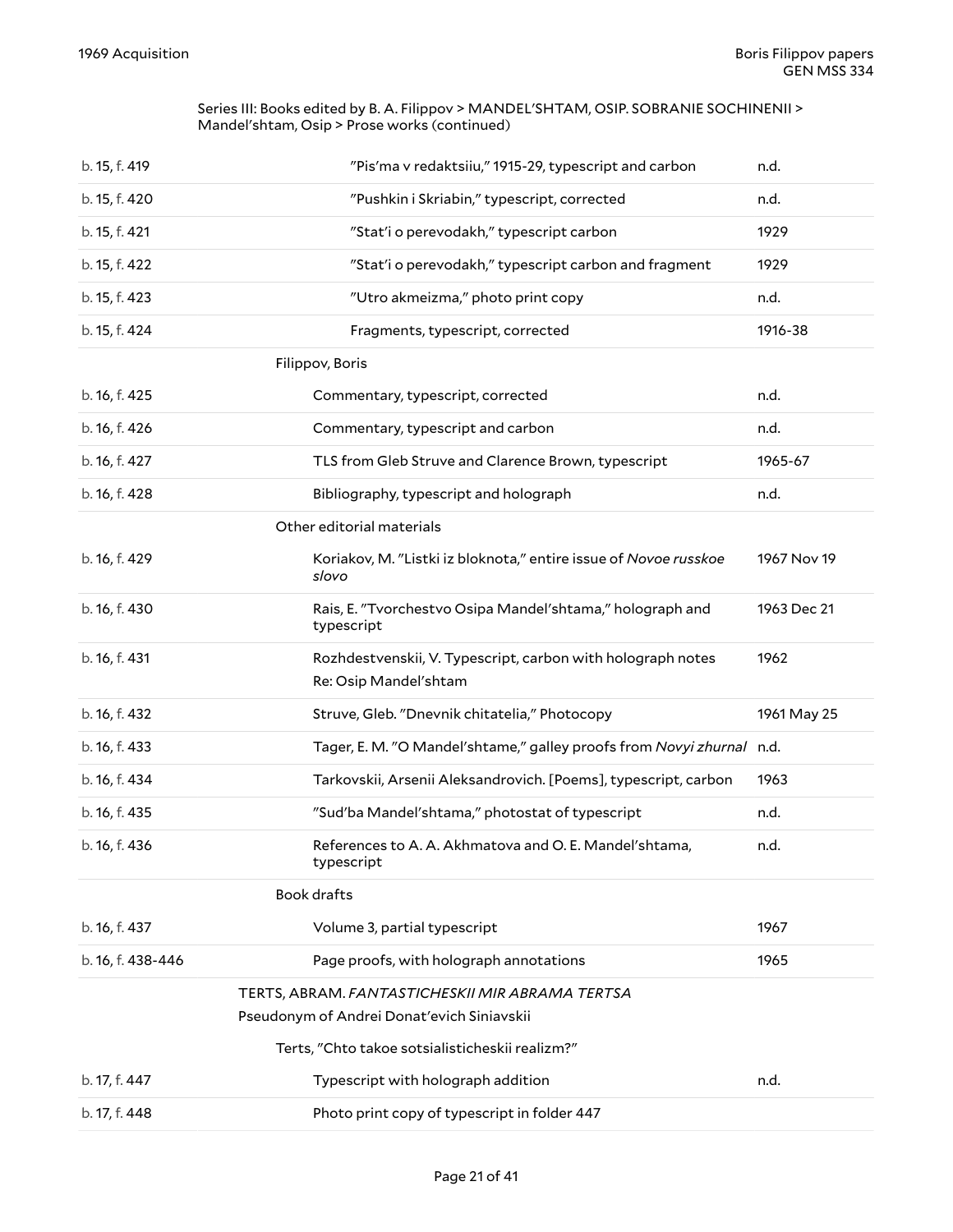<span id="page-21-3"></span><span id="page-21-2"></span><span id="page-21-1"></span><span id="page-21-0"></span>

|                   | Series III: Books edited by B. A. Filippov > TERTS, ABRAM. FANTASTICHESKII MIR ABRAMA TERTSA<br>> Terts, "Chto takoe sotsialisticheskii realizm?" (continued) |             |
|-------------------|---------------------------------------------------------------------------------------------------------------------------------------------------------------|-------------|
| b. 17, f. 449     | Other editorial materials: "Sud nad A. D. Siniavskim i IU. M.<br>Danielem," typescript, carbon                                                                | 1966 Feb 14 |
|                   | ZOSHCHENKO, MIKHAIL. PERED VOSKHODOM SOLNTSA                                                                                                                  |             |
|                   | Zoshchenko, Mikhail                                                                                                                                           |             |
| b. 17, f. 450     | "Pered voskhodom solntsa," photocopy of journal publication                                                                                                   | n.d.        |
|                   | Vera von Wiren-Garczynski                                                                                                                                     |             |
|                   | "Mikhail Zoshchenko -- Avtor psikhoanaliticheskikh povestei"                                                                                                  |             |
| b. 17, f. 451     | Typescript in English under title "Healing and Psychics",<br>corrected                                                                                        | n.d.        |
| b. 17, f. 452     | Typescript in English under title "Healing and Psychics",<br>corrected                                                                                        | n.d.        |
| b. 17, f. 453     | Typescript, carbon, annotated                                                                                                                                 | n.d.        |
| b. 17, f. 454     | Typescript, carbon, corrected                                                                                                                                 | n.d.        |
| b. 17, f. 455-456 | Page proofs                                                                                                                                                   | 1967        |
|                   | Series IV: Writings of Others<br>0.8 linear feet (2 boxes)                                                                                                    | 1927-1967   |
| b. 18, f. 457     | Anisimov, Oleg. "Rol' Rossii v mirovom progresse," typescript, carbon                                                                                         | n.d.        |
|                   | Arbatov, A. [pseudonym], "Nishcheta, Privychki, Pravda"                                                                                                       |             |
| b. 18, f. 458     | Photocopy of typescript                                                                                                                                       | n.d.        |
| b. 18, f. 459     | English translation with introduction by Christopher Bird, typescript,<br>carbon                                                                              | n.d.        |
| b. 18, f. 460     | Bilimovich, A.D. "Ekonomicheskii stroi poslebol'shevistskoi Rossii,"<br>typescript, carbon                                                                    | n.d.        |
|                   | Bogdanov, Leonid [pseudonym]                                                                                                                                  |             |
| b. 18, f. 461     | "Beda s Antonom," typescript, carbon                                                                                                                          | n.d.        |
| b. 18, f. 462     | "Bedovaia zhist'," typescript                                                                                                                                 | n.d.        |
| b. 18, f. 463     | "Bedovaia zhist': poema v proze. Prodolzhenie 1-e," typescript                                                                                                | n.d.        |
| b. 18, f. 464     | "Bedovaia zhist': poema v proze. Prodolzhenie 2-e," typescript, carbon                                                                                        | n.d.        |
| b. 18, f. 465     | "Bedovaia zhist': poema v proze. Okonchanie," typescript                                                                                                      | n.d.        |
| b. 18, f. 466     | "Bez illiuzii," typescript, carbon                                                                                                                            | n.d.        |
| b. 18, f. 467     | "Biriuzovye vy kolechki," typescript                                                                                                                          | n.d.        |
| b. 18, f. 468     | "Biust," typescript and carbon                                                                                                                                | n.d.        |
| b. 18, f. 469     | "Blagodetel'," typescript and carbon, corrected                                                                                                               | n.d.        |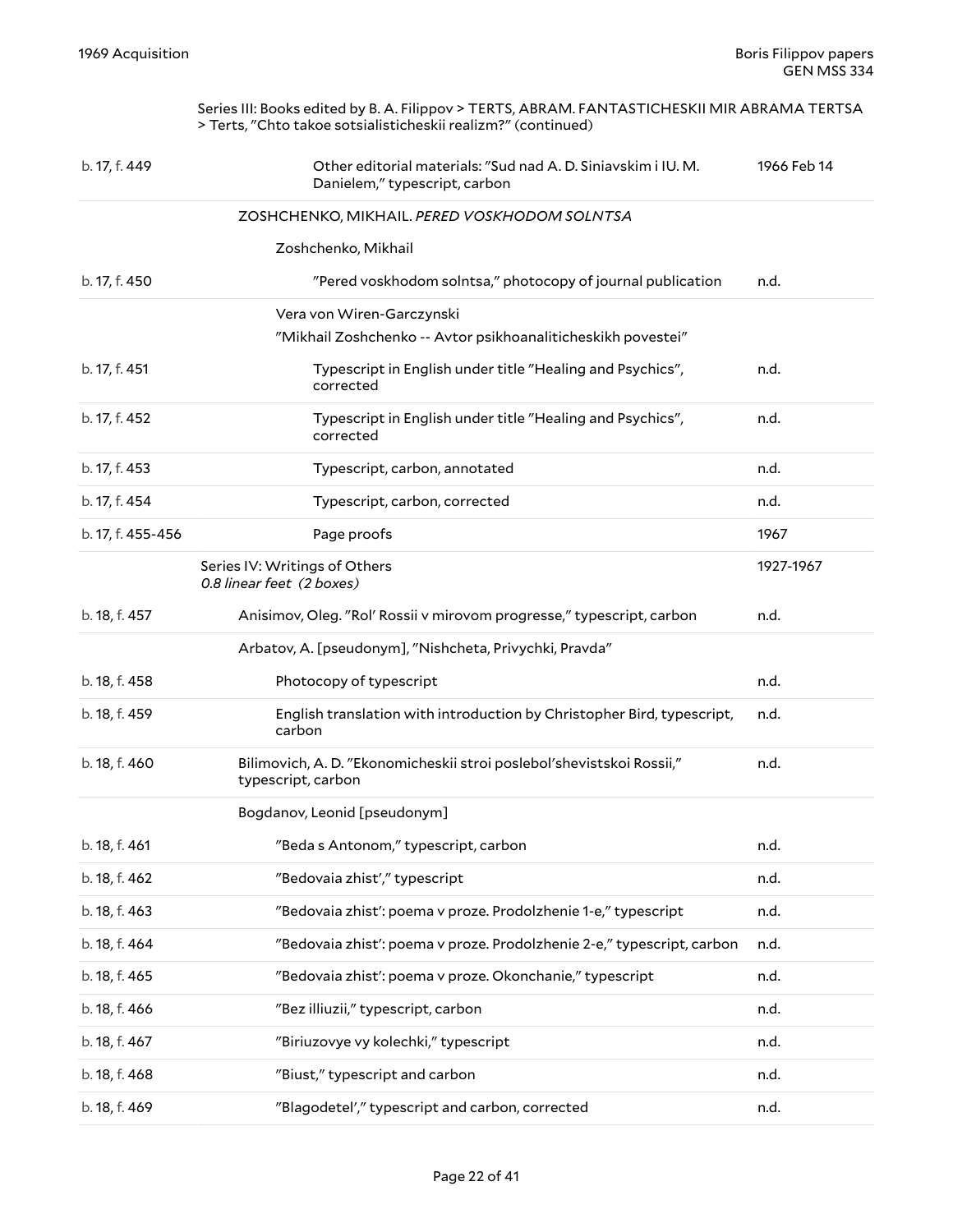#### Series IV: Writings of Others > Bogdanov, Leonid [pseudonym] (continued)

| b. 18, f. 470 | "Daleko ot Moskvy i Vashingtona (satiricheskaia skazka)," typescript,<br>corrected                                          | n.d. |
|---------------|-----------------------------------------------------------------------------------------------------------------------------|------|
| b. 18, f. 471 | "Dogonim i peregonim," typescript and carbon                                                                                | n.d. |
| b. 18, f. 472 | "Gangstery," typescript, carbon                                                                                             | n.d. |
| b. 18, f. 473 | "Grustno," typescript, carbon, corrected                                                                                    | n.d. |
| b. 18, f. 474 | "Kto poslednii? la za vami," typescript, carbon                                                                             | n.d. |
| b. 18, f. 475 | "Malye zemli," Typescript carbon, typescript, fragments<br>Includes ALS from Isaac Don Levine to L. Bogdan dated 1955 May 9 | n.d. |
| b. 18, f. 476 | "Malye zemil," typescript carbon, 2 copies                                                                                  | n.d. |
| b. 18, f. 477 | "Matiusha," typescript, corrected                                                                                           | n.d. |
| b. 18, f. 478 | "Matiusha," typescript and carbon                                                                                           | n.d. |
| b. 18, f. 479 | "Mirazh," typescript, carbon, corrected                                                                                     | n.d. |
| b. 18, f. 480 | "Muchitel'," typescript, carbon                                                                                             | n.d. |
| b. 18, f. 481 | "Nado uchit'sia," typescript, corrected                                                                                     | n.d. |
| b. 18, f. 482 | "Nikolen'ka," typescript, carbon, corrected                                                                                 | n.d. |
| b. 18, f. 483 | "Peremeshchennoe litso Pustiak. Literaturnyi stsenarii," typescript                                                         | n.d. |
|               | carbon                                                                                                                      |      |
| b. 18, f. 484 | "Pod razvesistoi lipoi," typescript carbon                                                                                  | 1954 |
| b. 18, f. 485 | "Prostoi retsept," typescript, carbon                                                                                       | n.d. |
| b. 18, f. 486 | "Ramka," typescript, carbon, 2 copies                                                                                       | n.d. |
| b. 18, f. 487 | "Rodstvenniki," typescript and 2 carbons                                                                                    | n.d. |
| b. 18, f. 488 | "S"ezd i ego itogi," typescript carbon                                                                                      | n.d. |
| b. 18, f. 489 | "Smeiushchiisia posol. Sovremennaia skazka dlia detei i vzroslykh,"<br>typescript, carbon                                   | n.d. |
| b. 18, f. 490 | "Sobaka drug cheloveka?," typescript and carbon                                                                             | n.d. |
| b. 18, f. 491 | "Sobaka drug cheloveka?," 2 typescript carbons, corrected                                                                   | n.d. |
| b. 18, f. 492 | "Trubka: satiricheskaia povest'," typescript                                                                                | n.d. |
| b. 18, f. 493 | "Uchit'sia nado," typescript and carbon                                                                                     | n.d. |
| b. 18, f. 494 | "Utrennee kofe," typescript, carbon, corrected                                                                              | n.d. |
| b. 18, f. 495 | "V storone ot bol'shoi dorogi," typescript, corrected                                                                       | n.d. |
| b. 18, f. 496 | "Za Stalina," typescript                                                                                                    | n.d. |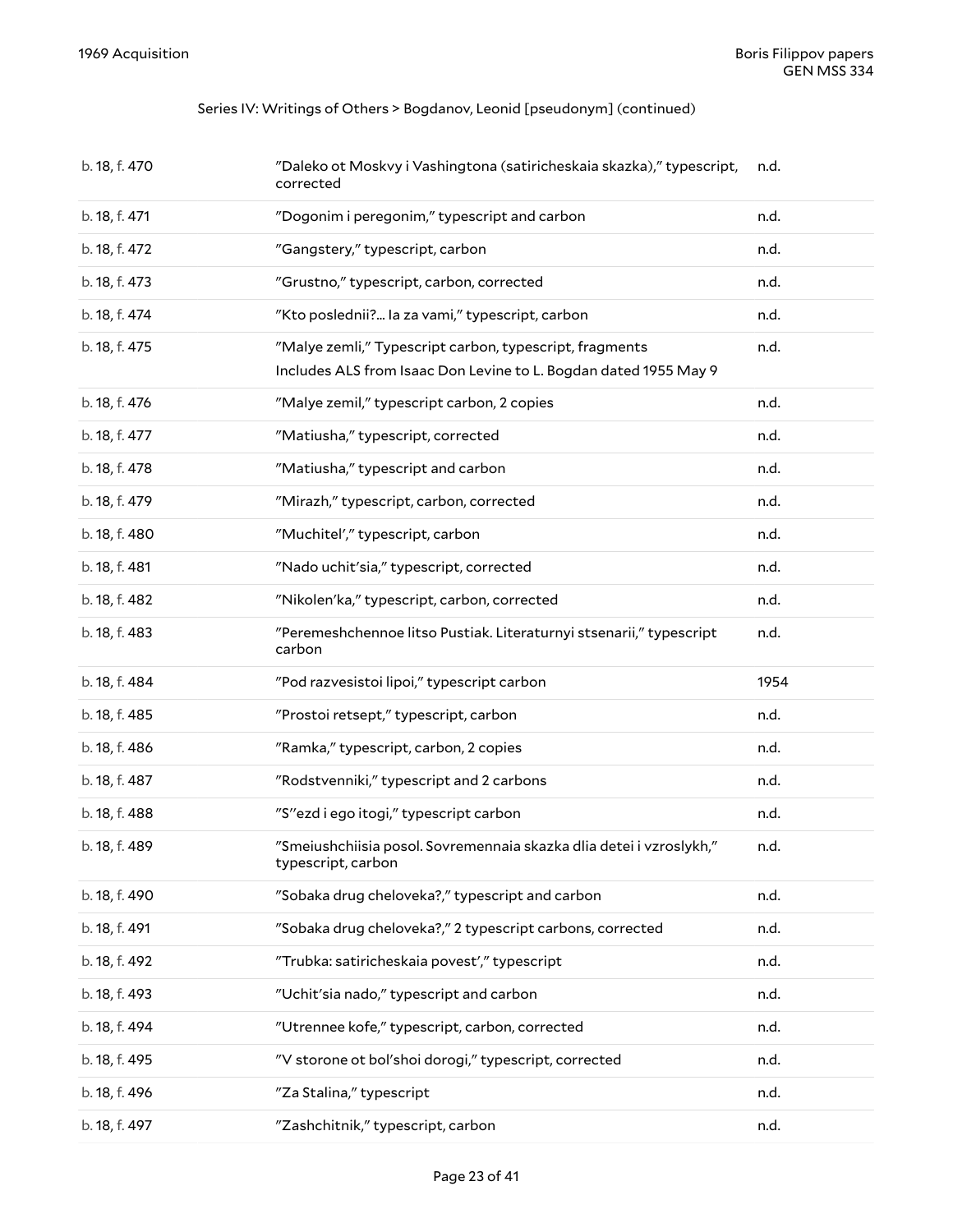### Series IV: Writings of Others > Bogdanov, Leonid [pseudonym] (continued)

<span id="page-23-0"></span>

| b. 18, f. 498     | Untitled, typescript, carbon, corrected                                                                                  | n.d.        |
|-------------------|--------------------------------------------------------------------------------------------------------------------------|-------------|
| b. 19, f. 499     | Bondarenko, V. "Veka i desiatiletiia," page proofs, corrected                                                            | n.d.        |
|                   | Butkov, V.                                                                                                               |             |
| b. 19, f. 500     | "49 let kommunisticheskogo vladychestva," typescript, mimeograph                                                         | 1966 Nov 6  |
| b. 19, f. 501     | "Odinnadtsat' vekov rossiiskogo gosudarstva," typescript,<br>mimeograph                                                  | ??          |
| b. 19, f. 502     | Egunov, Aleksandr Nikolaevich. Poems, "Rugatel'naia stat'ia," holograph,<br>with ALS to Boris Filippov dated 1944 Dec 29 | 1927-44     |
|                   | IUrova, O.                                                                                                               |             |
| b. 19, f. 503     | "Istoriia odnogo prestupleniia," typescript, carbon, 2 copies                                                            | 1946-47     |
| b. 19, f. 504     | "Noch' pod sed'moe noiabria," typescript and carbon                                                                      | 1946        |
|                   | Kotlin, A.<br>See: Egunov, Aleksandr Nikolaevich, box 10, folder 502                                                     |             |
|                   | Krugovoi, G.                                                                                                             |             |
| b. 19, f. 505     | "Puti dukhovnogo razvitiia natsii v ego sotsial'nom aspekte,"<br>typescript, carbon                                      | n.d.        |
| b. 19, f. 506     | "Protsessy v srede molodezhi," typescript, carbon                                                                        | n.d.        |
| b. 19, f. 507     | Untitled, typescript, carbon                                                                                             | n.d.        |
| b. 19, f. 508     | Martynov, Leonid. "Nad volnami, nad moriami," typescript, carbon                                                         | n.d.        |
| b. 19, f. 509-514 | Meier, Georgii. Svet v nochi. (O "Prestuplenii i nakazanii"). Opyt medlennogo<br>chteniia, page proofs                   | 1967        |
| b. 19, f. 515     | Mikhailovskii, V. "Vstrecha," typescript, carbon                                                                         | 1944        |
| b. 19, f. 516     | Muromtsev, S. [Poems], typescript                                                                                        | 1943        |
| b. 19, f. 516a    | Neizvestnyi, Ernst. "Otkryvat' novoe." Typescript                                                                        | 1962        |
| b. 19, f. 517     | Nikolev, Andrei. "Stikhi," typescript, bound in folder                                                                   | n.d.        |
| b. 19, f. 518     | Pil'skii, P. "Andrei Belyi," holograph                                                                                   | n.d.        |
| b. 19, f. 519     | Parfenov, A. "Ognennyi zmii," typescript bound in folder                                                                 | 1947        |
| b. 19, f. 520     | Ponomarev, Vasilii. "IAzycheskie moleniia v novgorodskoi zemle," typescript,<br>corrected                                | n.d.        |
| b. 19, f. 521     | Serafimovskii listok, entire issues 1 and 2                                                                              | 1953        |
|                   | Stranoliubskii, Petr                                                                                                     |             |
| b. 19, f. 522     | "V predelax vozmozhnogo," 3 typescripts                                                                                  | 1946 Nov 24 |
| b. 19, f. 523     | "Tkan' zhizni," 4 typescripts                                                                                            | 1946 Oct 23 |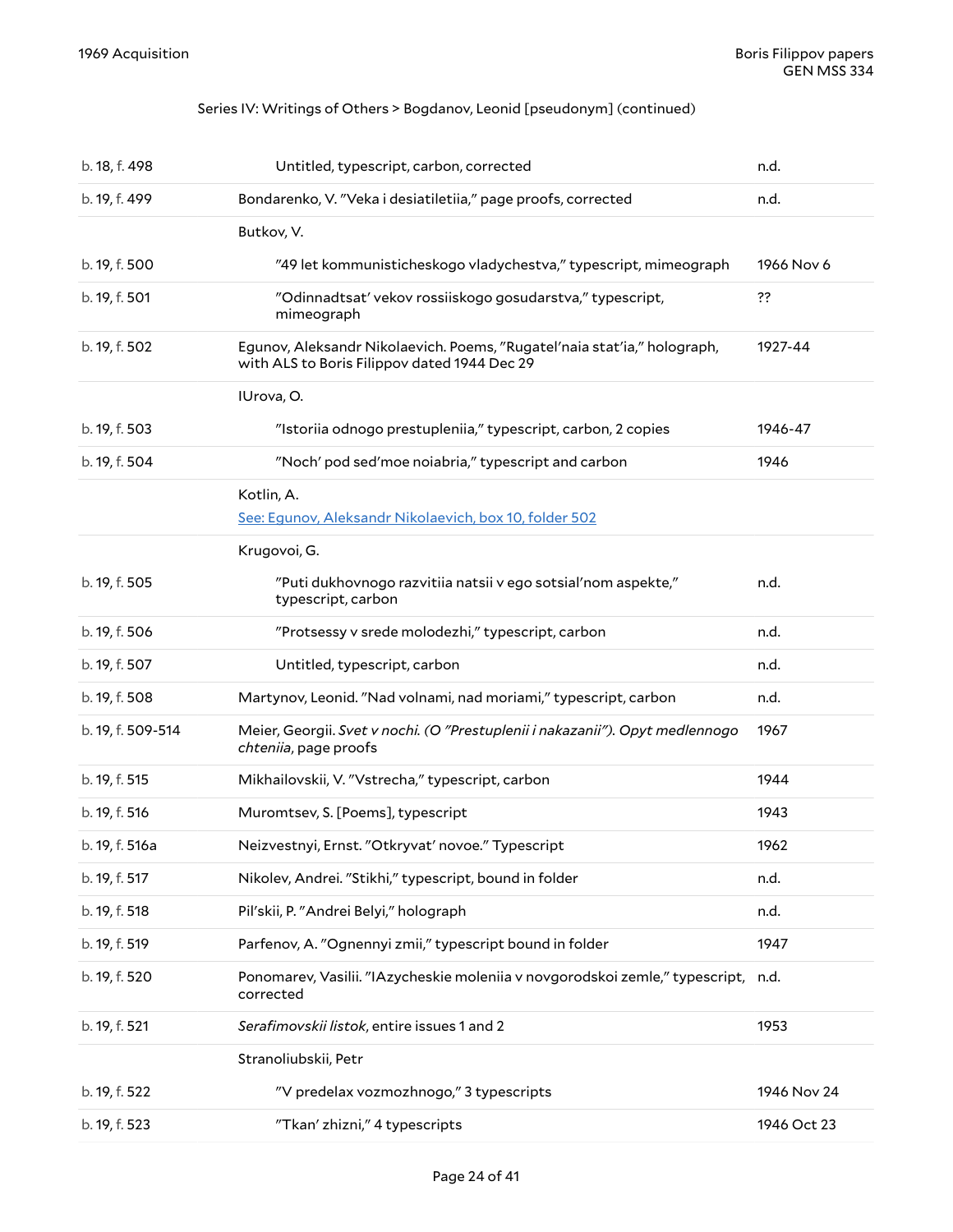### <span id="page-24-0"></span>Series IV: Writings of Others (continued)

<span id="page-24-1"></span>

| b. 19, f. 524 | Tarsis, Valerii. "Palata no. 7," photocopy of typescript                                                | 1963      |
|---------------|---------------------------------------------------------------------------------------------------------|-----------|
| b. 19, f. 525 | Ul'ianov, N. "Natsional'nyi vopros," typescript, carbon                                                 | n.d.      |
|               | Series V: Book-Cover Art by Serge Hollerbach<br>0.4 linear feet (1 box)                                 | 1965-1966 |
| b. 20, f. 526 | Adamovich, Georgii. Edinstvo. Annotated by G. Adamovich                                                 | n.d.      |
| b. 20, f. 527 | Akhmatova, Anna. With an Estonian translation by Marie Under. Requiem.                                  | n.d.      |
| b. 20, f. 528 | Annenkov, IUrii. Dnevnik moikh vstrech.                                                                 | n.d       |
|               | See also: Box 1, folder 13-17                                                                           |           |
| b. 20, f. 529 | Arzhak, Nikolai Govorit Moskva                                                                          | n.d.      |
| b. 20, f. 530 | Brodskii, Iosif. Stikhotvoreniia                                                                        | n.d.      |
| b. 20, f. 531 | Chasy                                                                                                   | n.d.      |
|               | Filippov, Boris                                                                                         |           |
| b. 20, f. 532 | Chetyre knigi: stikhi 1941-1962                                                                         | n.d.      |
| b. 20, f. 533 | Tuskloe okontse                                                                                         | n.d.      |
| b. 20, f. 534 | Veter svezheet                                                                                          | n.d.      |
| b. 20, f. 535 | Frank, S. L. Iz istorii russkoi filosofskoi mysli kontsa 19-go i nachala 20-go veka: n.d.<br>Antologiia |           |
|               | Inter-Language Literary Associates                                                                      |           |
| b. 20, f. 536 | Katalog                                                                                                 | n.d.      |
| b. 20, f. 537 | Catalogue/Katalog                                                                                       | 1965-66   |
| b. 20, f. 538 | Kliuev, Nikolai Sochineniia                                                                             | n.d.      |
| b. 20, f. 539 | Samarin, Vladimir. Teni na stene                                                                        | n.d.      |
|               | Terts, Abram                                                                                            |           |
| b. 20, f. 540 | Fantasticheskii mir Abrama Tertsa                                                                       | n.d.      |
| b. 20, f. 541 | Mysli vrasplokh                                                                                         | n.d.      |
| b. 20, f. 542 | Voloshin, Maksimilian. Stikhotvoreniia                                                                  | n.d.      |
| b. 20, f. 543 | Zaitsev, Boris. Reka vremeni                                                                            | n.d.      |
|               | Zamiatin, Evgenii.                                                                                      |           |
| b. 20, f. 544 | Litsa                                                                                                   | n.d.      |
| b. 20, f. 545 | My                                                                                                      | n.d.      |
| b. 20, f. 546 | Povesti i rasskazy                                                                                      | n.d.      |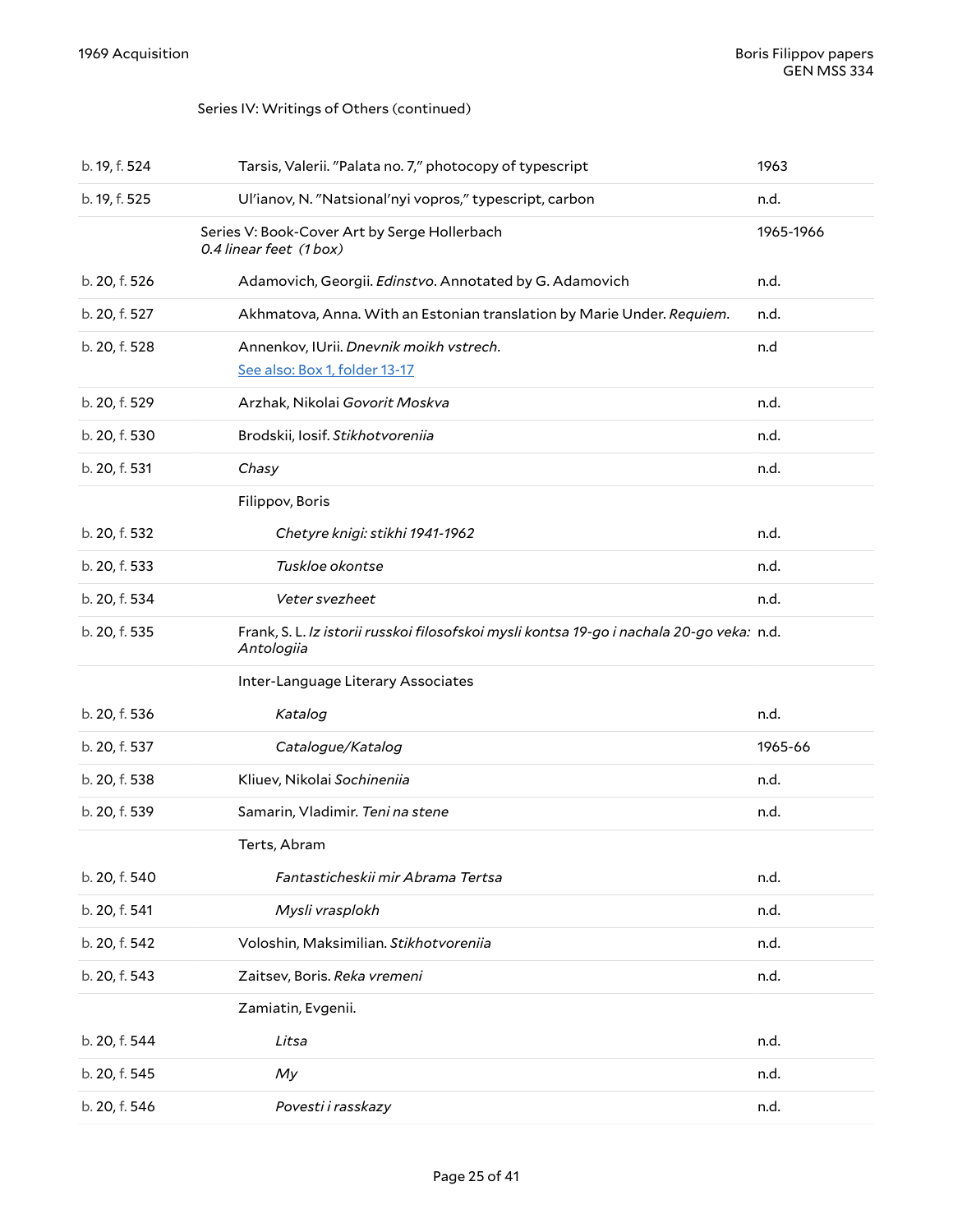#### <span id="page-25-0"></span>Series V: Book-Cover Art by Serge Hollerbach > Zamiatin, Evgenii. (continued)

| b. 20, f. 547 | Sochineniia                                                                                                                                                                                      | n.d. |
|---------------|--------------------------------------------------------------------------------------------------------------------------------------------------------------------------------------------------|------|
| b. 20, f. 548 | Zoshchenko, Mikhail. Pered voskhodom solntsa                                                                                                                                                     | n.d. |
|               | <b>Restricted Fragile</b><br>0.25 linear feet (1box)                                                                                                                                             |      |
|               | Restricted fragile material. May only be consulted with permission of the<br>appropriate curator. Preservation photocopies have been substituted in the main<br>files for general reference use. |      |
| b. 21, f. 549 | Box 1, folder 23                                                                                                                                                                                 |      |
| b. 21, f. 550 | Box 3, folder 78                                                                                                                                                                                 |      |
| b. 21, f. 551 | Box 7, folder 219                                                                                                                                                                                |      |
| b. 21, f. 552 | Box 12, folder 341                                                                                                                                                                               |      |
| b. 21, f. 553 | Box 16, folder 436                                                                                                                                                                               |      |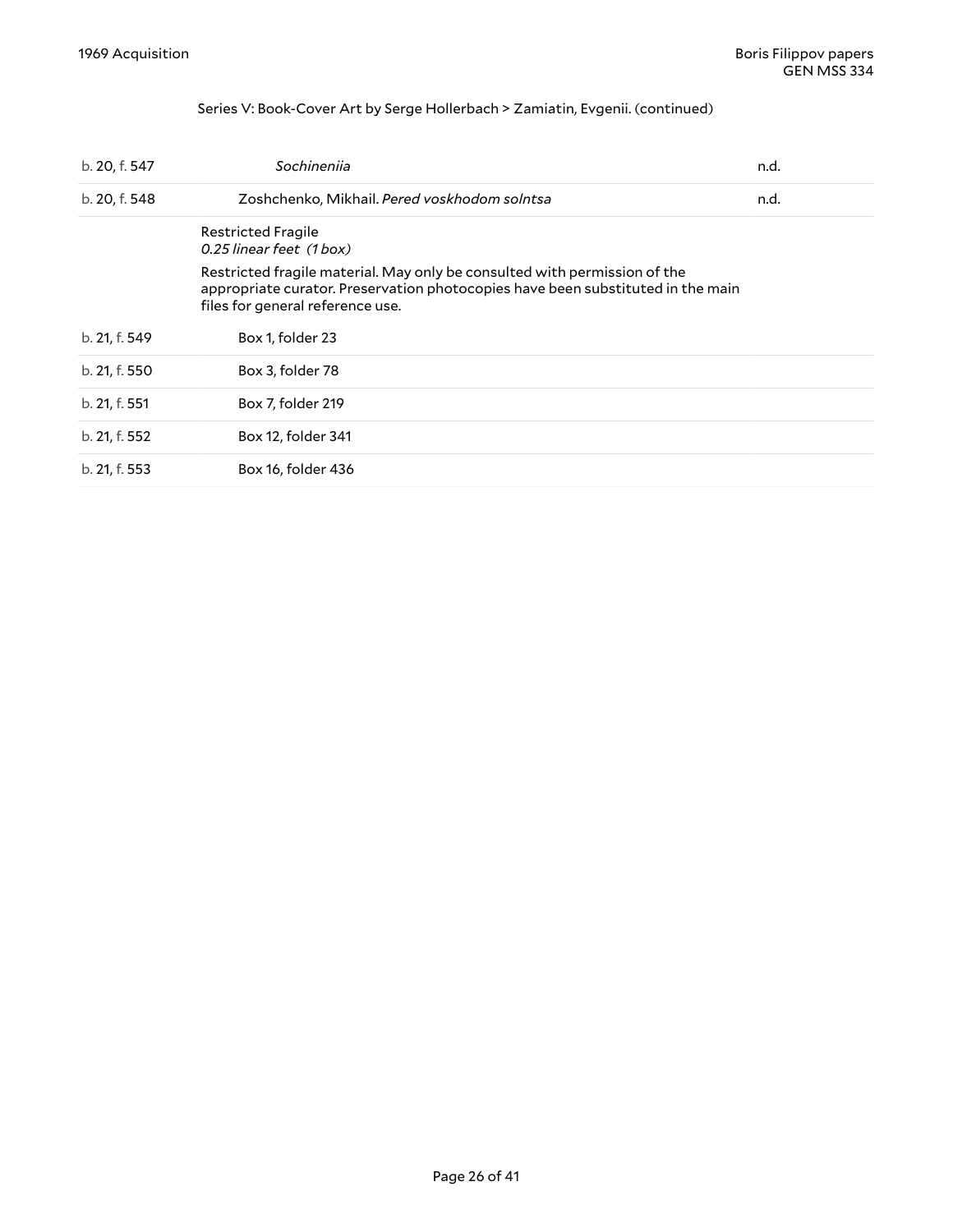### <span id="page-26-0"></span>**August 2017 Acquisition, 1880–2015**

#### *21.92 linear feet (20 boxes)*

Contains writings, personal papers, ephemera, printed material, newspaper clippings, and other papers by or related to Boris Filippov's life and work. Also includes writings, research files, and other papers related to Eugenia Filipoff's life and work.

Gift of the Estate of Eugenia Filipoff, 2017.

Box 42 (audiocassettes): Restricted fragile material. Consult Access Services for further information.

Materials roughly maintain order found at time of acquisition.

| b.22 | Peter Sokowski cards and correspondence                                                                                                                                              | circa 1960s      |
|------|--------------------------------------------------------------------------------------------------------------------------------------------------------------------------------------|------------------|
| b.22 | Correspondence with Eugenia Sokowski<br>(5 folders)                                                                                                                                  | circa 1956-1967  |
|      | Contains notes and letters to Eugenia Sokowski, also known as Eugenia Beliajeff.<br>Spellings of Eugenia's name differ.                                                              |                  |
| b.22 | Eugenia Beliajeff's government forms and correspondence                                                                                                                              | circa 1950s      |
| b.22 | Correspondence and cards                                                                                                                                                             | circa 1960s      |
| b.22 | Correspondence including Eugenia Beliajeff, Gertrud Schwasz, and Marta Hintz<br>(2 folders)                                                                                          | circa 1953-1957  |
| b.22 | Correspondence<br>(6 folders)                                                                                                                                                        | circa 1952-1956  |
|      | These folders contain correspondence initially housed in an empty ice cream bag.<br>These personal letters were posted to Eugenia Belliajeff after she came to the<br>United States. |                  |
| b.22 | Ice cream bag                                                                                                                                                                        | undated          |
|      | This ice cream bag once contained a large number of letters to Eugenia Belliajeff.                                                                                                   |                  |
| b.23 | Correspondence<br>(4 folders)                                                                                                                                                        | circa 1957-1962  |
| b.23 | Photocopied papers with annotations<br>(2 folders)                                                                                                                                   | circa 1970s      |
| b.23 | Prints mailed to Filippov<br>Includes original shipping packaging with annotations.                                                                                                  | circa 1985       |
| b.23 | <b>Notes</b>                                                                                                                                                                         | circa 1960-1990s |
| b.23 | <b>Notes</b>                                                                                                                                                                         | circa 1992-1993  |
| b.23 | Mounted notes and writings                                                                                                                                                           | undated          |
| b.23 | Photocopies of Oloneckii Vedun essay                                                                                                                                                 | circa 1979       |
| b.23 | Notebook labeled "Igor Severjanin Izbrannye Stihi"                                                                                                                                   | circa 1930s      |
| b.23 | Chapter XV handwritten and typed notes                                                                                                                                               | undated          |
| b.23 | <b>Annotated folders</b>                                                                                                                                                             | undated          |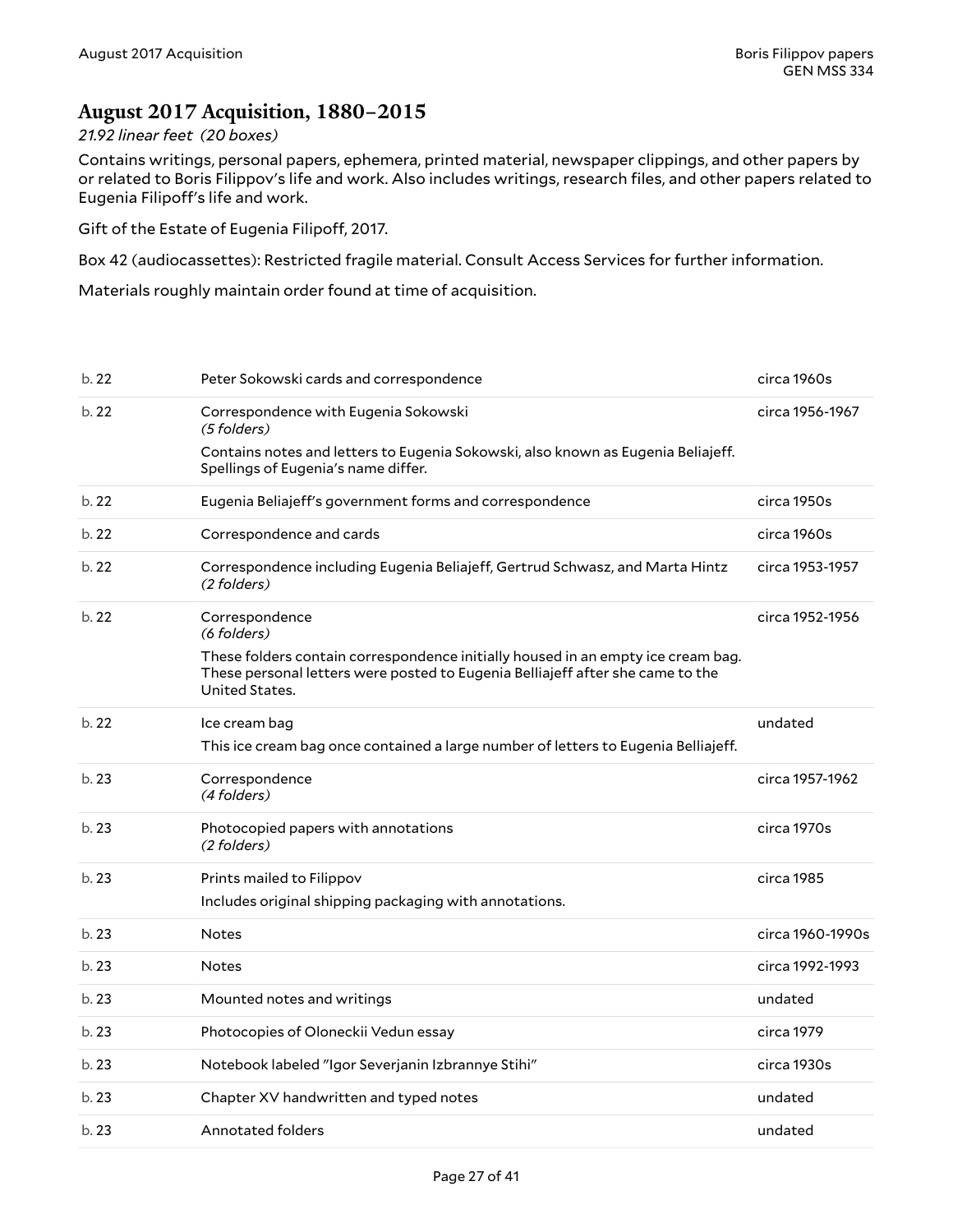| b. 23            | Drafts: 15                                                                                                                                                                                                                                                                                                                                                                                                  | undated          |
|------------------|-------------------------------------------------------------------------------------------------------------------------------------------------------------------------------------------------------------------------------------------------------------------------------------------------------------------------------------------------------------------------------------------------------------|------------------|
| b.23             | Drafts: 14                                                                                                                                                                                                                                                                                                                                                                                                  | circa 1983       |
| b.23             | Drafts: 13 with related materials                                                                                                                                                                                                                                                                                                                                                                           | circa 1982-1983  |
| b.23             | Drafts: 12                                                                                                                                                                                                                                                                                                                                                                                                  | circa 1982       |
| b.23             | Drafts: 11                                                                                                                                                                                                                                                                                                                                                                                                  | circa 1980s      |
| b.23             | Drafts: 10                                                                                                                                                                                                                                                                                                                                                                                                  | circa 1982       |
| b.23             | Gravgora V.A. Favorskogo prints                                                                                                                                                                                                                                                                                                                                                                             | undated          |
| b. 24 (Oversize) | Children's art and schoolwork<br>Art and schoolwork possibly belonging to Anthony Sokowski.                                                                                                                                                                                                                                                                                                                 | circa 1952-1960s |
| b. 25            | Family scrapbook and pamphlet<br>(2 folders)<br>Scrapbook features what appear to be family photographs, extending back to<br>the turn of the twentieth century. Also laid in is a mail package addressed to<br>Boris Filipoff (sic) containing two pamphlets regarding the Holy Trinity Russian<br>Orthodox Church. The package is from A. S. Beliajeff, likely Anthony Beliajeff aka<br>Anthony Sokowski. | circa 1900-1986  |
| b.26             | Journal with hair                                                                                                                                                                                                                                                                                                                                                                                           | undated          |
|                  |                                                                                                                                                                                                                                                                                                                                                                                                             |                  |
| b.26             | <b>Notes</b><br>(2 folders)<br>Contain notes, drafts, notebooks, loose sheets, and boards probably belonging to                                                                                                                                                                                                                                                                                             | circa 1999-2010  |
|                  | Eugenia Filippov.                                                                                                                                                                                                                                                                                                                                                                                           |                  |
| b.26             | Letters, poems, newspaper clippings, and notes<br>Papers initially housed inside an annotated mail package which read "All in<br>this brown bag is my good work." Contents include letters, poems, clippings,<br>newspapers, and notes. Many of the papers are labeled with some variation of the<br>name Karlis Skalbe.                                                                                    | circa 1941-2000  |
| b.26             | Papers related to Anthony Beliajeff<br>Papers, both English and Russian, include photocopies of newspapers, essays, and<br>reports, that appear to be written by Anton (Anthony) Beliajeff.                                                                                                                                                                                                                 | circa 1977-1986  |
| b.26             | Notes, drafts, and revelations<br>Writings and annotations are likely those of Eugenia Filippov.                                                                                                                                                                                                                                                                                                            | circa 2006-2012  |
| b.26             | Predan'ja Stariny Glubokoi manuscript                                                                                                                                                                                                                                                                                                                                                                       | 1971             |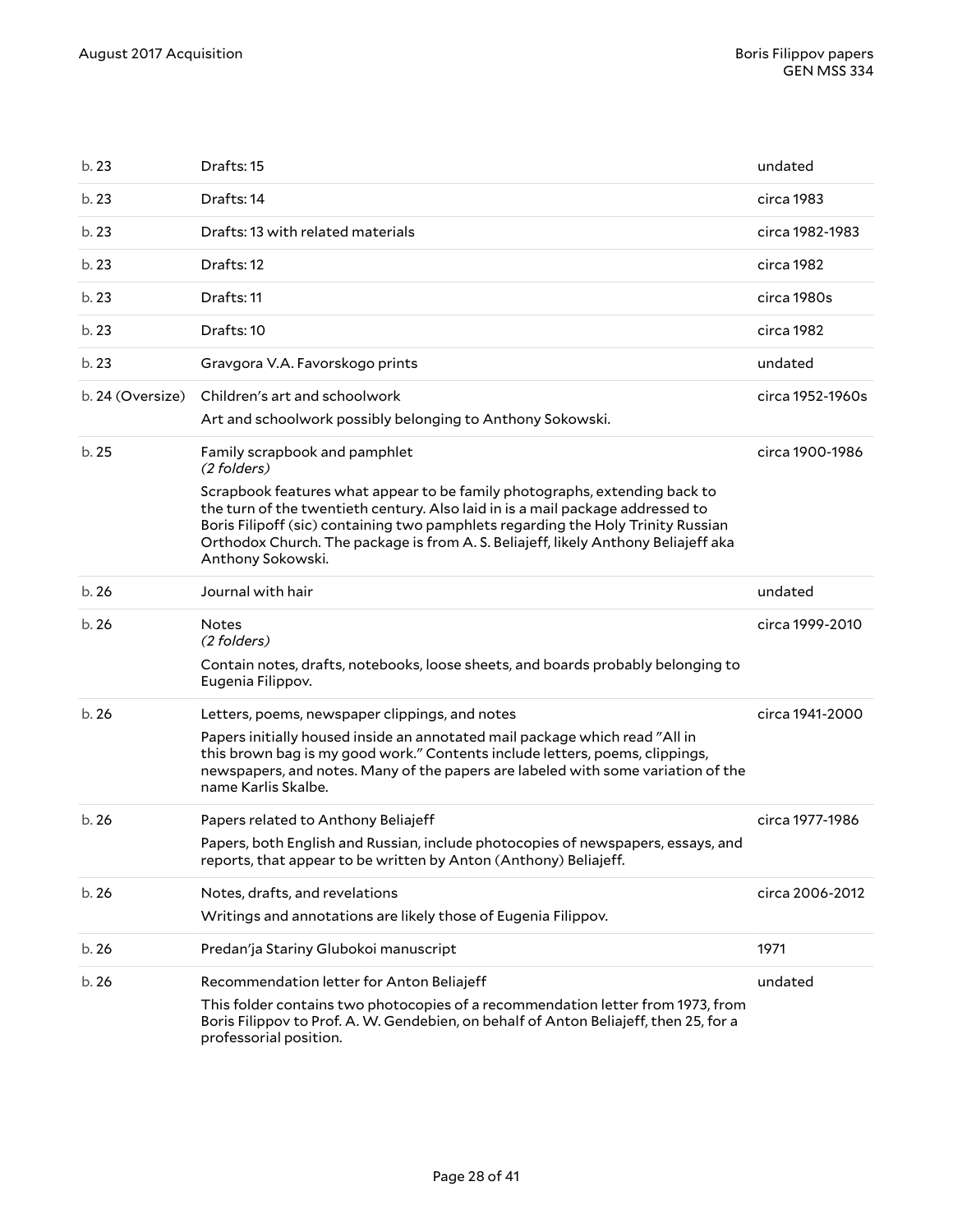| b.26  | Collected essays on Russian culture<br>These essays appear to be unpublished and are probably those of Filippov's                                                                                                                                                                                   | undated         |
|-------|-----------------------------------------------------------------------------------------------------------------------------------------------------------------------------------------------------------------------------------------------------------------------------------------------------|-----------------|
|       | colleagues. Included are "Centonate and Formulary Chants among the Old<br>Believers and Others," by Stephen Reynolds; "A South Russian Dialect in Oregon:<br>the "Turkish" Old Believers," by Michael Biggins; and "Peripheral Old Believers: the<br>White Russians of Alberta," by David Scheffel. |                 |
| b.26  | News clippings, correspondence, and photocopies                                                                                                                                                                                                                                                     | circa 1987-2011 |
| b. 26 | Papers, correspondence, and notes--Polen<br>Papers are in both English and Russian, likely belonging to Eugenia Filippov.                                                                                                                                                                           | circa 1993-1997 |
| b.26  | Papers for project with Eugenia Filippov                                                                                                                                                                                                                                                            | circa 1999      |
| b.26  | Poem and writing drafts with notes<br>These papers are mostly miscellaneous and include photocopies of books, but also<br>appear to belong to Eugenia, and include some of her drafts of poems or essays.<br>The photocopies and notes in between may be related to these writings.                 | circa 1994-2002 |
| b.26  | Rudezhi papers                                                                                                                                                                                                                                                                                      | circa 1962-1963 |
| b.26  | Vystupleilsc papers                                                                                                                                                                                                                                                                                 | circa 1943-1973 |
| b.26  | Symposium, lecture, and newspaper clippings collection<br>This collection of papers looks like it originally had a title page, now missing. The<br>papers include correspondence and papers related to professional engagements.                                                                    | circa 1973-1981 |
| b.26  | Publication house papers                                                                                                                                                                                                                                                                            | circa 1981-1989 |
| b.26  | Professional correspondence                                                                                                                                                                                                                                                                         | circa 1967-1968 |
| b.26  | Writings and publishing materials                                                                                                                                                                                                                                                                   | circa 1976-1982 |
| b.26  | Personal correspondence and birthday cards                                                                                                                                                                                                                                                          | circa 1980      |
| b.26  | Papers and newspapers related to Russian publishing project                                                                                                                                                                                                                                         | circa 1964-1983 |
| b. 26 | Photocopies and notes                                                                                                                                                                                                                                                                               | circa 1961-1997 |
| b. 27 | Notebook<br>(2 folders)                                                                                                                                                                                                                                                                             | circa 1990-1992 |
| b.27  | Notes and writings                                                                                                                                                                                                                                                                                  | circa 1983-1985 |
| b.27  | Mandel'shtam papers<br>(7 folders)                                                                                                                                                                                                                                                                  | circa 1966-1988 |
| b.27  | Gumilev papers and book review clippings<br>Contains a stapled packet of papers related to N. Gumilemv, along with a                                                                                                                                                                                | circa 1968-1986 |
|       | photocopied packet of the 1970 New Zealand Slavonic Journal, correspondence,<br>and newspaper clippings.                                                                                                                                                                                            |                 |
| b.27  | Akhmatova papers<br>(4 folders)                                                                                                                                                                                                                                                                     | circa 1965-1984 |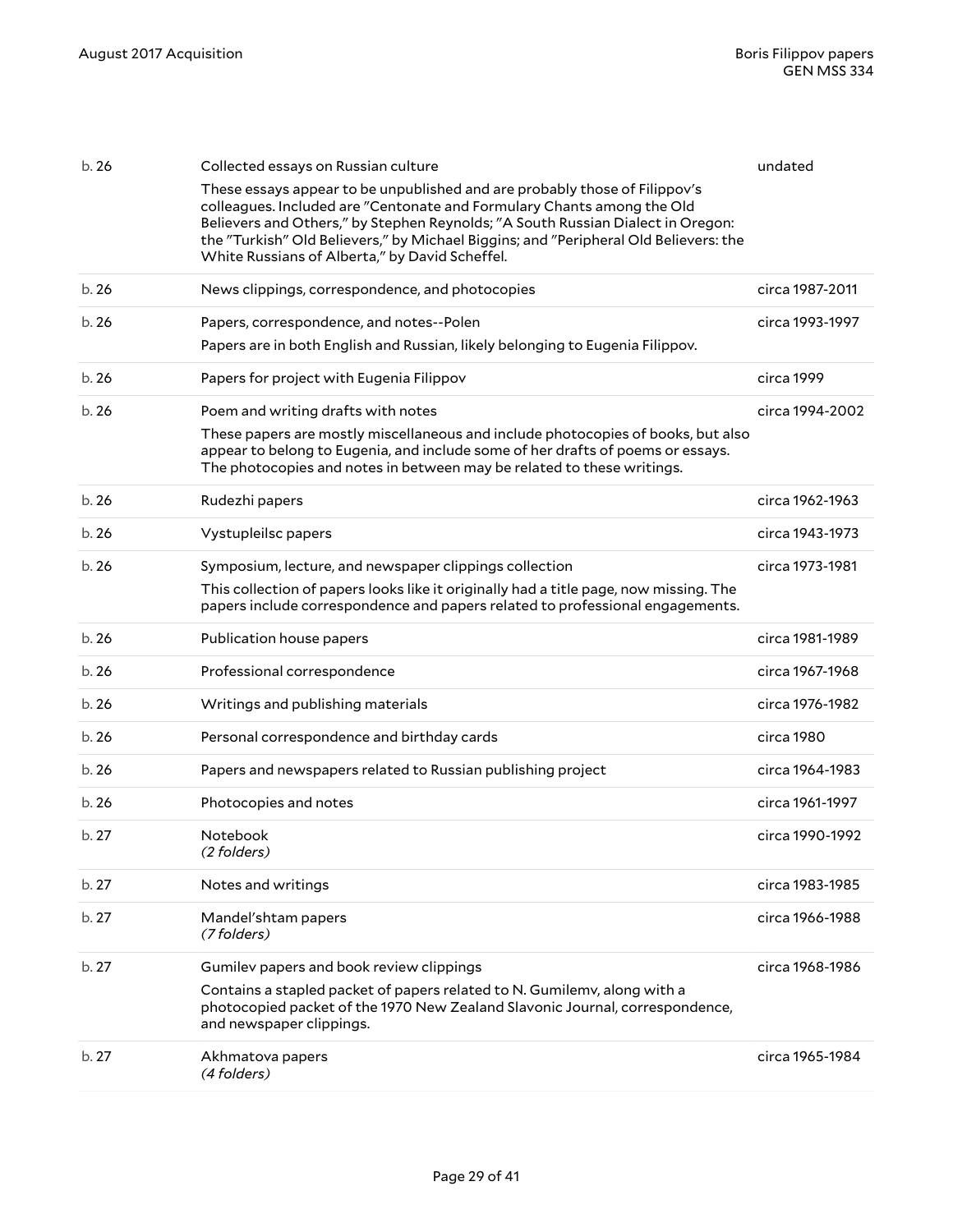| b. 27 | Voloshin papers<br>(2 folders)                                                                                                                                                     | circa 1982-1984      |
|-------|------------------------------------------------------------------------------------------------------------------------------------------------------------------------------------|----------------------|
|       | Contains two stapled packets of papers on Voloshin, as well as correspondence,<br>and a copy of the Russian Language Journal.                                                      |                      |
| b.27  | Fors papers and correspondence                                                                                                                                                     | circa 1964-1972      |
| b.27  | Pamjati Aleksandra Bloka papers                                                                                                                                                    | circa 1980-1988      |
| b.27  | Zamjatin papers<br>(5 folders)                                                                                                                                                     | circa 1967-1988      |
| b. 27 | Zajcev papers<br>(2 folders)                                                                                                                                                       | circa 1965-1973      |
| b.27  | Kljuev papers<br>Contains papers related to the poet Nikolai Kljuev (or Klyuev), including<br>photocopies of essays and professional correspondence. Some materials in<br>English. | circa 1969-1988      |
| b.27  | Newspaper clippings                                                                                                                                                                | circa 1989-1990      |
| b.27  | Annenkov papers<br>(2 folders)                                                                                                                                                     | circa 1966-1978      |
|       | Contains newspaper clippings, photocopied pages from books, correspondence,<br>and writings.                                                                                       |                      |
| b.27  | <b>Gumilev papers</b><br>(3 folders)                                                                                                                                               | circa 1963-1968      |
|       | Contains essays, articles, and correspondence.                                                                                                                                     |                      |
| b.27  | Papers related to Konstanti Leontev, Nikolai Kljoev, and Osip Maidelvstam                                                                                                          | circa 1984-1985      |
| b.27  | Nosov papers                                                                                                                                                                       | circa 1986-1987      |
| b.27  | Photocopied papers related to Dostoevsky                                                                                                                                           | undated              |
| b.28  | Embossed photograph album<br>This photograph album is personalized and embossed with Boris's initials (in                                                                          | circa 1915-1987      |
|       | Cyrillic). The photographs are somewhat loose within the album.                                                                                                                    |                      |
| b.28  | Photographs and related documents                                                                                                                                                  | circa 1915-1980      |
| b. 29 | Album containing photographs and prints                                                                                                                                            | circa<br>1940s-1980s |
| b. 29 | Postcards--Yezh and Yezhata, Summer                                                                                                                                                | circa 1965-1967      |
| b. 30 | Dostoevsky papers<br>(2 folders)                                                                                                                                                   | circa 1964-1982      |
| b.30  | Leon'tev papers<br>(2 folders)                                                                                                                                                     | circa 1965-1987      |
| b.30  | Remizov papers<br>(2 folders)                                                                                                                                                      | circa 1979-1980      |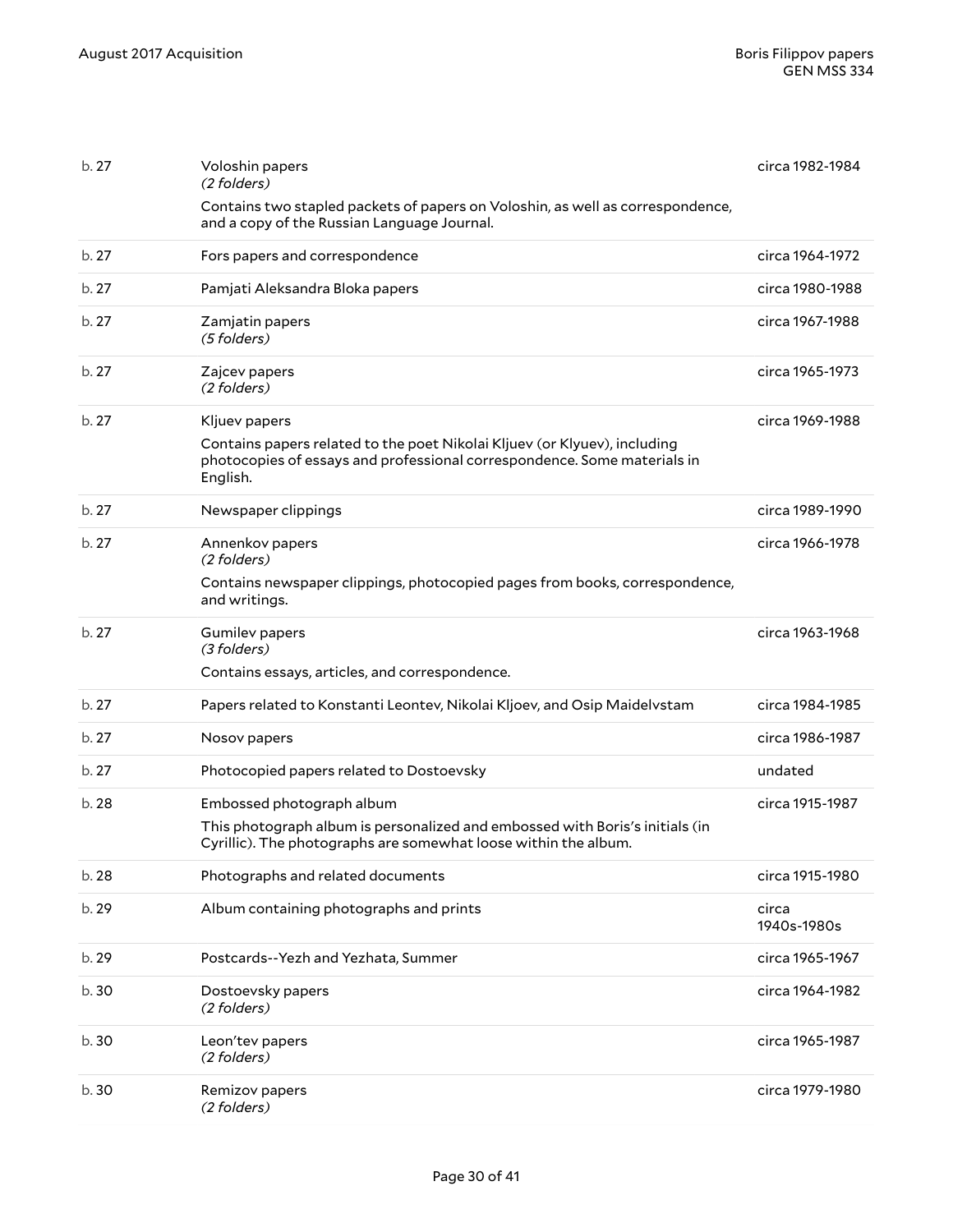| b.30  | Rozanov papers                                                                                                                                                                                                                                                                                                                                                                                                                           | circa 1970-1983 |
|-------|------------------------------------------------------------------------------------------------------------------------------------------------------------------------------------------------------------------------------------------------------------------------------------------------------------------------------------------------------------------------------------------------------------------------------------------|-----------------|
| b.30  | Newspapers and handwritten correspondence                                                                                                                                                                                                                                                                                                                                                                                                | circa 1974      |
| b.30  | Konstantii Azadovsky correspondence                                                                                                                                                                                                                                                                                                                                                                                                      | circa 1991      |
| b.30  | Newspaper clippings<br>Also includes a single typed letter.                                                                                                                                                                                                                                                                                                                                                                              | circa 1972-1973 |
| b.30  | Robert Morrison letter                                                                                                                                                                                                                                                                                                                                                                                                                   | undated         |
| b.30  | ORI London correspondence                                                                                                                                                                                                                                                                                                                                                                                                                | circa 1990-1992 |
| b. 30 | Leningrad and Petersburg papers<br>(2 folders)<br>Contains mostly professional correspondence, along with some newspaper<br>photocopies.                                                                                                                                                                                                                                                                                                 | circa 1973-1991 |
| b.30  | Pamjat' Serdca papers                                                                                                                                                                                                                                                                                                                                                                                                                    | circa 1973-1974 |
| b.30  | Skvoz' Tuči papers                                                                                                                                                                                                                                                                                                                                                                                                                       | circa 1975-1983 |
| b.30  | Clippings and reviews<br>Includes reviews of Filippov's "Skatulka."                                                                                                                                                                                                                                                                                                                                                                      | circa 1977-1979 |
| b.30  | Newspaper clippings and correspondence                                                                                                                                                                                                                                                                                                                                                                                                   | circa 1979-1989 |
| b.30  | Boris Filippov correspondence and postcards                                                                                                                                                                                                                                                                                                                                                                                              | circa 1982-1984 |
| b.30  | News clippings, correspondence, and book reviews<br>Packet contains materials related to the Overseas Publication Interchange in<br>London. Also contains an annotated manuscript.                                                                                                                                                                                                                                                       | circa 1981-1990 |
| b.30  | Notes and writings, probably by Eugenia Filippov                                                                                                                                                                                                                                                                                                                                                                                         | circa 2004      |
| b.30  | Eugenia Filippov papers and notes on Boris Filippov<br>Contains original writings, photocopies, and book pages, most likely created and<br>collected by Eugenia Filippov.                                                                                                                                                                                                                                                                | circa 1967-1999 |
| b.30  | Notebook with writings and annotated photocopies<br>This notebook, includes laid in photocopied photographs and letters, along with<br>grammar exercises possibly used during translation and editing.                                                                                                                                                                                                                                   | undated         |
| b.30  | Correspondence between Eugenia Filippov and others<br>(2 folders)<br>Correspondence was originally grouped in a decorative box (photocopied and<br>included) with a card specifying that the letters are mainly to Eugenia Filippov<br>from her father. Newspaper pages and letters are kept in their original envelopes,<br>when possible. Also included are medical examination cards from the United<br>States and a book of Pushkin. | circa 1944-1949 |
| b.31  | Carlos Veerhoff papers and letters<br>(3 folders)<br>Contains original and copies of correspondence between Eugenia and Veerhoff, a<br>composer. Also includes programs and music sheets.                                                                                                                                                                                                                                                | circa 1987-2002 |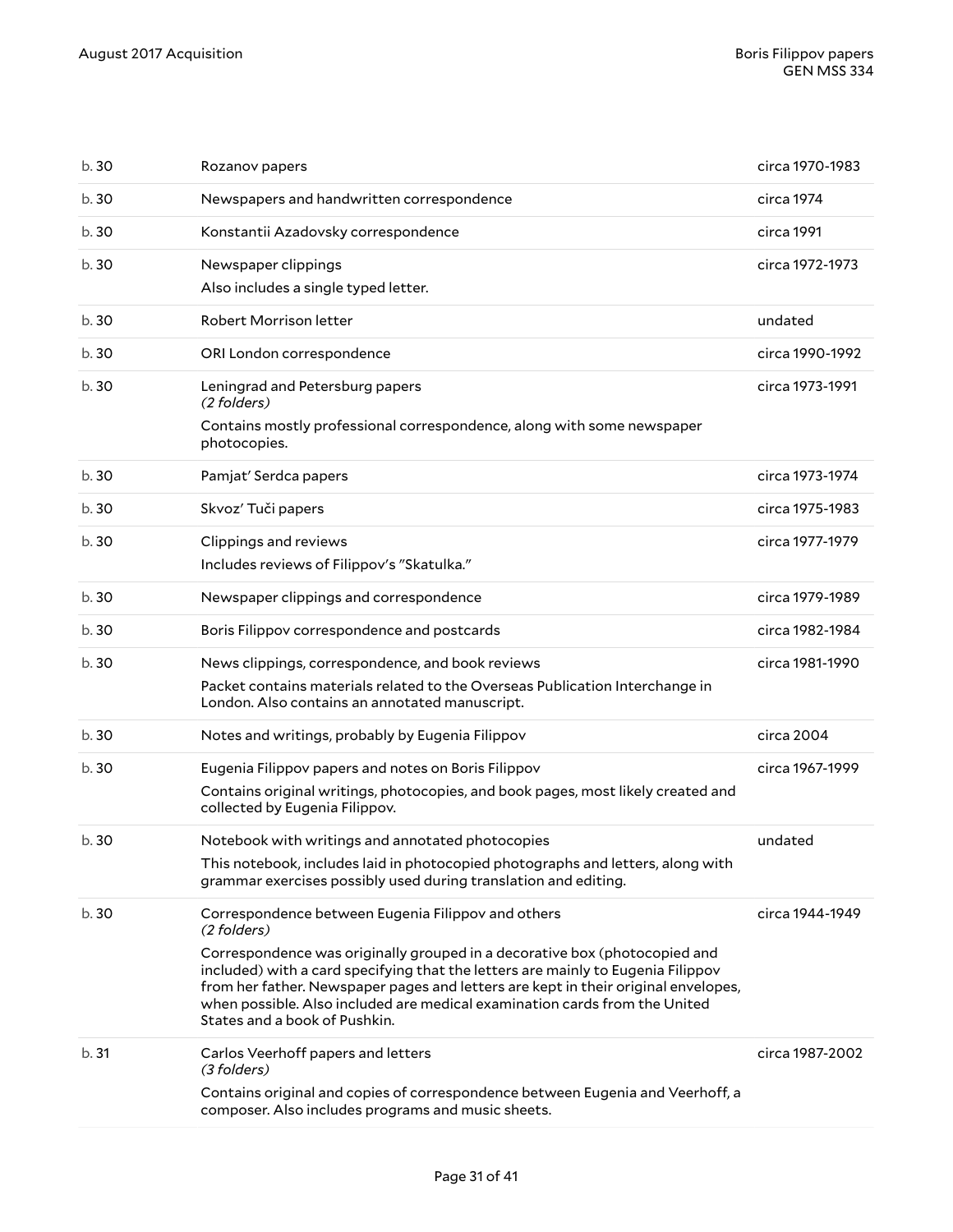| b. 31 | Notebook                                                                                                                                                                                                                                                                             | undated              |
|-------|--------------------------------------------------------------------------------------------------------------------------------------------------------------------------------------------------------------------------------------------------------------------------------------|----------------------|
| b. 31 | Photocopied poem                                                                                                                                                                                                                                                                     | undated              |
| b. 31 | Notes, photocopies, and papers<br>Contains notes, photocopies, or handwritten copies of poetry (or on the subject of<br>poetry), likely created by Eugenia Filippov.                                                                                                                 | circa<br>1980s-1990s |
| b. 31 | Papers and photocopies related to Aleksandr Blok, Kupelv Zizni, and Eugenia<br>Filippov                                                                                                                                                                                              | circa<br>1980s-1990s |
| b. 31 | Photocopies, writings, and notes--No. 5<br>Original folder is heavily annotated and initialed by Eugenia Filippovin both Latin<br>and Cyrillic alphabets. Includes photocopies, writings, and notes, possibly for a<br>publishing project.                                           | circa 1996           |
| b. 31 | Photocopies, notes, and writings--Journal Coast                                                                                                                                                                                                                                      | circa 1996-2007      |
| b.31  | "The Ride Home" and related correspondence with Ed Hogan<br>Contains a book of poetry by Judith Hemschmeyer, along with a letter from Ed<br>Hogan and two copies of Boris's letter in response, accompany the book. Boris's<br>letter expresses Eugenia's dismay at the translation. | 1986-1988            |
| b. 31 | Newspaper clippings and write-ins<br>(2 folders)                                                                                                                                                                                                                                     | circa 1997-1998      |
| b. 31 | Speech by Eugenia Filippov--"On Solomon Volkov's Shostakovich"                                                                                                                                                                                                                       | undated              |
| b. 31 | Review of "Marina Zwetajewa" by Maria Razumovsky                                                                                                                                                                                                                                     | 1982                 |
| b.31  | Review                                                                                                                                                                                                                                                                               | undated              |
| b. 31 | Photocopied papers                                                                                                                                                                                                                                                                   | undated              |
| b. 31 | Photocopies--Ukazatelv Soderžanija, 101 Knigi, "Novogo Zurnala"                                                                                                                                                                                                                      | undated              |
| b. 31 | Essay with annotations--Soveremennyj Russkij Teatr                                                                                                                                                                                                                                   | circa 1932           |
| b. 31 | Notes and papers related to Zabolotsky                                                                                                                                                                                                                                               | circa 1977-1984      |
| b.31  | Handwritten notes                                                                                                                                                                                                                                                                    | undated              |
| b. 31 | <b>Translation notes</b>                                                                                                                                                                                                                                                             | circa 1984           |
| b.31  | Annotated photocopy of manuscript                                                                                                                                                                                                                                                    | undated              |
| b.31  | Annotated draft                                                                                                                                                                                                                                                                      | undated              |
| b.31  | Draft of "Sovremmenyj Russkij Teatr"<br>Draft includes annotations in pen and whiteout, along with a pasted, typed<br>cardstock addition on the final page.                                                                                                                          | circa 1931           |
| b.31  | <b>Notes</b>                                                                                                                                                                                                                                                                         | undated              |
| b.31  | Photocopy--Das russische Theater der Gegenwart                                                                                                                                                                                                                                       | undated              |
| b.31  | Handwritten draft and notes                                                                                                                                                                                                                                                          | circa 1980s          |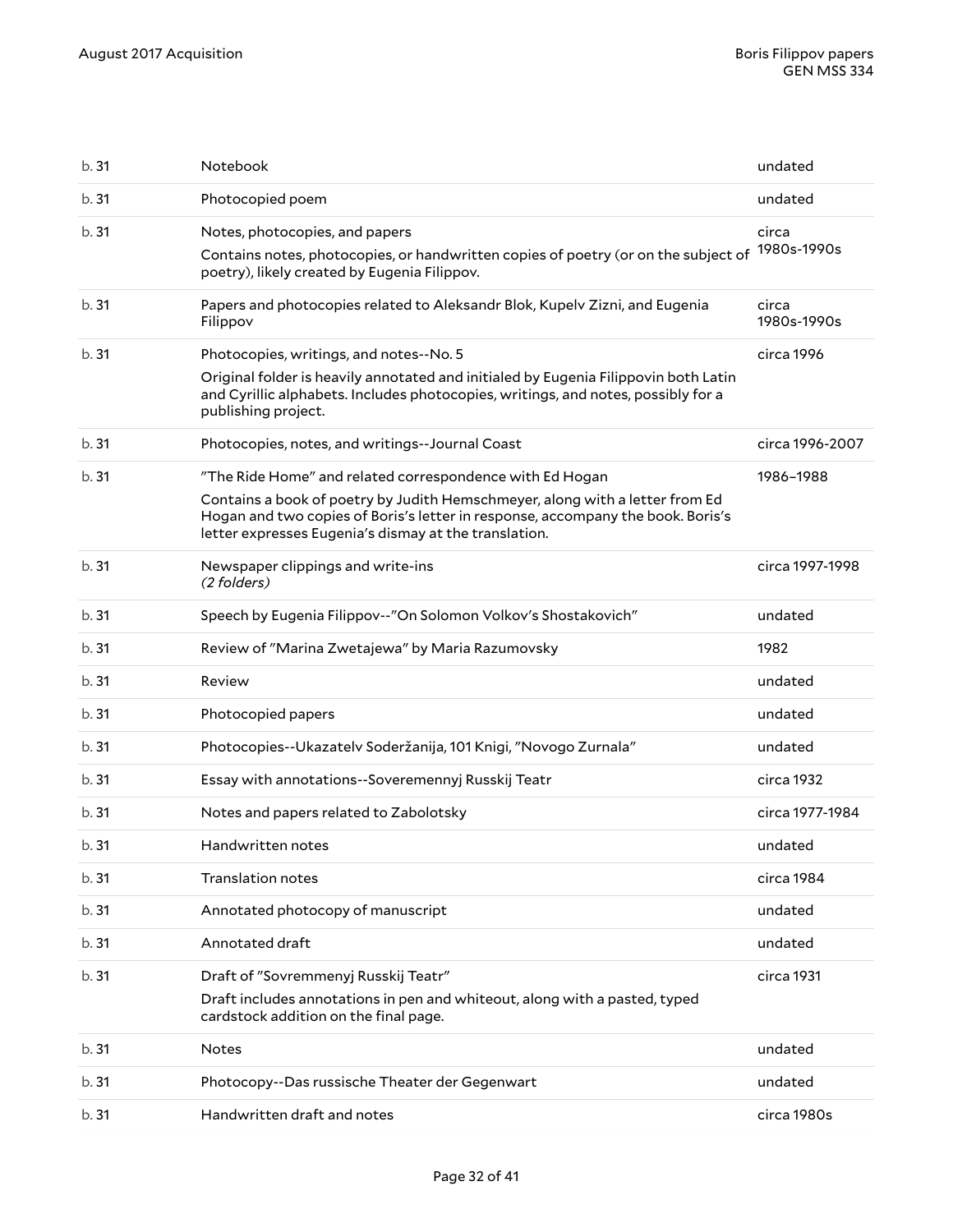| b.31  | Annotated photocopy--"Pis'mo Evg. Zamjatina"                                                                                                                                                                                                                                                                                                                               | undated              |
|-------|----------------------------------------------------------------------------------------------------------------------------------------------------------------------------------------------------------------------------------------------------------------------------------------------------------------------------------------------------------------------------|----------------------|
| b.31  | Drafts of book cover--Maria Shkapskaya<br>Contains a mail envelope, along with a series of photocopies and hand-drawn<br>drafts of cover art for Eugenia's book on Maria Shkapskaya. The material appears<br>to have been created for the Overseas Publishing Interchange (OPI) with the<br>intent that OPI would produce the cover.                                       | circa 1979           |
| b.31  | Who's Who                                                                                                                                                                                                                                                                                                                                                                  | circa 1956-2010      |
| b.31  | Eugenia Filippov's translated writings and speeches<br>Contains many of Eugenia's personal essays and speeches, in Russian, French, and<br>English. Includes a speech in memory of her son Anthony, a handwritten copy of<br>"My Baltic Summers," "On the Vanishing Sound of the Spoken Word and Departing<br>of Live Interaction," and "Two Forces: Creativity and Love." | circa 1990-2007      |
| b.31  | Cerkov' periodical                                                                                                                                                                                                                                                                                                                                                         | 1980-1982            |
| b.31  | Notes and edited drafts--S. Zhul                                                                                                                                                                                                                                                                                                                                           | circa 2003-2007      |
| b.31  | Writings and personal papers<br>Includes a speech Eugenia wrote for her birthday in 2006, photocopies of the<br>YMCA War Prisoners' Aid files from 1946, and a photocopied notebook labeled<br>"Eugenia's Memento of Times Past."                                                                                                                                          | circa 2006-2010      |
| b.31  | Eugenia Filippov correspondence and clippings<br>Includes newspaper and magazine clippings, as well as personal correspondence<br>and funeral programs for Eugenia's close friends.                                                                                                                                                                                        | circa 2004-2008      |
|       |                                                                                                                                                                                                                                                                                                                                                                            |                      |
| b.31  | Eugenia Filippov's email, correspondence, and photographs                                                                                                                                                                                                                                                                                                                  | circa 2003-2004      |
| b.31  | Pogorel'šina Zaozer'e Derevnja                                                                                                                                                                                                                                                                                                                                             | circa 1968-1974      |
| b.31  | Correspondence and photocopies<br>Contains correspondence, along with photocopies of "Eugenia's Memento of<br>Times Past" and another notebook.                                                                                                                                                                                                                            | circa 1947-2007      |
| b. 32 | Photograph album<br>Contains family photographs, both originals and reprints.                                                                                                                                                                                                                                                                                              | circa<br>1880s-1980s |
| b.33  | Correspondence in scrapbook                                                                                                                                                                                                                                                                                                                                                | circa 1961-1990      |
| b.34  | Stati'i i Otzyvy                                                                                                                                                                                                                                                                                                                                                           | circa 1961-1990      |
| b.35  | Minnesota Medical Foundation research<br>Primarily contains material related to Eugenia's project to finance a research<br>endowment in honor of her friend, Dr. Egons Darzins, at the Minnesota Medical<br>Foundation.                                                                                                                                                    | circa 2008-2011      |
| b.35  | Egons Darzins research<br>Contains material related to Eugenia's research into Egons Darzins, and her<br>related correspondence with the Mayo Clinic.                                                                                                                                                                                                                      | circa 2010-2014      |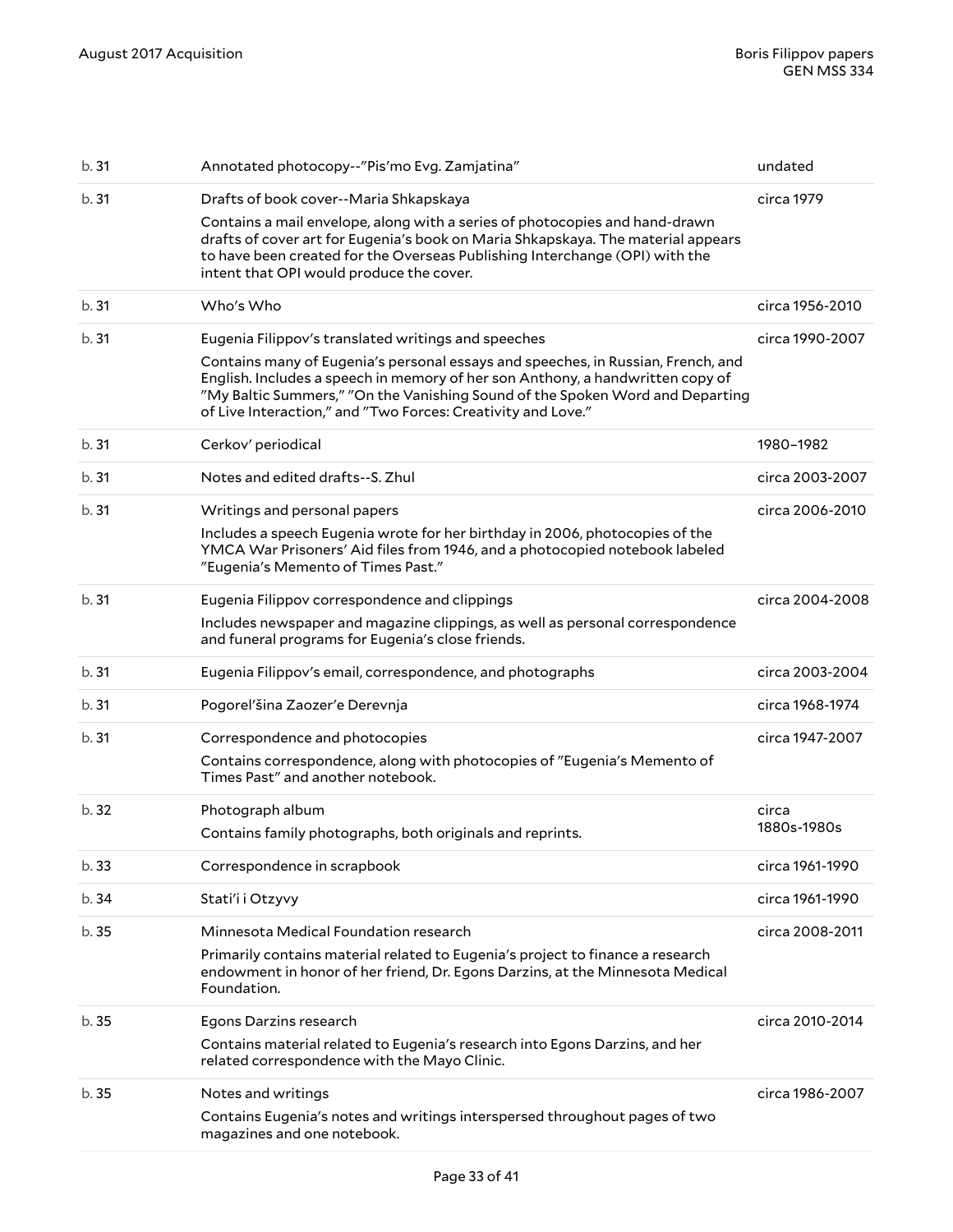| b.35  | Egons Darzins research, notes, and correspondence<br>Includes an email to Eugenia from Darzins's grandson.                                                                                                                                                                                                                                                                                            | circa 2010-2012 |
|-------|-------------------------------------------------------------------------------------------------------------------------------------------------------------------------------------------------------------------------------------------------------------------------------------------------------------------------------------------------------------------------------------------------------|-----------------|
| b.35  | Flyers, clippings, and writings--Riga                                                                                                                                                                                                                                                                                                                                                                 | 2007            |
| b.35  | Patents<br>Contains photocopied materials related to Soviet technology.                                                                                                                                                                                                                                                                                                                               | circa 1980s     |
| b.35  | Letters and photocopied newspaper articles                                                                                                                                                                                                                                                                                                                                                            | circa 1969-1987 |
| b.35  | The Other Russians: Old Believer Community Development in Erie, Pennsylvania<br>(2 folders)                                                                                                                                                                                                                                                                                                           | circa 1985      |
| b.35  | Personal correspondence to Russia                                                                                                                                                                                                                                                                                                                                                                     | circa 2004-2008 |
| b.35  | Photocopy of Staroobjadčesky Cerkovny Kalendar                                                                                                                                                                                                                                                                                                                                                        | undated         |
| b. 35 | Research notes<br>Contains handwritten and typed notes on writers including Maria Pavlikoska and<br>the cover art for a book on Maria Shkapskaya.                                                                                                                                                                                                                                                     | circa 1999      |
| b. 35 | No. 7--"Poderelsy"                                                                                                                                                                                                                                                                                                                                                                                    | circa 1974-1998 |
| b.35  | No. 11--"Poderelsy"                                                                                                                                                                                                                                                                                                                                                                                   | circa 2002      |
| b.35  | No. 9--"Poderelsy"                                                                                                                                                                                                                                                                                                                                                                                    | circa 1980-2000 |
| b.35  | No. 10--"Poderelsy"                                                                                                                                                                                                                                                                                                                                                                                   | circa 1987-2001 |
| b.35  | No. 12--"Poderelsy"                                                                                                                                                                                                                                                                                                                                                                                   | circa 2003      |
| b. 35 | No. 13--"Podorelsy"<br>Materials are heavily annotated with mentions of Ezra Pound.                                                                                                                                                                                                                                                                                                                   | circa 1972-2004 |
| b. 35 | Essays and writings<br>Essays include "When the Present Roots in the Past," a short piece to "a newlywed<br>pair-- Matthew and Amanda," "My Baltic Summers," "Two Forces: Creativity and<br>Love," "On the Vanishing Sound of the Spoken Word and the Departing of Live<br>Interaction," "A Bow to the Passing-- in Memory of A. N. Tcherkassky," "Greeting<br>my Birthday Guests," and other copies. | circa 2007-2015 |
| b.35  | Eugenia Filippov--politics                                                                                                                                                                                                                                                                                                                                                                            | circa 2007      |
| b.35  | Materials about dogs                                                                                                                                                                                                                                                                                                                                                                                  | circa 2009-2015 |
|       | Includes photocopies of a children's book (inscribed by Eugenia to her<br>granddaughter) and a printed list of quotes about dogs.                                                                                                                                                                                                                                                                     |                 |
| b.35  | English translation drafts and notes on the Atlantic                                                                                                                                                                                                                                                                                                                                                  | circa 1997-2002 |
| b.35  | Materials related to Zephyr Press's Akhmatova project<br>Contains material collected by Eugenia on the Zephyr Press's Akhmatova project.                                                                                                                                                                                                                                                              | circa 1986-1988 |
| b.35  | Book designs                                                                                                                                                                                                                                                                                                                                                                                          | circa 1980      |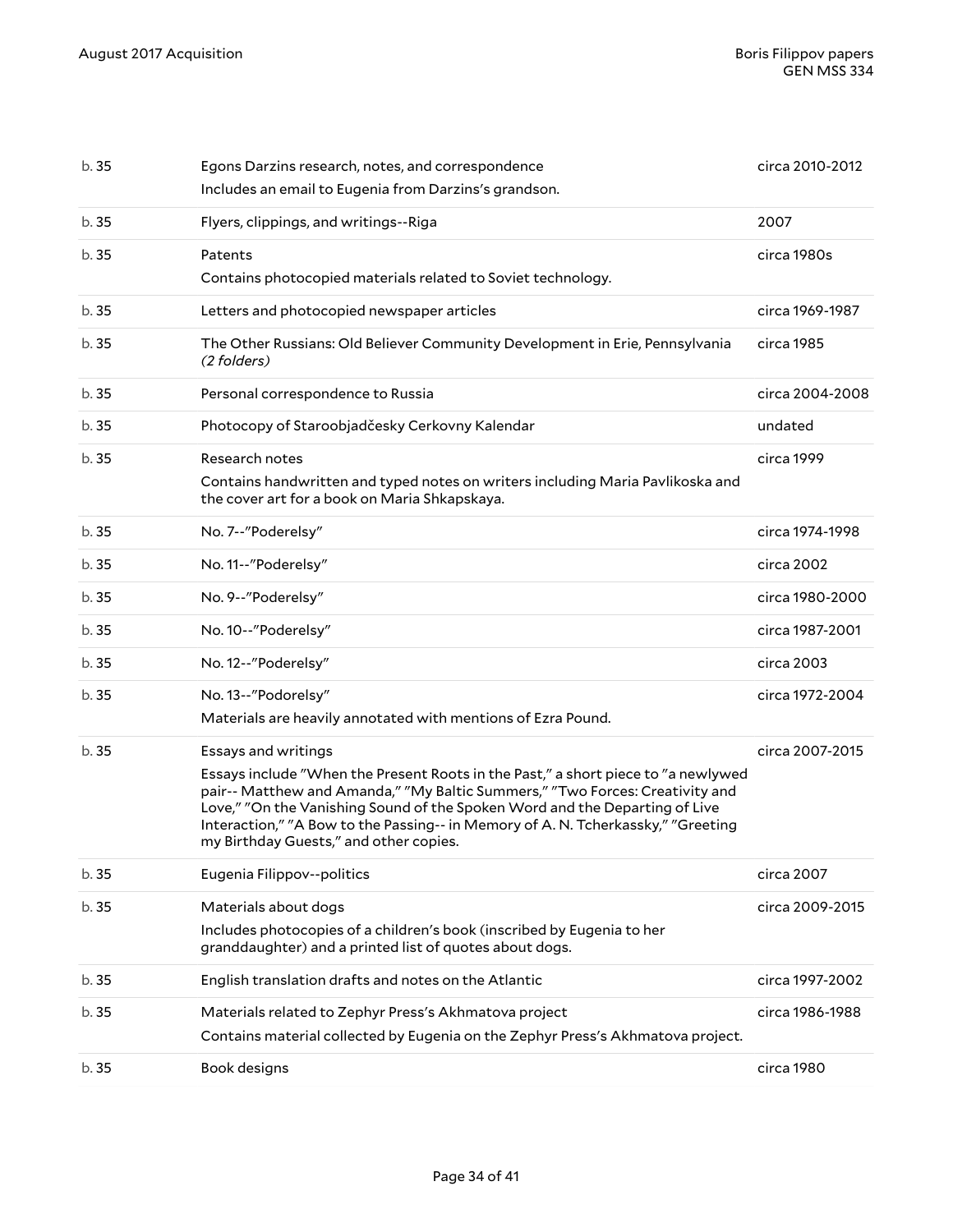| b. 35 | Publishing and reading notes                                                                                                                                                                                                                                                                                      | circa 1977-1980s     |
|-------|-------------------------------------------------------------------------------------------------------------------------------------------------------------------------------------------------------------------------------------------------------------------------------------------------------------------|----------------------|
|       | Contains annotated photocopies, including a copy of a 1980 letter critiquing "The<br>Nomenclature, Soviet Union's Ruling Class," by Michael Voslensky.                                                                                                                                                            |                      |
| b. 35 | Professional writings and resumes                                                                                                                                                                                                                                                                                 | circa 1933-1983      |
| b.36  | Materials related to Roundtable on Russian Old Believers, Past and Present at the<br>III World's Congress for Soviet and East European Studies                                                                                                                                                                    | circa<br>1970s-1980s |
|       | Contains prints, photocopies, and the final paper which is entitled, "The Search for<br>the True Hierarchy-- The Major Trend among the Old Believers in the Diaspora."                                                                                                                                            |                      |
| b. 37 | Ergo Desk materials                                                                                                                                                                                                                                                                                               | circa 1990           |
| b.37  | Kupel' Zhizni photocopied materials                                                                                                                                                                                                                                                                               | undated              |
| b. 37 | Annotated Janet Campbell papers                                                                                                                                                                                                                                                                                   | undated              |
| b.37  | Notes on "The Red Badge of Courage" and "The Turn of the Screw"                                                                                                                                                                                                                                                   | undated              |
| b.37  | Handwritten notes and drafts                                                                                                                                                                                                                                                                                      | undated              |
| b.37  | Annotated photocopies of Glazami Sobaki essay                                                                                                                                                                                                                                                                     | undated              |
| b. 37 | Annotated photocopies of "Rus'-Raseja- Rossija" materials                                                                                                                                                                                                                                                         | undated              |
| b.37  | Notes and photocopied materials about composers                                                                                                                                                                                                                                                                   | circa 1993           |
| b. 37 | Folder from Inna Perlin at Rockefeller University                                                                                                                                                                                                                                                                 | 1988                 |
|       |                                                                                                                                                                                                                                                                                                                   |                      |
| b. 37 | Photocopied essays and notes                                                                                                                                                                                                                                                                                      | circa 1984-1985      |
|       | Contains photocopied essays labeled "Tri Aleksandria," "Dezso Kosztolanyi,"<br>"Dve Silja," "Re: The Church Returns Under a Red Banner," and "Est' v Oseni<br>Pervonagal'noi," as well as a page of handwritten notes. Some of the writings<br>appear to be drafts and some are photocopied from published books. |                      |
| b. 37 | Bibliographic material related to V.V. Rozanova                                                                                                                                                                                                                                                                   | circa 1973           |
| b.37  | Photocopied correspondence                                                                                                                                                                                                                                                                                        | circa<br>1980s-1990s |
| b.37  | Red Hibiscus presentation notes                                                                                                                                                                                                                                                                                   | circa 2001-2007      |
| b.37  | Essays collected in "Atlantic" magazine                                                                                                                                                                                                                                                                           | circa 1993-2002      |
| b.37  | Writing drafts and photocopies                                                                                                                                                                                                                                                                                    | circa 1984-2007      |
| b.37  | No. 14--"Poderelsy"                                                                                                                                                                                                                                                                                               | circa 1973-2005      |
| b.37  | Life of a Peony                                                                                                                                                                                                                                                                                                   | circa 2000           |
|       | This folder contains text in both Russian and English, along with accompanying<br>photographs of a peony mounted on cards.                                                                                                                                                                                        |                      |
| b.37  | Bound book with photocopied family photographs and related articles                                                                                                                                                                                                                                               | circa 1984-2002      |
| b. 37 | Letter to NPR's "Performance Today"                                                                                                                                                                                                                                                                               | circa 1994           |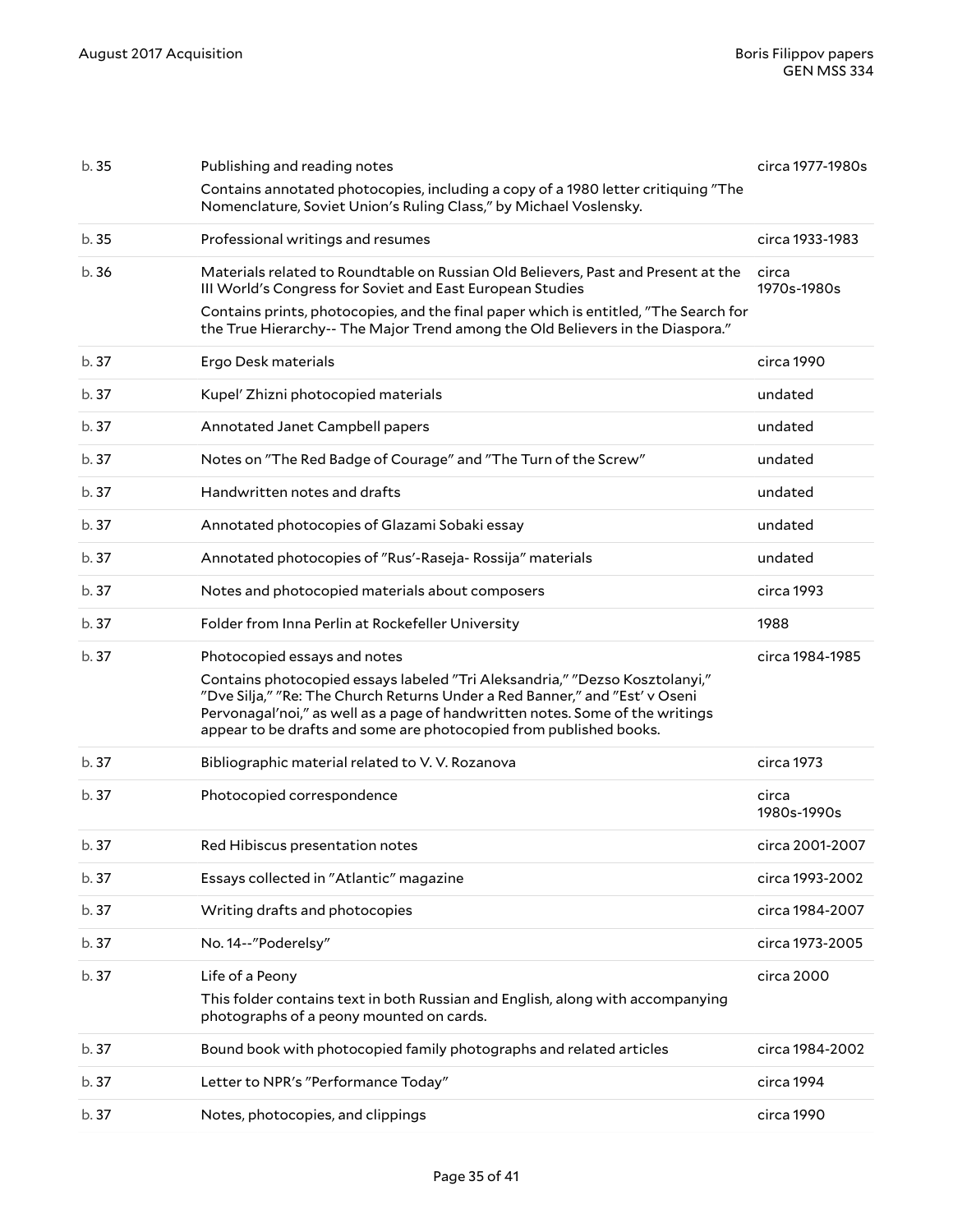| b. 37 | Writings                                                    | circa 1993-2009 |
|-------|-------------------------------------------------------------|-----------------|
| b.37  | Mig, K Kotoromu ja Prikasajus'                              | circa 1973-1979 |
| b.37  | Za Zo let, Izdrannoe, and Stihi                             | circa 1971-1984 |
| b.37  | Papers and correspondence--Predan'ja Stariny Glubokoi       | circa 1970-1972 |
| b.37  | Mimohodom papers and correspondence                         | circa 1970-1972 |
| b.37  | Papers and correspondence--Vlskušie dali dorog              | circa 1987-1988 |
| b.37  | Papers and correspondence--Izdrannoe and London             | circa 1984-1990 |
| b.38  | Correspondence, clippings, and photocopied inscriptions     | circa 1990-1991 |
| b.38  | Polustanki papers and correspondence                        | circa 1962-1974 |
| b.38  | Muzykal'naja škatulka papers and correspondence             | circa 1960-1983 |
| b. 38 | Correspondence<br>(3 folders)                               | circa 1953-1989 |
| b.38  | Redaktorskaja Radota papers                                 | circa 1964-1979 |
| b.38  | Zhurnal'nye Publikacii n Gazetnye materials                 | circa 1948-1990 |
| b.38  | Pyl'noe Solnce papers and correspondence                    | circa 1960-1961 |
| b.38  | Bremja Vremeni papers and correspondence                    | circa 1961-1962 |
| b.38  | Newspaper clippings and correspondence                      | circa 1969-1983 |
| b.38  | Tuskloe Okonce papers and correspondence                    | circa 1966-1971 |
| b. 38 | Kočev'ja papers and correspondence                          | circa 1964-1965 |
| b.38  | Stynčščaja Večnost papers and correspondence                | circa 1964      |
| b. 38 | Zhivoe Prošloe papers and correspondence                    | circa 1955-1966 |
| b. 38 | Papers and correspondence                                   | circa 1973-1979 |
| b. 39 | Annotated manuscript                                        | circa 1989-1990 |
| b.40  | Papers and correspondence--Soveskaja potaennaja myza        | circa 1961-1968 |
| b.40  | Papers                                                      | circa 1965-1987 |
| b.40  | Papers                                                      | circa 1961-1963 |
| b.40  | Newspaper article--Novoe Pusskoe Slovo                      | circa 1984      |
| b. 40 | Papers and correspondence--Redakcionnaja radota A. Marienko | circa 1969-1970 |
| b.40  | Redakcionnaja radota--S. L. Frank                           | circa 1965-1971 |
| b.40  | Redakcionnaja radota--A. Volvskii                           | circa 1968-1978 |
| b.40  | Redakcionnaja radota--Nikolai Bčharin                       | circa 1967-1970 |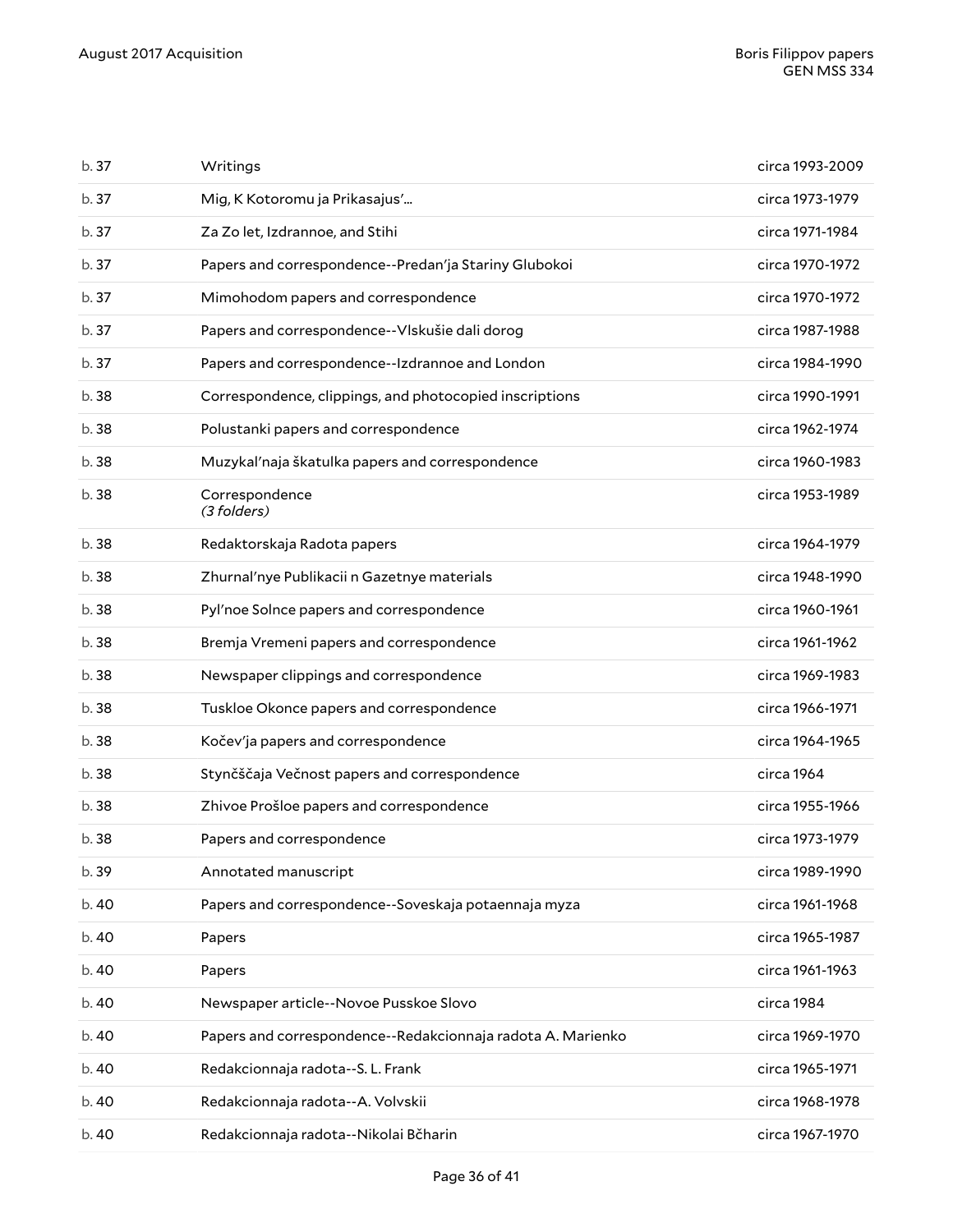| b.40  | Redakcionnaja radota--K. Buržuademov                           | circa 1971-1974      |
|-------|----------------------------------------------------------------|----------------------|
| b.40  | Redakcionnaja radota--Mihail Agurskii                          | circa<br>1980s-1990s |
| b. 40 | Redakcionnaja radota--V. Kandinskii                            | circa 1967-1974      |
| b.40  | Redakcionnaja radota--Anna Akhmatova, Marie Under, Reekviem    | circa 1967-1969      |
| b. 40 | Redakcionnaja radota--Gunduliu Slezy bludnogo syna             | circa 1964-1965      |
| b.40  | Redakcionnaja radota--Z. Freid                                 | circa 1969-1970      |
| b.40  | Redakcionnaja radota--Tomas Zliot                              | circa 1968-1970      |
| b.40  | Redakcionnaja radota--A. Stavar                                | circa 1964-1965      |
| b. 40 | Redakcionnaja radota--V. Samarin, Pesčanaja otmel'             | circa 1964-1965      |
| b.40  | Redakcionnaja radota Vladimir Samarin                          | circa 1967-1971      |
| b.40  | Redakcionnaja radota--L. Borbanov, V Storoie ot bol'šob dorogi | circa 1964-1965      |
| b.40  | Redakcionnaja radota--Sergei Gollerbah                         | circa 1981-1985      |
| b. 40 | Redakcionnaja radota--"Fantastičeskii mir Abrama Terca"        | circa 1967-1971      |
| b.40  | Redakcionnaja radota--A. Terc. Ljudimov                        | circa 1964-1966      |
| b.40  | Redakcionnaja radota--A. Sinjavskogo i ju. Danizelja           | circa 1966-1967      |
| b.40  | Redakcionnaja radota--N. Aržak. Iskuplenie.                    | circa 1964-1965      |
| b. 40 | Redakcionnaja radota--N. Aržak. Ruki, čelovek iz Minap'a       | circa 1963-1966      |
| b.40  | Redakcionnaja radota--N. Aržak, Govorit Moskva                 | circa 1962-1987      |
| b.40  | Redakcionnaja radota--A. Terc                                  | circa 1966           |
| b.40  | Poems and other writings--Lidija Alekseeva Rasskazy            | circa 1960s          |
| b.40  | Newspaper articles, essays, and other writings                 | circa 1963           |
| b.40  | Redakcionnaja radota--Boris Pasternak                          | circa 1961-1968      |
| b. 40 | Redakcionnaja radota--Georgii Adamovii                         | circa 1967-1968      |
| b. 40 | Redakcionnaja radota--M. Zoščenko                              | circa 1967-1969      |
| b. 40 | Redakcionnaja radota--Jumir                                    | circa 1983-1984      |
| b.40  | Redakcionnaja radota--Maris škapskaja                          | circa 1979-1985      |
| b. 40 | Redakcionnaja radota--Ju. Terapiano, Parusa                    | circa 1965           |
| b. 40 | Redakcionnaja radota--D. Klenovskii                            | circa 1967-1969      |
| b. 40 | Redakcionnaja radota--Sergei Rafalvskii                        | circa 1984           |
| b. 40 | Redakcionnaja radota--I. Odoevseva, Odijučestvo                | circa 1965           |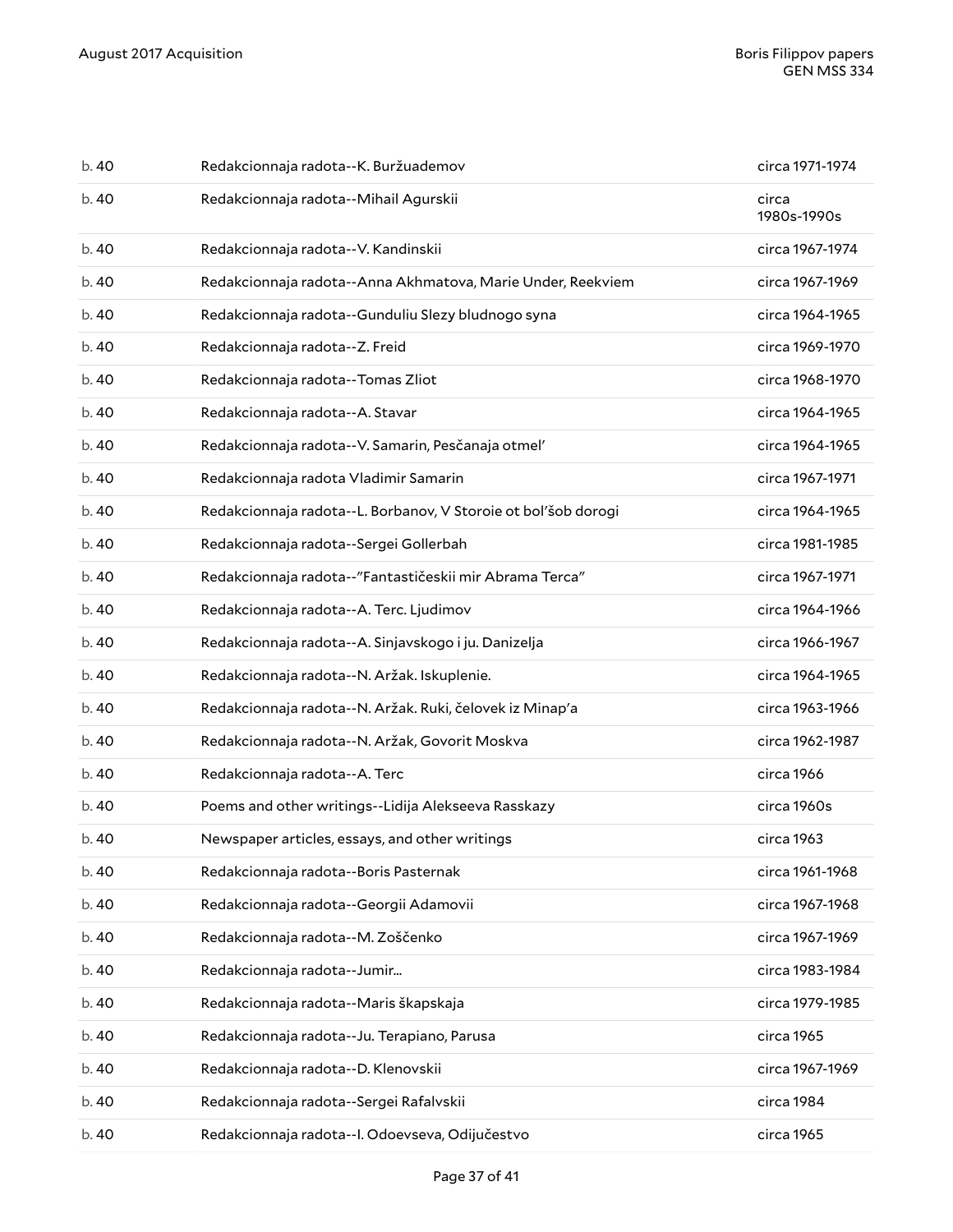| b.41  | Redakcionnaja radota--G. Struve                                                                                                                                                   | circa 1965-1966                 |
|-------|-----------------------------------------------------------------------------------------------------------------------------------------------------------------------------------|---------------------------------|
| b.41  | Redakcionnaja radota--Gled Struve                                                                                                                                                 | circa 1981-1986                 |
| b.41  | Redakcionnaja radota--Evgenii Zamjatin                                                                                                                                            | circa 1982-1983                 |
| b.41  | Newspaper article--Stranicy Prošlogo                                                                                                                                              | circa 1984                      |
| b.41  | Redakcionnaja radota--N. Zadolockii                                                                                                                                               | circa 1963-1976                 |
| b.41  | Redakcionnaja radota--Boris Narcissov                                                                                                                                             | circa 1965-1966                 |
| b.41  | Redakcionnaja radota--Kirill Pomerancev                                                                                                                                           | circa 1986-1987                 |
| b.41  | Redakcionnaja radota--Zmmanuii Rais<br>Contains newspaper articles and correspondence.                                                                                            | circa 1967-1971                 |
| b.41  | Redakcionnaja radota--Jurii Aihenval'd                                                                                                                                            | circa 1973                      |
| b.41  | Redakcionnaja radota--Jurii Elagin<br>Contains newspaper articles.                                                                                                                | circa 1982-1986                 |
|       | Audiocassettes related to Afghanistan<br>Restricted Fragile Material. Reference copies of audiovisual files may be<br>requested. Consult Access Services for further information. |                                 |
| b.42  | Program #1<br>1 Audiocassette                                                                                                                                                     | December 1981                   |
| b.42  | No. 2.<br>1 Audiocassette<br>This audiocassette has a run time of 41:42.                                                                                                          | circa January-<br>February 1982 |
|       |                                                                                                                                                                                   |                                 |
| b.42  | No. 3 Afghan.<br>1 Audiocassette<br>This audiocassette has a run time of 28:41 on the A side, and the B side runs<br>for 14:59.                                                   | undated                         |
| b.42  | PR. #4<br>1 Audiocassette<br>The A side of this audiocassette runs for 28:09, and the B side for 19:15.                                                                           | undated                         |
| b.42  | PR #5<br>1 Audiocassette<br>The A side of this audiocassette runs for 29:12, and the B side for 17:38.                                                                            | circa April 1982                |
| b. 42 | PR. #6<br>1 Audiocassette<br>The A side of this audiocassette runs for 28:58, and the B side for 17:28.                                                                           | circa May 1982                  |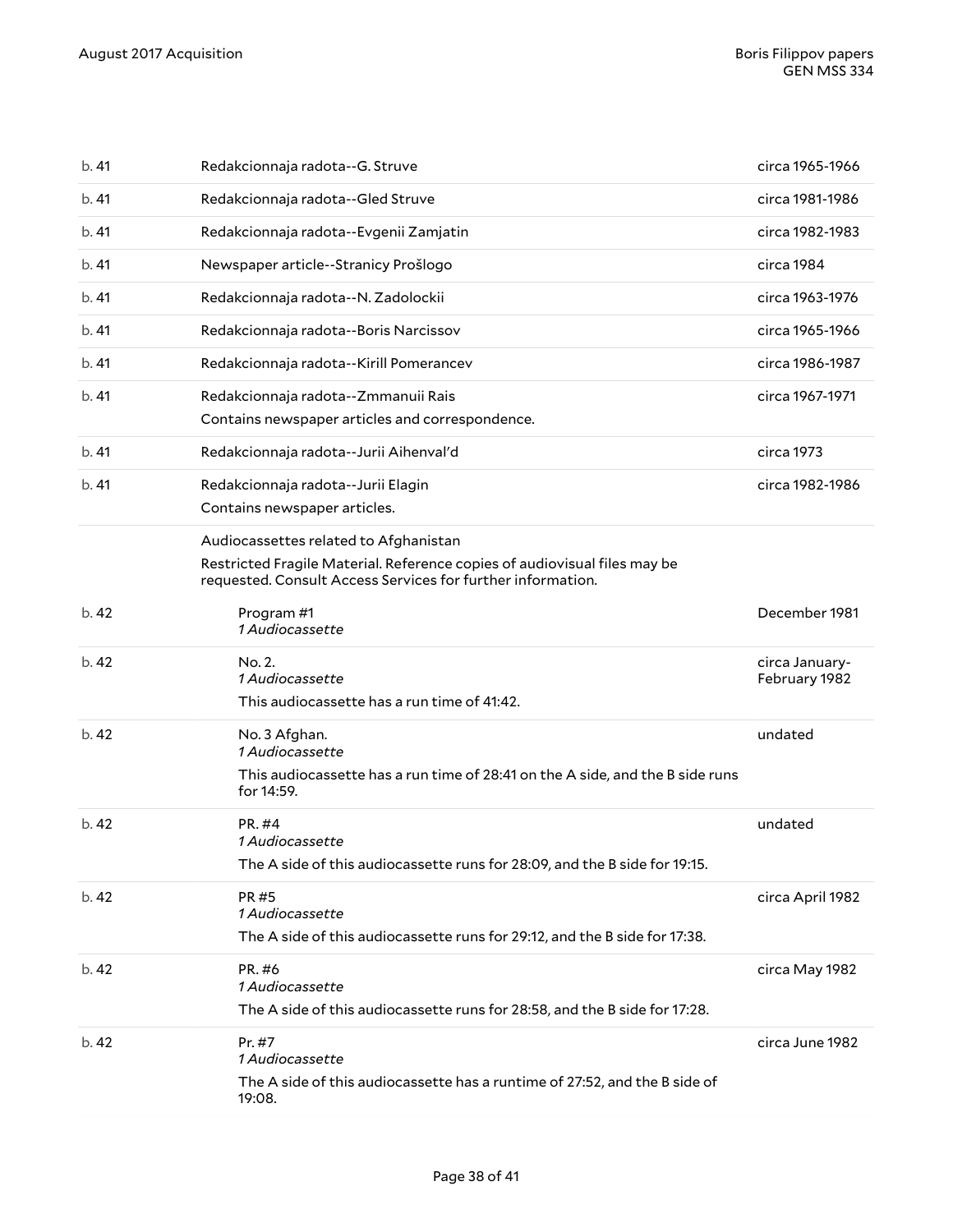### Audiocassettes related to Afghanistan (continued)

| b.42  | Pr.#8<br>1 Audiocassette<br>The A side of this audiocassette has a runtime of 29:20, and the B side of<br>17:11. The audiocassette is labeled with a month rather than a year, but is<br>likely from 1982.                                                                                                                                                                                                     | circa July 1982            |
|-------|----------------------------------------------------------------------------------------------------------------------------------------------------------------------------------------------------------------------------------------------------------------------------------------------------------------------------------------------------------------------------------------------------------------|----------------------------|
| b.42  | Pr#9<br>1 Audiocassette<br>The A side of this audiocassette has a runtime of 29:09, and the B side of<br>19:22.                                                                                                                                                                                                                                                                                                | circa August<br>1982       |
| b.42  | Pr. #10<br>1 Audiocassette<br>The A side of this audiocassette has a runtime of 28:16, and the B side of<br>26:34. The audiocassette is labeled with a month but not a year, but it is most<br>likely from 1982.                                                                                                                                                                                               | circa September<br>1982    |
| b.42  | #11<br>1 Audiocassette<br>The A side of this audiocassette had a runtime of 27:14, and the B side of<br>21:22.                                                                                                                                                                                                                                                                                                 | circa October<br>1982      |
| b.42  | Pr. #13<br>1 Audiocassette<br>The A side of this audiocassette has a runtime of 28:08, and the B side of<br>29:23.                                                                                                                                                                                                                                                                                             | circa December<br>30, 1982 |
| b.42  | Pr. #14<br>1 Audiocassette<br>The A side of this audiocassette has a runtime of 29:05, and the B side of<br>28:17.                                                                                                                                                                                                                                                                                             | circa February<br>1983     |
| b.42  | Pr. $\#$ 14 V<br>1 Audiocassette<br>The A side of this audiocassette has a runtime of 29:05, and the B side of<br>28:17. The title of this audiocassette is very similar to the preceding one,<br>except that the front and back are labeled with what appears to be a "V."<br>The year of the audiocassette is also largely illegible, but is most likely from<br>1983.                                       | circa February<br>1983     |
| b.42  | Pr. #15 V<br>1 Audiocassette<br>The A side of this audiocassette has a runtime of 29:03, and the B side<br>of 21:23. Both the front and back side of the audiocassette are labeled<br>with what appears to be either a "V" or a checkmark, which seems to be a<br>differentiator between this audiocassette and the one labeled simply "Pr.<br>#15." The audiocassette is also dated to late February of 1983. | circa February<br>1983.    |
| b. 42 | Pr. #15<br>1 Audiocassette<br>The A side of this audiocassette has a runtime of 29:03, and the B side of<br>21:23. The audiocassette is undated but is most likely from 1983, like the<br>other audiocassette labeled "Pr.#15."                                                                                                                                                                                | circa 1983                 |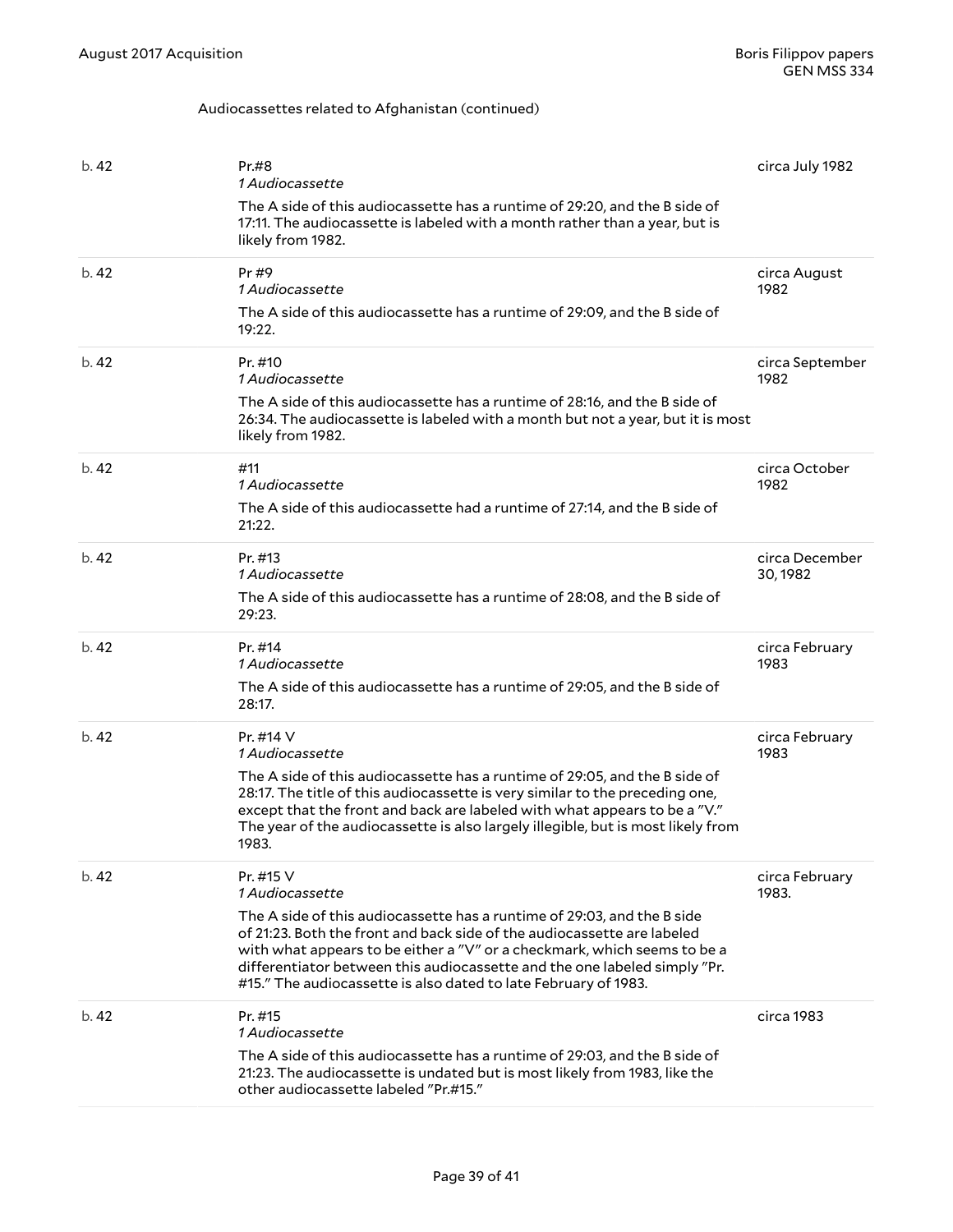|      | Audiocassettes related to Carlos Veerhoff                                                                                                                                                                                                                                                                |         |
|------|----------------------------------------------------------------------------------------------------------------------------------------------------------------------------------------------------------------------------------------------------------------------------------------------------------|---------|
|      | Restricted Fragile Material. Reference copies of audiovisual files may be<br>requested. Consult Access Services for further information.                                                                                                                                                                 |         |
| b.42 | Carlos H. Veerhoff<br><i>1 Audiocassette</i>                                                                                                                                                                                                                                                             | undated |
|      | The A side of this audiocassette is labeled "Konzert Für Schlagzeugsolist<br>und Orchester op. 67," and the B Side is labeled "1. Violinkonzert op.40." The<br>audiocassette case is also labeled with information about the music and<br>performers.                                                    |         |
| b.42 | Veerhoff<br>1 Audiocassette                                                                                                                                                                                                                                                                              | undated |
|      | The A side of this audiocassette is labeled "Veerhoff II. Violinkonzert<br>op.69," and the B side is labeled "Veerhoff Konzert F. Violincello, Contrabass<br>u. Orchester op. 63." The audiocasssette case is also labeled with more<br>information on the music and performers.                         |         |
| b.42 | Veerhoff<br><i>1 Audiocassette</i>                                                                                                                                                                                                                                                                       | undated |
|      | The A side of this audiocassette is labeled, "Veerhoff: Sonate 1. Violine n.<br>Klavier/2.) Cantos F. hohe Stimme n.7 Instrumente." The B side is labeled,<br>"Veerhoff Sonate F. Klavier/ 2.11 Streichtrio." The audiocassette case is also<br>labeled with information about the music and performers. |         |
| b.42 | Veerhoff<br><i>1 Audiocassette</i>                                                                                                                                                                                                                                                                       | undated |
|      | The A side of this audiocassette is labeled, "Veerhoff 1.) I. Klavierkonzert/<br>2.) Mosaicos Kleine Klavierstücke." The B side is labeled, "Veerhoff 1.) I.<br>Symphonie panta-rhei/ 2.) Dorefamie." The audiocassette case is also labeled<br>with more information about the music and performers.    |         |